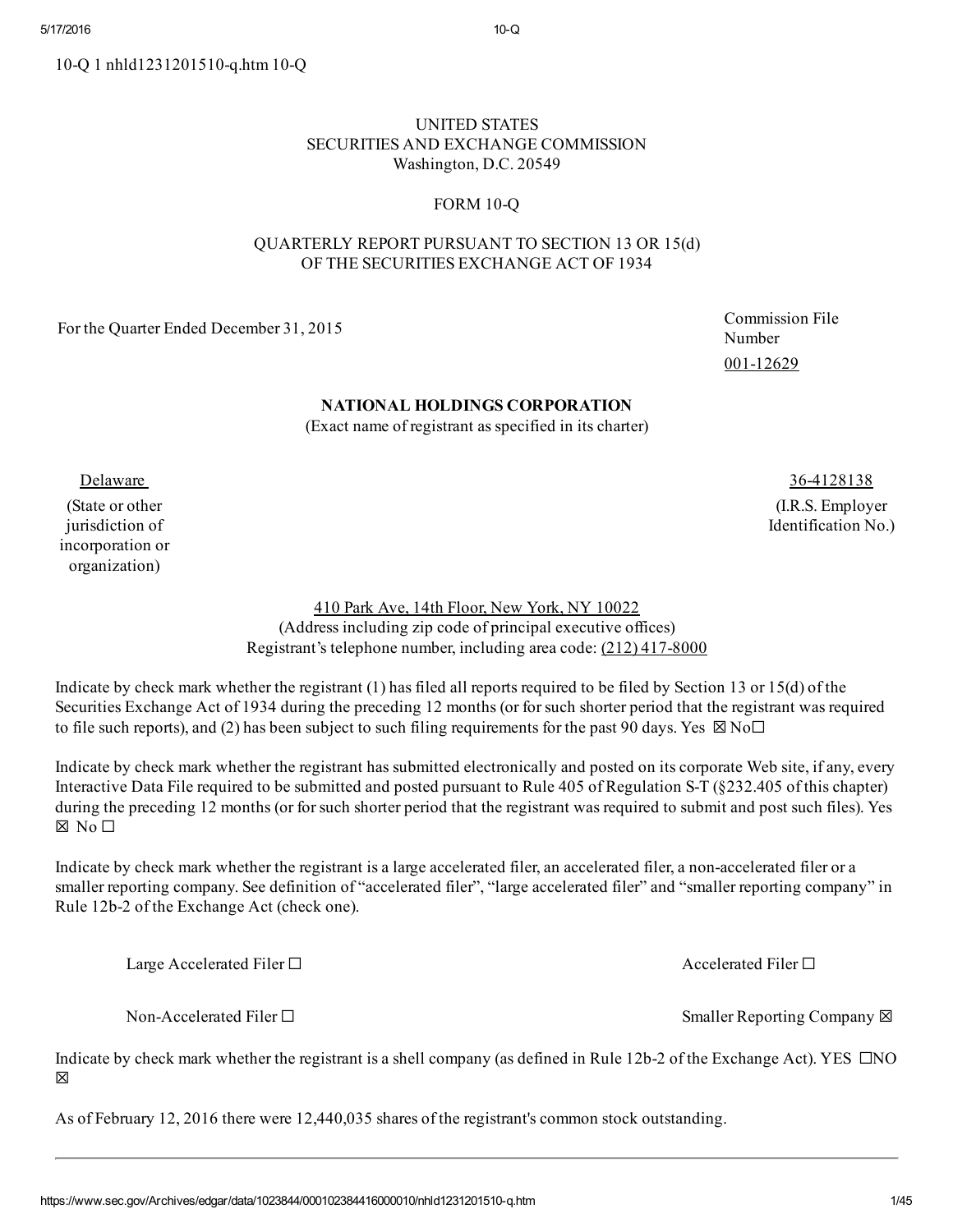# NATIONAL HOLDINGS CORPORATION **FORM 10-Q** QUARTERLY PERIOD ENDED DECEMBER 31, 2015

# INDEX

# PART I – FINANCIAL INFORMATION

| Item 1 - Unaudited Condensed Consolidated Financial Statements                                 |                 |
|------------------------------------------------------------------------------------------------|-----------------|
| Statements of Financial Condition as of December 31, 2015 and September 30, 2015               | $\overline{4}$  |
| Statements of Operations for the Three months ended December 31, 2015 and December 31, 2014    | $\overline{2}$  |
| Statements of Changes in Stockholders' Equity for the Three months ended December 31, 2015     | $6\overline{6}$ |
| Statements of Cash Flows for the Three months ended December 31, 2015 and December 31, 2014    | $\overline{1}$  |
| Condensed Notes to Consolidated Financial Statements                                           | 8               |
| Item 2 – Management's Discussion and Analysis of Financial Condition and Results of Operations | 17              |
| Item 3 - Quantitative and Qualitative Disclosures About Market Risk                            | 23              |
| Item 4 – Controls and Procedures                                                               | 24              |
| <b>PART II - OTHER INFORMATION</b>                                                             |                 |
| Item 1 - Legal Proceedings                                                                     | 26              |
| Item 1A - Risk Factors                                                                         | 26              |
| Item 2 – Unregistered Sales of Equity Securities and Use of Proceeds                           | 26              |
| Item 3 - Defaults Upon Senior Securities                                                       | 26              |
| Item 4 - Mine Safety Disclosures                                                               | 26              |
| Item 5 - Other Information                                                                     | 27              |
| Item $6 -$ Exhibits                                                                            | 27              |
| Signatures                                                                                     | 28              |

2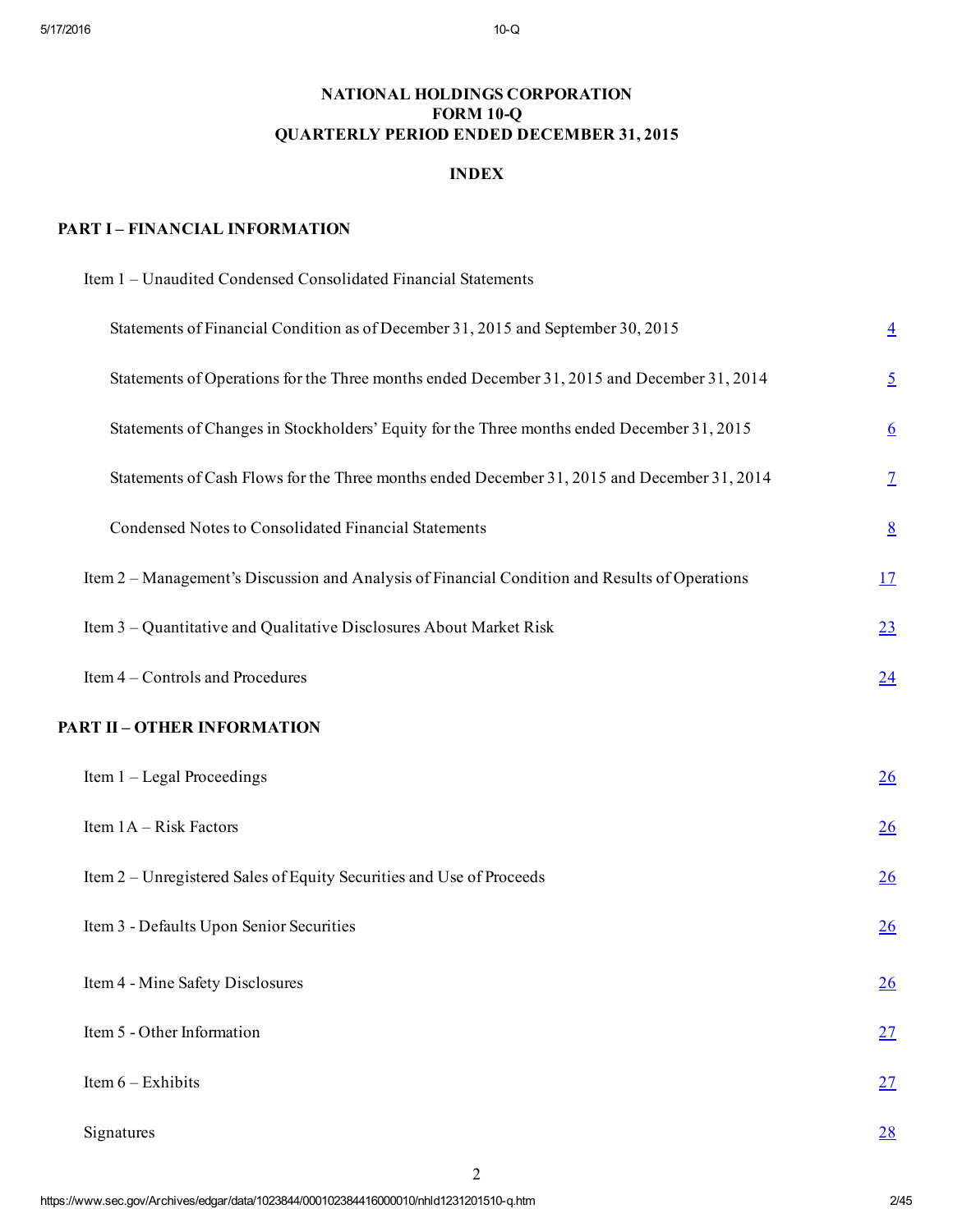https://www.sec.gov/Archives/edgar/data/1023844/000102384416000010/nhld1231201510-q.htm 3/45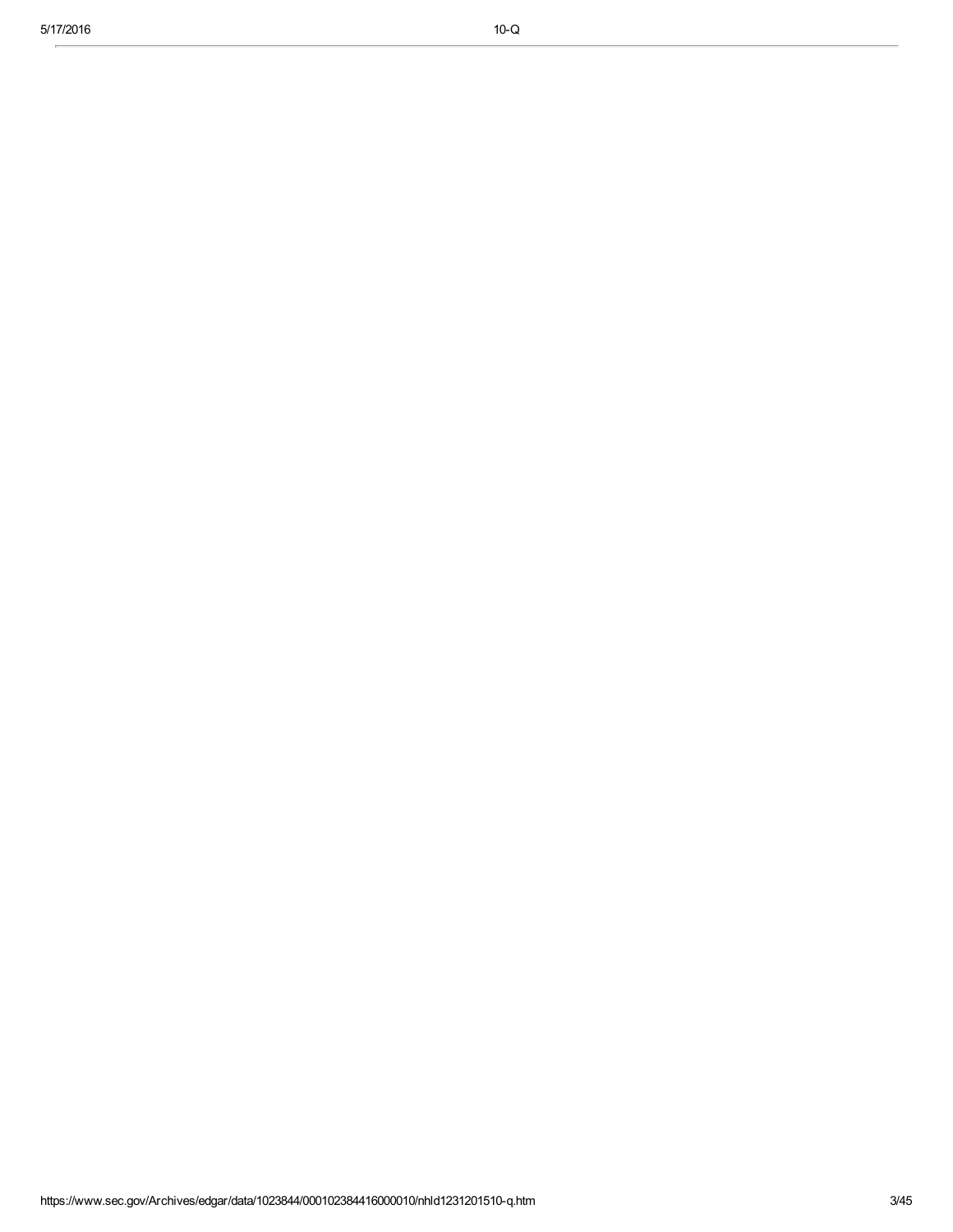# FORWARD-LOOKING STATEMENTS

The following information provides cautionary statements under the safe harbor provisions of the Private Securities Litigation Reform Act of 1995. We identify important factors that could cause our actual results to differ materially from those projected in forward-looking statements we make in this report or in other documents that reference this report. All statements that express or involve discussions as to: expectations, beliefs, plans, objectives, assumptions or future events or performance (often, but not always, identified through the use of words or phrases such as we or our management believes, expects, anticipates or hopes and words or phrases such as will result, are expected to, will continue, is anticipated, estimated, projection and outlook, and words ofsimilar import) are not statements of historical facts and may be forwardlooking. These forward-looking statements are based largely on our expectations and are subject to a number of risks and uncertainties including, but not limited to, economic, competitive, regulatory, growth strategies, available financing and other factors discussed elsewhere in this report and in the documents filed by us with the Securities and Exchange Commission ("SEC"). Many of these factors are beyond our control. Actual results could differ materially from the forwardlooking statements we make in this report or in other documents that reference this report. In light of these risks and uncertainties, there can be no assurance that the results anticipated in the forward-looking information contained in this report or other documents that reference this report will, in fact, occur.

These forward-looking statements involve estimates, assumptions and uncertainties, and, accordingly, actual results could differ materially from those expressed in the forward-looking statements. These uncertainties include, among others, the following: (i) the inability of our broker-dealer operations to operate profitably in the face of intense competition from larger full service and discount brokers; (ii) a general decrease in merger and acquisition activities and our potential inability to receive success fees as a result of transactions not being completed; (iii) increased competition from business development portals; (iv) technological changes; (v) our potential inability to implement our growth strategy through acquisitions or joint ventures; and (vi) our potential inability to secure additional debt or equity financing.

Any forward-looking statement speaks only as of the date on which such statement is made, and we undertake no obligation to update any forward-looking statement to reflect events or circumstances after the date on which such statement is made or to reflect the occurrence of unanticipated events, except as required by law. New factors emerge from time to time and it is not possible for our management to predict all ofsuch factors, nor can our management assess the impact of each such factor on the business or the extent to which any factor, or combination of factors, may cause actual results to differ materially from those contained in any forward-looking statement.

3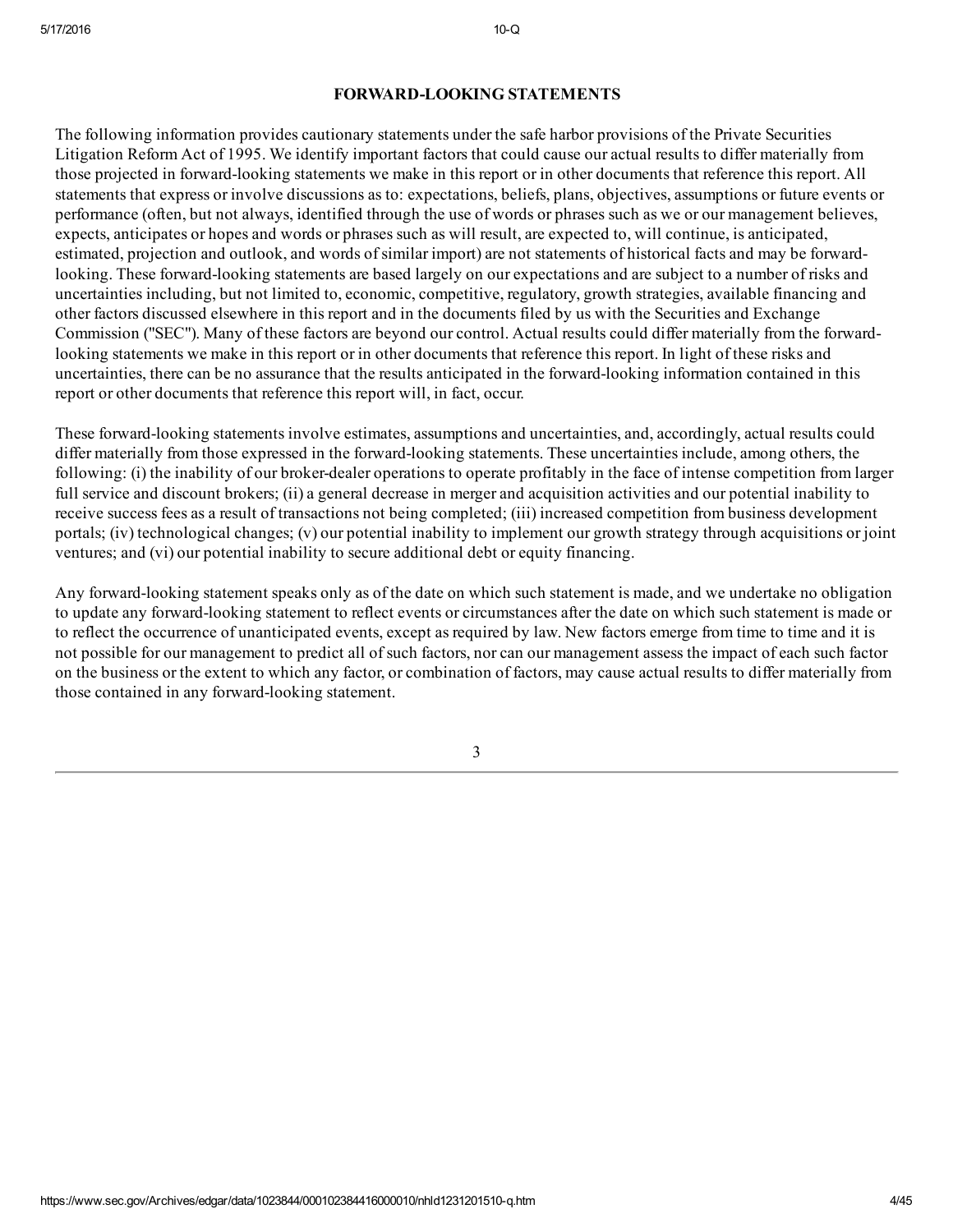# PART I. FINANCIAL INFORMATION<br>ITEM I. FINANCIAL STATEMENTS FINANCIAL STATEMENTS

# NATIONAL HOLDINGS CORPORATION AND SUBSIDIARIES CONDENSED CONSOLIDATED STATEMENTS OF FINANCIAL CONDITION

<span id="page-4-0"></span>

|                                                                                                                                                                   | December 31,<br>2015<br>(Unaudited) |             | September 30,<br>2015 |
|-------------------------------------------------------------------------------------------------------------------------------------------------------------------|-------------------------------------|-------------|-----------------------|
| <b>ASSETS</b>                                                                                                                                                     |                                     |             |                       |
| Cash                                                                                                                                                              | \$<br>22,260,000                    | \$          | 24,642,000            |
| Restricted cash                                                                                                                                                   | 218,000                             |             | 218,000               |
| Cash deposits with clearing organizations                                                                                                                         | 1,005,000                           |             | 1,005,000             |
| Securities owned at fair value                                                                                                                                    | 708,000                             |             | 887,000               |
| Receivables from broker-dealers and clearing organizations                                                                                                        | 2,742,000                           |             | 3,078,000             |
| Forgivable loans receivable                                                                                                                                       | 1,363,000                           |             | 1,368,000             |
| Other receivables, net                                                                                                                                            | 4,531,000                           |             | 3,709,000             |
| Prepaid expenses                                                                                                                                                  | 2,179,000                           |             | 1,727,000             |
| Fixed assets, net                                                                                                                                                 | 756,000                             |             | 712,000               |
| Intangible assets, net                                                                                                                                            | 7,138,000                           |             | 7,331,000             |
| Goodwill                                                                                                                                                          | 6,531,000                           |             | 6,531,000             |
| Deferred tax asset, net                                                                                                                                           | 11,873,000                          |             | 11,662,000            |
| Other assets, principally refundable deposits                                                                                                                     | 501,000                             |             | 512,000               |
| <b>Total Assets</b>                                                                                                                                               | \$<br>61,805,000                    | $\mathbb S$ | 63,382,000            |
| <b>LIABILITIES AND STOCKHOLDERS' EQUITY</b>                                                                                                                       |                                     |             |                       |
| <b>Liabilities</b>                                                                                                                                                |                                     |             |                       |
| Securities sold, not yet purchased at fair value                                                                                                                  | \$<br>5,000                         | \$          | 32,000                |
| Accrued commissions and payroll payable                                                                                                                           | 10,346,000                          |             | 10,244,000            |
| Accounts payable and accrued expenses                                                                                                                             | 5,496,000                           |             | 6,602,000             |
| Deferred clearing and marketing credits                                                                                                                           | 1,152,000                           |             | 1,205,000             |
| Other                                                                                                                                                             | 46,000                              |             | 37,000                |
| <b>Total Liabilities</b>                                                                                                                                          | 17,045,000                          |             | 18,120,000            |
| <b>Stockholders' Equity</b>                                                                                                                                       |                                     |             |                       |
| Preferred stock, \$0.01 par value, 10,000,000 shares authorized; none outstanding                                                                                 |                                     |             |                       |
| Common stock \$0.02 par value, 150,000,000 shares authorized; 12,440,035 and<br>12,473,968 issued and outstanding at December 31, 2015 and at September 30, 2015, |                                     |             |                       |
| respectively                                                                                                                                                      | 249,000                             |             | 249,000               |
| Additional paid-in-capital                                                                                                                                        | 80,233,000                          |             | 80,282,000            |
| Accumulated deficit                                                                                                                                               | (35,737,000)                        |             | (35, 284, 000)        |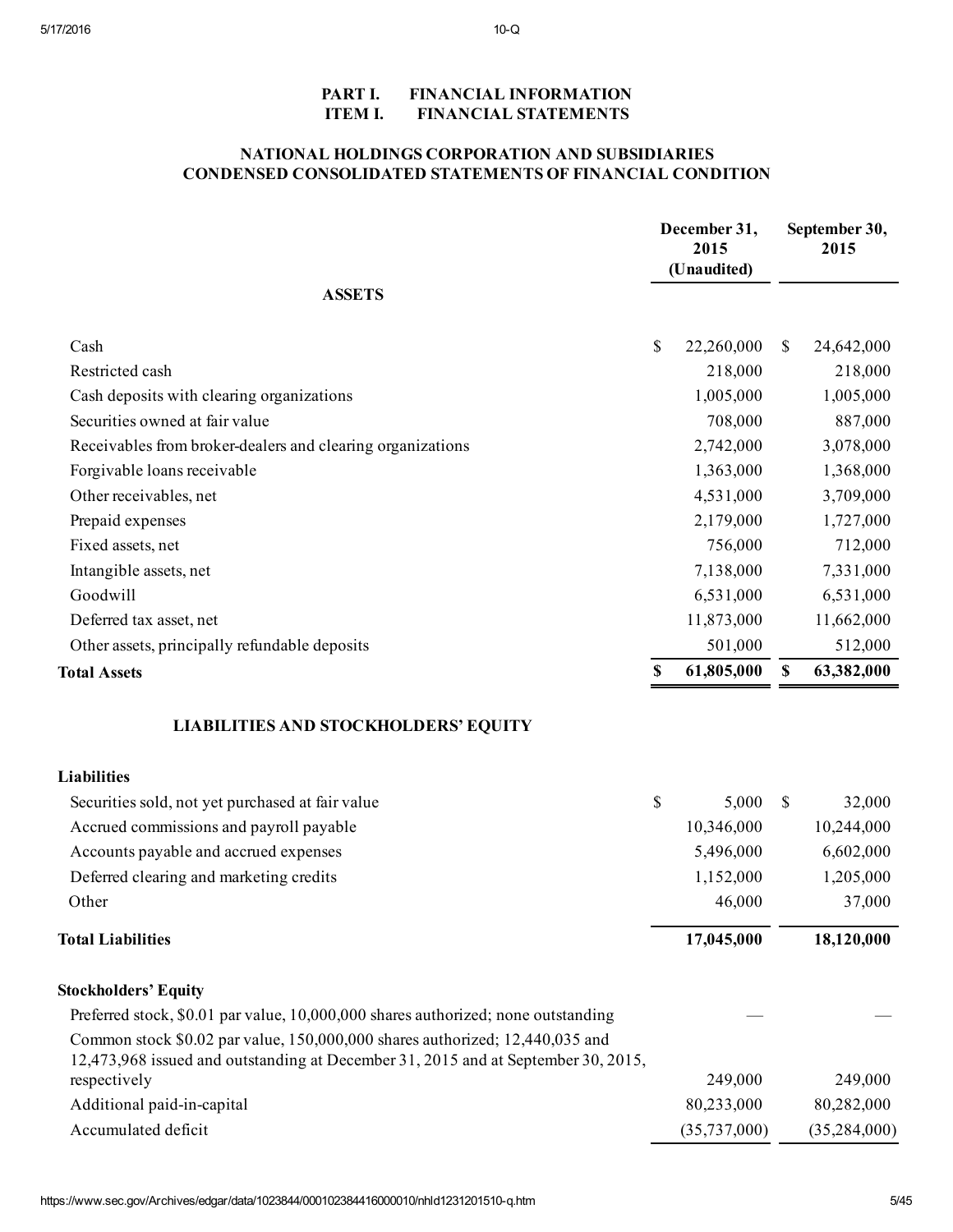| <b>Total Liabilities and Stockholders' Equity</b>               |          | 61,805,000 | S | 63,382,000 |
|-----------------------------------------------------------------|----------|------------|---|------------|
| <b>Total Stockholders' Equity</b>                               |          | 44,760,000 |   | 45,262,000 |
| Non-Controlling interest                                        |          | 15,000     |   | 15,000     |
| <b>Total National Holdings Corporation Stockholders' Equity</b> |          | 44,745,000 |   | 45,247,000 |
| 5/17/2016                                                       | $10 - Q$ |            |   |            |

The accompanying notes are an integral part of these unaudited condensed consolidated financial statements.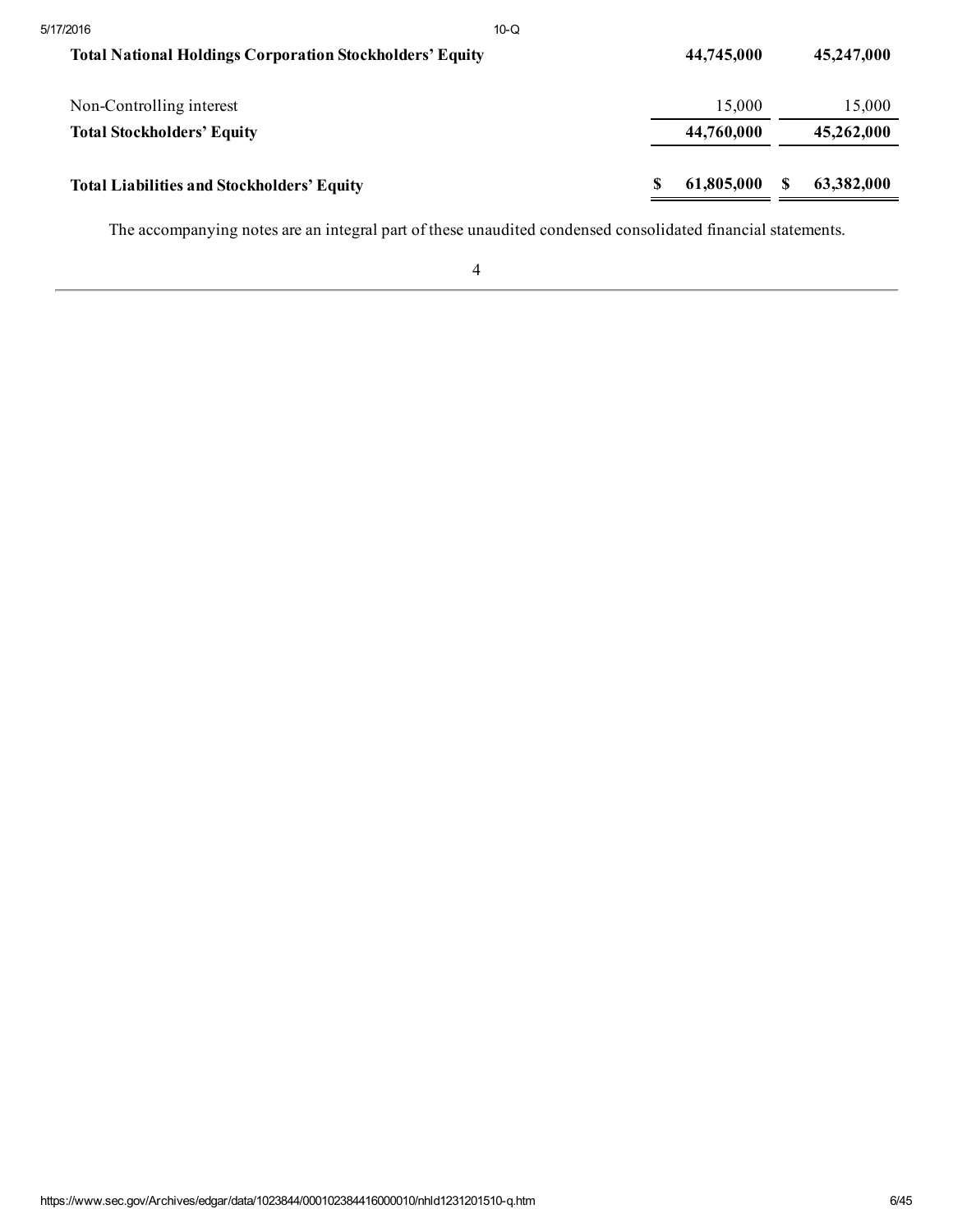# NATIONAL HOLDINGS CORPORATION AND SUBSIDIARIES CONDENSED CONSOLIDATED STATEMENTS OF OPERATIONS (Unaudited)

<span id="page-6-0"></span>

|                                                   | <b>Three Month Period Ended</b><br>December 31, |                |                           |            |  |  |
|---------------------------------------------------|-------------------------------------------------|----------------|---------------------------|------------|--|--|
|                                                   |                                                 | 2015           |                           | 2014       |  |  |
| <b>Revenues</b>                                   |                                                 |                |                           |            |  |  |
| Commissions                                       | \$                                              | 22,995,000     | <sup>S</sup>              | 24,416,000 |  |  |
| Net dealer inventory gains                        |                                                 | 2,544,000      |                           | 3,439,000  |  |  |
| Investment banking                                |                                                 | 6,117,000      |                           | 5,122,000  |  |  |
| Investment advisory                               |                                                 | 3,660,000      |                           | 3,825,000  |  |  |
| Interest and dividends                            |                                                 | 918,000        |                           | 831,000    |  |  |
| Transfer fees and clearing services               |                                                 | 2,372,000      |                           | 2,715,000  |  |  |
| Tax preparation and accounting                    |                                                 | 900,000        |                           | 759,000    |  |  |
| Other                                             |                                                 | 116,000        |                           | 94,000     |  |  |
| <b>Total Revenues</b>                             |                                                 | 39,622,000     |                           | 41,201,000 |  |  |
| <b>Operating Expenses</b>                         |                                                 |                |                           |            |  |  |
| Commissions, compensation and fees                |                                                 | 34,710,000     |                           | 35,288,000 |  |  |
| Clearing fees                                     |                                                 | 763,000        |                           | 601,000    |  |  |
| Communications                                    |                                                 | 833,000        |                           | 996,000    |  |  |
| Occupancy                                         |                                                 | 935,000        |                           | 985,000    |  |  |
| License and registration                          |                                                 | 357,000        |                           | 318,000    |  |  |
| Professional fees                                 |                                                 | 799,000        |                           | 841,000    |  |  |
| Interest                                          |                                                 | 1,000          |                           | 4,000      |  |  |
| Depreciation and amortization                     |                                                 | 300,000        |                           | 274,000    |  |  |
| Other administrative expenses                     |                                                 | 1,568,000      |                           | 1,379,000  |  |  |
| <b>Total Operating Expenses</b>                   |                                                 | 40,266,000     |                           | 40,686,000 |  |  |
| (Loss) Income before Income Tax (Benefit) Expense |                                                 | (644,000)      |                           | 515,000    |  |  |
| Income tax (benefit) expense                      |                                                 | (191,000)      |                           | 221,000    |  |  |
| <b>Net (Loss) Income</b>                          | \$                                              | $(453,000)$ \$ |                           | 294,000    |  |  |
| Net (loss) income per share - Basic               | \$                                              | $(0.04)$ \$    |                           | 0.02       |  |  |
| Net (loss) income per share - Diluted             | \$                                              | (0.04)         | $\boldsymbol{\mathsf{S}}$ | 0.02       |  |  |
| Weighted number of shares outstanding - Basic     |                                                 | 12,446,064     |                           | 12,445,479 |  |  |
| Weighted number of shares outstanding - Diluted   |                                                 | 12,446,064     |                           | 12,491,610 |  |  |
|                                                   |                                                 |                |                           |            |  |  |

The accompanying notes are an integral part of these unaudited condensed consolidated financial statements.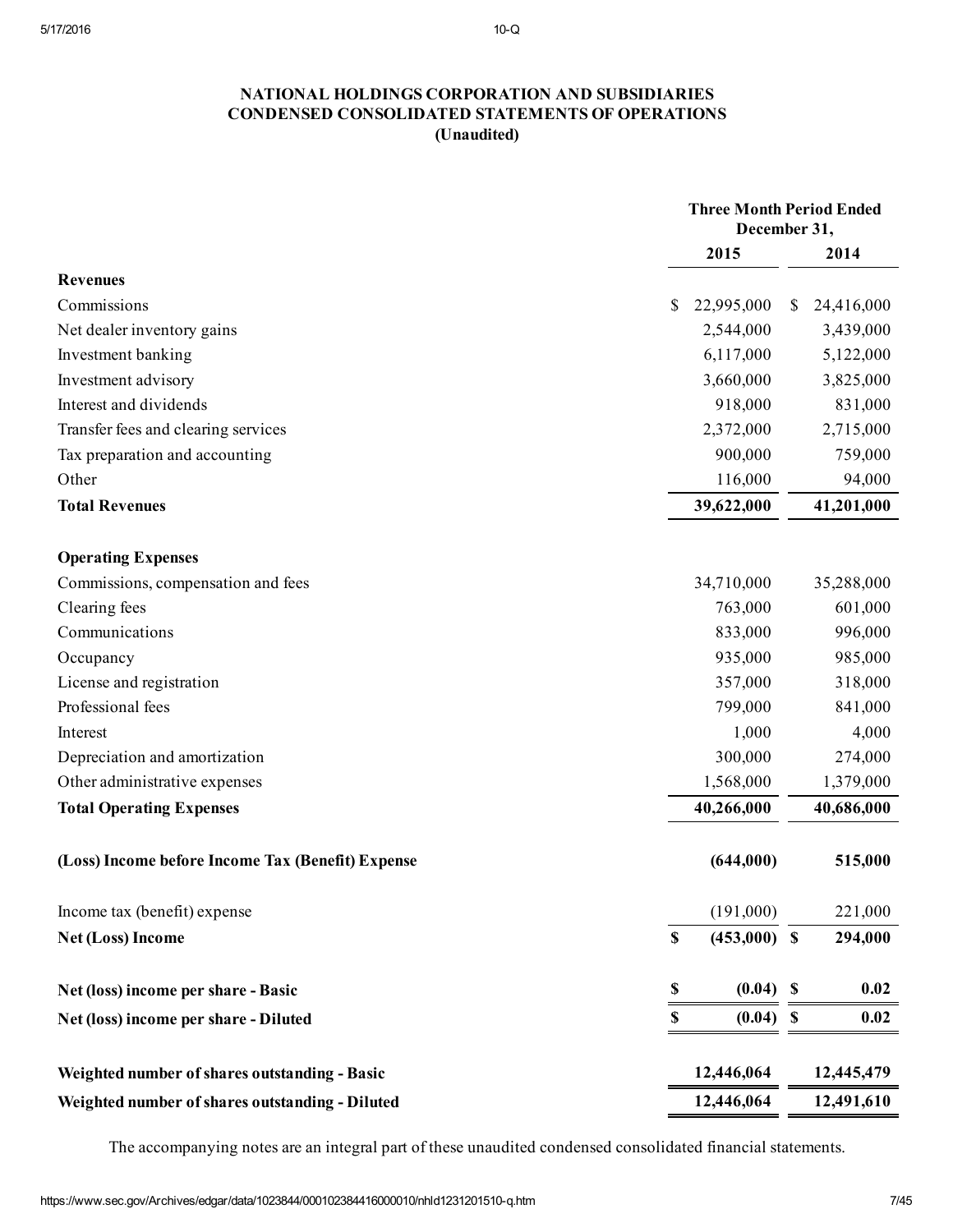https://www.sec.gov/Archives/edgar/data/1023844/000102384416000010/nhld1231201510-q.htm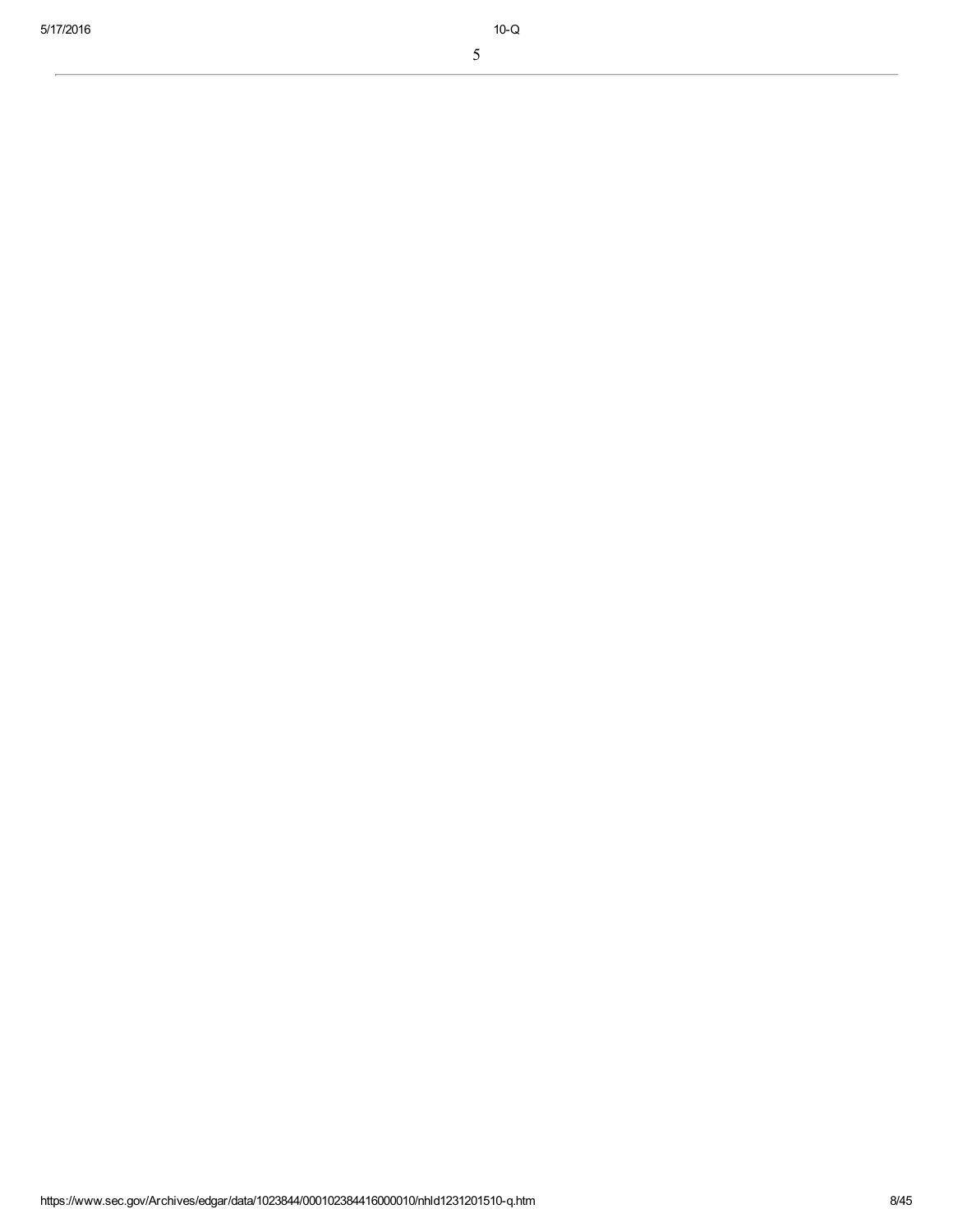## <span id="page-8-0"></span>NATIONAL HOLDINGS CORPORATION AND SUBSIDIARIES CONDENSED CONSOLIDATED STATEMENT OF CHANGES IN STOCKHOLDERS' EQUITY (Unaudited) FOR THE THREE MONTHS ENDED DECEMBER 31, 2015

|                                                  | Common Stock  |    |         | Additional<br>Paid-in- |            |         |                    |          |        |        |            |  |  |  |  |  |  |  |  |  |  | Accumulated | Non-<br>Controlling |  | Total<br>Stockholders |  |
|--------------------------------------------------|---------------|----|---------|------------------------|------------|---------|--------------------|----------|--------|--------|------------|--|--|--|--|--|--|--|--|--|--|-------------|---------------------|--|-----------------------|--|
|                                                  | <b>Shares</b> |    | \$      |                        | Capital    | Deficit |                    | Interest |        | Equity |            |  |  |  |  |  |  |  |  |  |  |             |                     |  |                       |  |
| Balance, September 30,<br>2015                   | 12,473,968    | \$ | 249,000 | \$                     | 80,282,000 |         | \$ (35,284,000) \$ |          | 15,000 | \$     | 45,262,000 |  |  |  |  |  |  |  |  |  |  |             |                     |  |                       |  |
| Stock-based<br>$compensation - stock$<br>options |               |    |         |                        | 37,000     |         |                    |          |        |        | 37,000     |  |  |  |  |  |  |  |  |  |  |             |                     |  |                       |  |
| Stock repurchase                                 | (33,933)      |    |         |                        | (86,000)   |         |                    |          |        |        | (86,000)   |  |  |  |  |  |  |  |  |  |  |             |                     |  |                       |  |
| Net loss                                         |               |    |         |                        |            |         | (453,000)          |          |        |        | (453,000)  |  |  |  |  |  |  |  |  |  |  |             |                     |  |                       |  |
| Balance, December 31,<br>2015                    | 12,440,035    | S  | 249,000 | S.                     | 80,233,000 |         | \$ (35,737,000) \$ |          | 15,000 | S      | 44,760,000 |  |  |  |  |  |  |  |  |  |  |             |                     |  |                       |  |

The accompanying notes are an integral part of these unaudited condensed consolidated financial statements.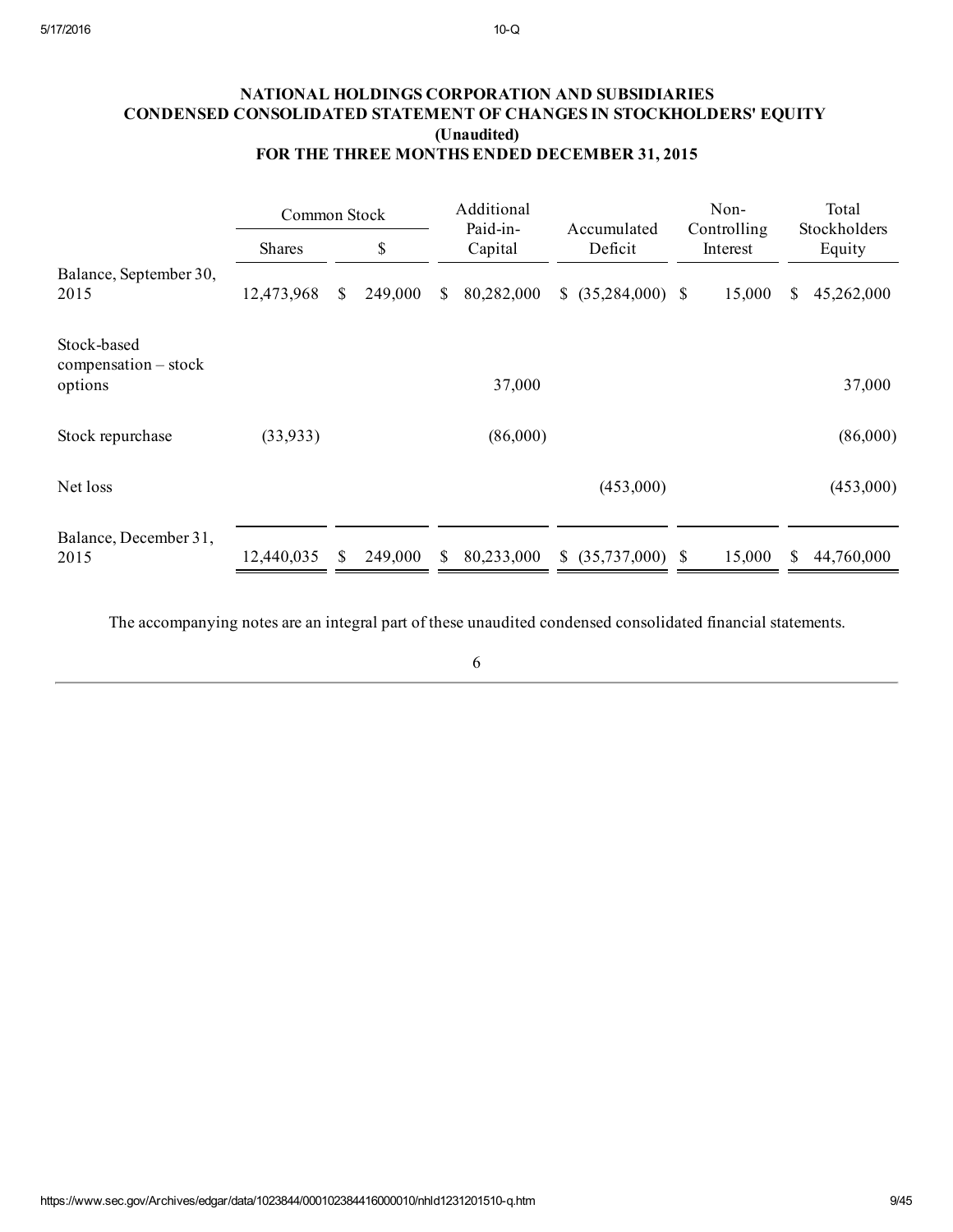# NATIONAL HOLDINGS CORPORATION AND SUBSIDIARIES CONDENSED CONSOLIDATED STATEMENTS OF CASH FLOWS (Unaudited)

<span id="page-9-0"></span>

|                                                                                     | <b>Three Month Period Ended</b><br>December 31, |                  |
|-------------------------------------------------------------------------------------|-------------------------------------------------|------------------|
|                                                                                     | 2015                                            | 2014             |
| CASH FLOWS FROM OPERATING ACTIVITIES                                                |                                                 |                  |
| Net (loss) income                                                                   | \$<br>$(453,000)$ \$                            | 294,000          |
| Adjustments to reconcile net (loss) income to net cash used in operating activities |                                                 |                  |
| Depreciation and amortization                                                       | 300,000                                         | 274,000          |
| Amortization of forgivable loans to registered representatives                      | 141,000                                         | 66,000           |
| Stock-based compensation                                                            | 37,000                                          | 168,000          |
| Provision for doubtful accounts                                                     | (31,000)                                        | 56,000           |
| Amortization of deferred clearing credit                                            | (53,000)                                        | (26,000)         |
| Increase in fair value of contingent consideration                                  | 4,000                                           |                  |
| Deferred tax (benefit) expense                                                      | (211,000)                                       | 172,000          |
| Changes in assets and liabilities                                                   |                                                 |                  |
| Restricted cash                                                                     |                                                 | (125,000)        |
| Securities owned, at fair value                                                     | 179,000                                         | (360,000)        |
| Receivables from broker-dealers and clearing organizations                          | 336,000                                         | 1,578,000        |
| Forgivable loans receivable, net of repayments                                      | (136,000)                                       | (197,000)        |
| Other receivables, net                                                              | (791,000)                                       | 207,000          |
| Prepaid expenses                                                                    | (452,000)                                       | (647,000)        |
| Other assets, principally refundable deposits                                       | 11,000                                          | 136,000          |
| Accounts payable, accrued expenses and other liabilities                            | (999,000)                                       | (4,019,000)      |
| Securities sold, but not yet purchased, at fair value                               | (27,000)                                        | (36,000)         |
| Net cash used in operating activities                                               | (2,145,000)                                     | (2,459,000)      |
| CASH FLOWS FROM INVESTING ACTIVITIES                                                |                                                 |                  |
| Purchase of fixed assets                                                            | (151,000)                                       | (204,000)        |
| Net cash used in investing activities                                               | (151,000)                                       | (204,000)        |
| CASH FLOWS FROM FINANCING ACTIVITIES                                                |                                                 |                  |
| Repurchase of shares of common stock                                                | (86,000)                                        |                  |
| Net cash used in financing activities                                               | (86,000)                                        |                  |
| NET DECREASE IN CASH                                                                | (2,382,000)                                     | (2,663,000)      |
| <b>CASH BALANCE</b>                                                                 |                                                 |                  |
| <b>Beginning of the period</b>                                                      | 24,642,000                                      | 24,465,000       |
| End of the period                                                                   | \$<br>22,260,000                                | \$<br>21,802,000 |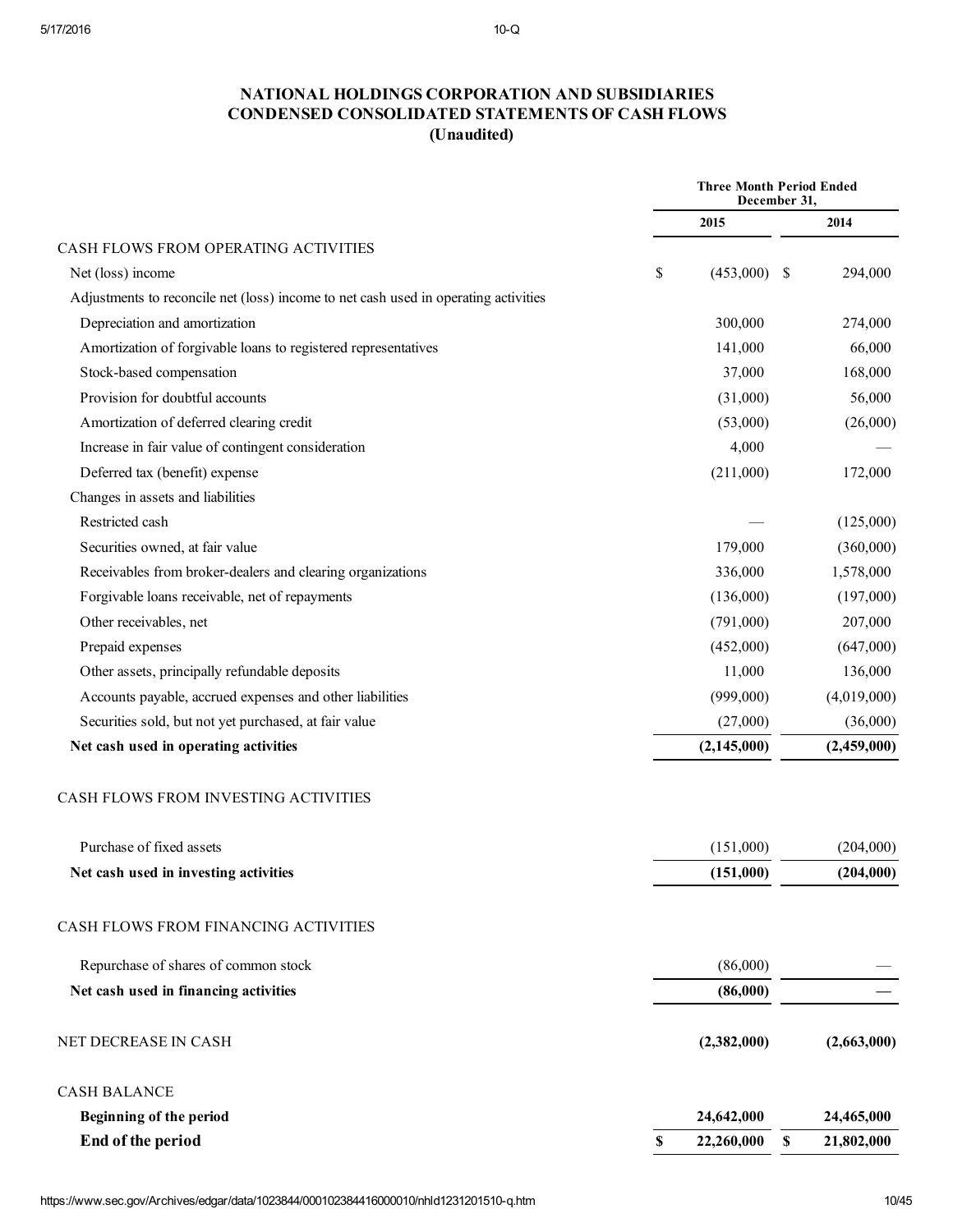| 5/17/2016                                                                                                   | $10 - Q$ |        |           |
|-------------------------------------------------------------------------------------------------------------|----------|--------|-----------|
| SUPPLEMENTAL DISCLOSURES OF CASH FLOW INFORMATION                                                           |          |        |           |
| Cash paid during the period for:                                                                            |          |        |           |
| Interest                                                                                                    |          | 1.000  | 4,000     |
| Income taxes                                                                                                |          | 17.000 | 1.085.000 |
| The accompanying notes are an integral part of these unaudited condensed consolidated financial statements. |          |        |           |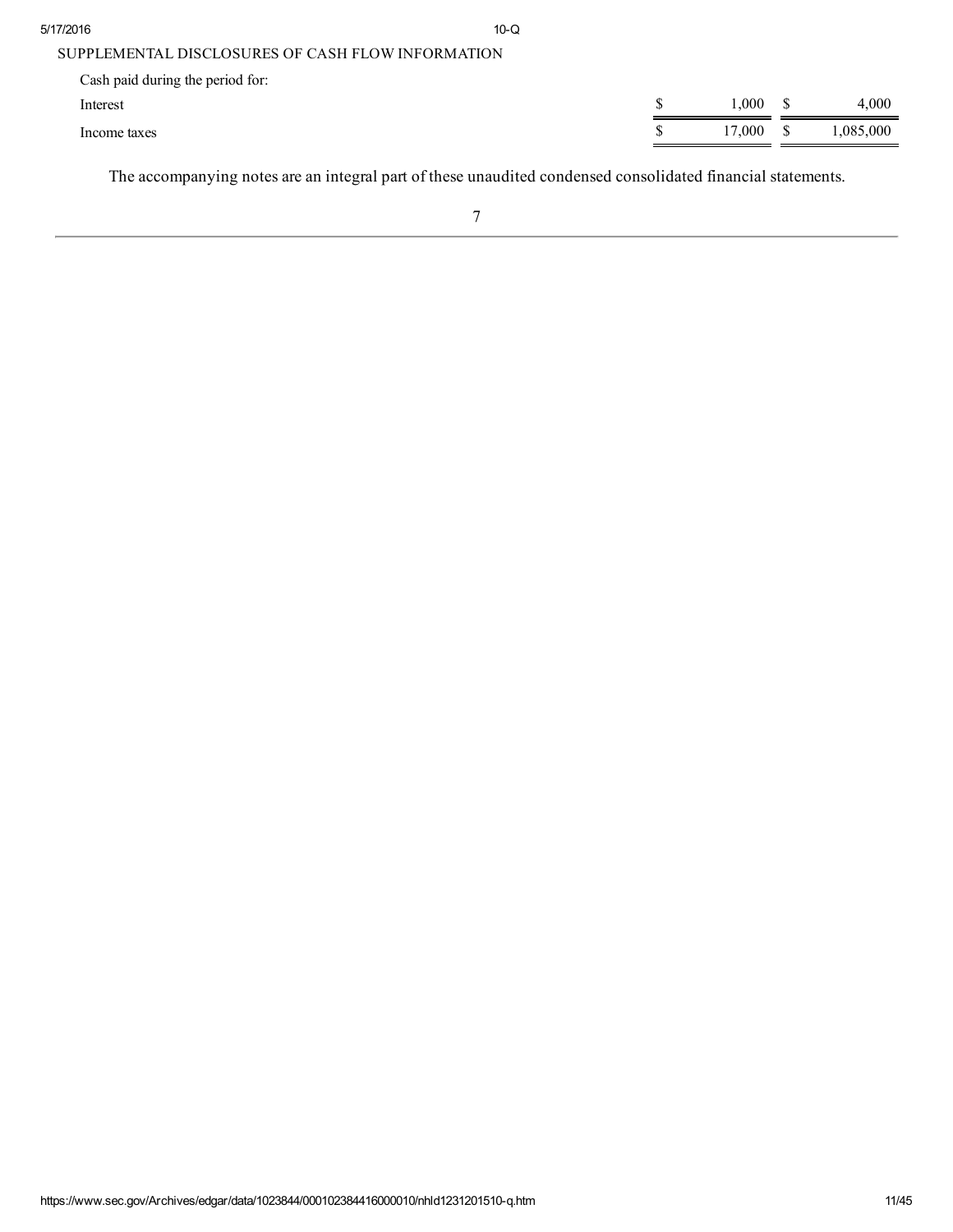# NATIONAL HOLDINGS CORPORATION AND SUBSIDIARIES CONDENSED NOTES TO CONSOLIDATED FINANCIAL STATEMENTS DECEMBER 31, 2015 (UNAUDITED)

### <span id="page-11-0"></span>NOTE 1. BASIS OF PRESENTATION

The accompanying condensed consolidated financial statements of National Holdings Corporation, a Delaware corporation ("National" or the "Company"), have been prepared in accordance with generally accepted accounting principles in the United States ("GAAP") for interim financial statements and with the instructions to Form 10-Q and Rule 10-01 of Regulation SX. Accordingly, they do not include all of the information and disclosures required for annual financial statements. In the opinion of management, all adjustments (consisting of normal recurring accruals) considered necessary for a fair presentation have been included. The condensed consolidated financial statements as of December 31, 2015 and for the three months ended December 31, 2015 and 2014 are unaudited. The results of operations for the interim periods are not necessarily indicative of the results of operations for the respective fiscal years. The consolidated statement of financial condition at September 30, 2015 has been derived from the audited financial statements at that date, but does not include all of the information and notes required by GAAP for complete financial statement presentation. The accompanying consolidated financial information should be read in conjunction with the Company's Annual Report on Form 10-K for the fiscal year ended September 30, 2015 for additional disclosures and a description of accounting policies.

In February 2015, the board of directors declared a 1 for 10 reverse stock split of the Company's common stock. All share and pershare information has been restated for the three month period ended December 31, 2014 giving retroactive effect to the reverse stock split.

Certain items in the consolidated statement of operations for the fiscal 2015 period have been reclassified to conform to the presentation in the fiscal 2016 period. Such reclassifications did not have a material impact on the presentation of the overall financial statements.

# NOTE 2. ORGANIZATION AND DESCRIPTION OF BUSINESS

National was organized in 1996 and operates through its wholly-owned subsidiaries which principally provide diverse financial services. Through its brokerdealer and investment advisory subsidiaries, the Company (1) offers full service retail brokerage to retail individual and institutional clients, (2) provides investment banking, merger, acquisition and advisory services to micro, small and mid-cap high growth companies, (3) engages in trading securities, including making markets in micro and small-cap, NASDAQ and other exchange listed stocks and (4) provides liquidity in the United States Treasury marketplace. Broker-dealer subsidiaries consist of National Securities Corporation ("National Securities" or "NSC") and vFinance Investments, Inc. ("vFinance Investments") (collectively, the "Broker-Dealer Subsidiaries"). The Broker-Dealer Subsidiaries conduct a national securities brokerage business through their main offices in New York City, Boca Raton, Florida, and Seattle, Washington. The Broker-Dealer subsidiaries are introducing brokers and clear all transactions through clearing organizations, on a fully disclosed basis. The Broker-Dealer Subsidiaries are registered with the Securities and Exchange Commission ("SEC") and the Commodities and Futures Trading Commission, and are members of the Financial Industry Regulatory Authority, the Securities Investor Protection Corporation and the National Futures Association.

The Company's wholly-owned subsidiary, National Asset Management, Inc., a Washington corporation ("NAM"), is a federally-registered investment adviser providing asset management advisory services to retail clients for a fee based upon a percentage of assets managed.

The Company's wholly-owned subsidiaries, National Insurance Corporation, a Washington corporation ("National Insurance"), and Prime Financial Services, a Delaware corporation, provide fixed insurance products to their clients, including life insurance, disability insurance, long term care insurance and fixed annuities.

The Company's wholly-owned subsidiary Gilman Ciocia, Inc., a Delaware corporation("Gilman"), provides tax preparation services to individuals and accounting services to small and midsize companies.

The Company's wholly-owned subsidiary, GC Capital Corporation, a Washington corporation ("GC"), provides licensed mortgage brokerage services in the State of Florida.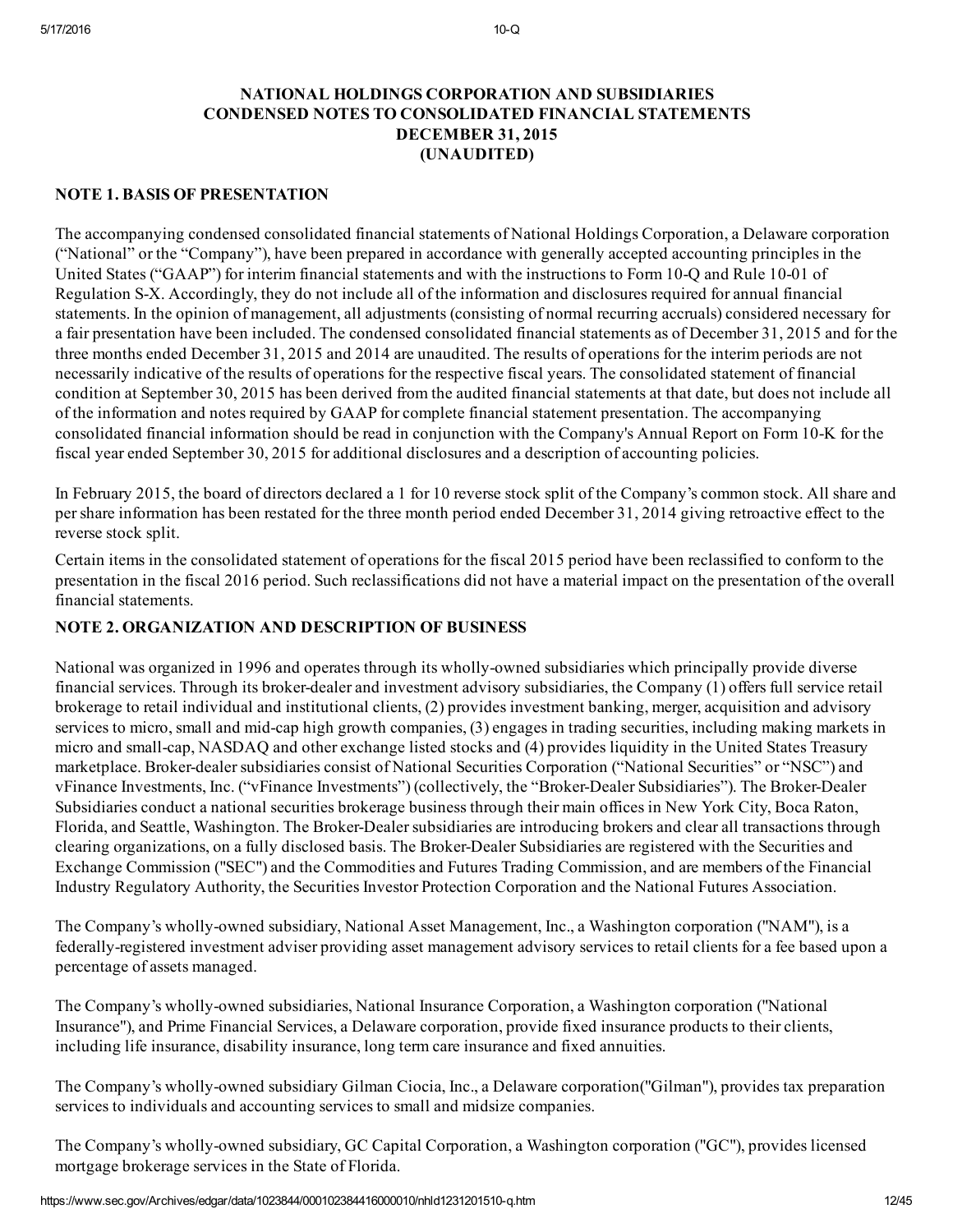5/17/2016 10Q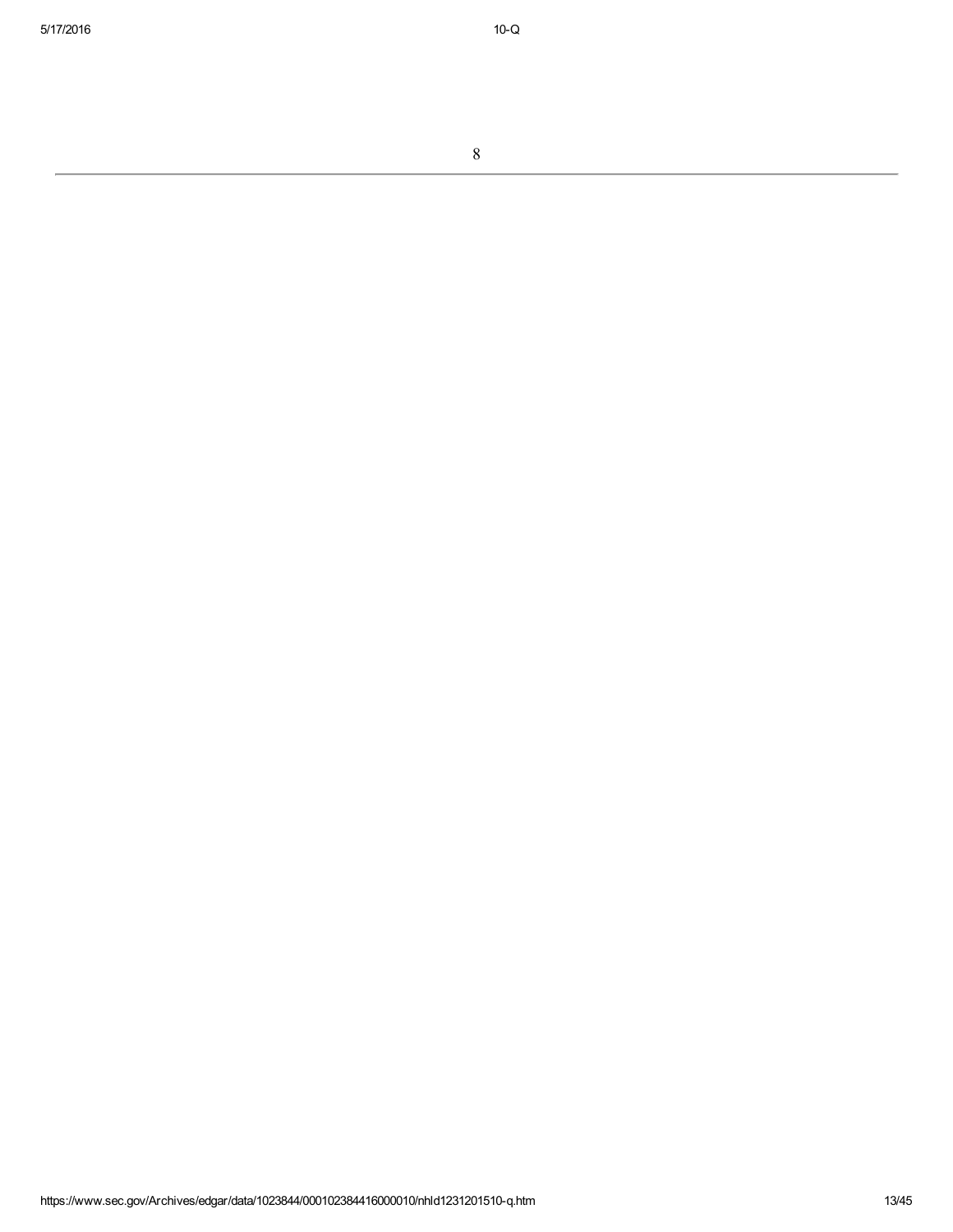# NOTE 3. RECEIVABLES FROM BROKER-DEALERS AND CLEARING ORGANIZATIONS AND OTHER **RECEIVABLES**

At December 31, 2015 and September 30, 2015, the receivables of \$2,742,000 and \$3,078,000, respectively, from brokerdealers and clearing organizations represent net amounts due for fees and commissions associated with the Company's retail brokerage business as well as asset based fee revenues associated with the Company's asset management advisory business.

Other receivables, net, at December 31, 2015 and September 30, 2015 of \$4,531,000 and \$3,709,000, respectively, principally represent trailing fees and fees for tax and accounting services and are net of allowance for doubtful accounts of \$542,000 and \$573,000, respectively.

# NOTE 4. FORGIVABLE LOANS RECEIVABLE

From time to time, the Company's operating subsidiaries may make loans, evidenced by promissory notes, primarily to newly recruited independent financial advisors as an incentive for their affiliation. The notes receivable balance is comprised of unsecured non-interest-bearing and interest-bearing loans (interest ranging up to 9%). These notes have various schedules for repayment or forgiveness based on production or retention requirements being met and mature at various dates through 2020. Forgiveness of loans amounted to \$141,000 and \$66,000 for three months ended December 31, 2015 and 2014, respectively, and the related compensation was included in commissions, compensation and fees in the condensed consolidated statements of operations. In the event the advisor's affiliation with the subsidiary terminates, the advisor is required to repay the unamortized balance of any notes payable.

The Company provides an allowance for doubtful accounts on the notes based on historical collection experience and continually evaluates the receivables for collectability and possible writeoffs where a loss is deemed probable. As of December 31, 2015 and September 30, 2015, no allowance for doubtful accounts was required.

Forgivable loan activity for the three months ended December 31, 2015 is as follows:

| Balance, October 1, 2015   | 1,368,000 |
|----------------------------|-----------|
| Advances                   | 136,000   |
| Amortization               | (141,000) |
| Balance, December 31, 2015 | 1,363,000 |

There were no unamortized loans outstanding attributable to registered representatives who ended their affiliation with the Broker-Dealer Subsidiaries prior to the fulfillment of their obligation.

# NOTE 5. SECURITIES OWNED AND SECURITIES SOLD, BUT NOT YET PURCHASED AT FAIR VALUE

Classification of securities are as follows:

| Level 1 |         | Level 2 |                | Level 3 |                               | <b>Total</b> |              |  |
|---------|---------|---------|----------------|---------|-------------------------------|--------------|--------------|--|
| \$      | 44,000  |         |                |         | $\overline{\phantom{0}}$      | S            | 44,000       |  |
|         | 479,000 |         |                |         |                               |              | 479,000      |  |
|         |         |         | 149,000        |         | 36,000                        |              | 185,000      |  |
|         | 523,000 |         | 149,000        |         | 36,000                        |              | 708,000      |  |
|         | Level 1 |         | <b>Level 2</b> |         | Level 3                       |              | <b>Total</b> |  |
|         | 5,000   | - \$    |                | -\$     | $\overbrace{\phantom{aaaaa}}$ |              | 5,000        |  |
|         |         |         |                |         |                               |              | - \$         |  |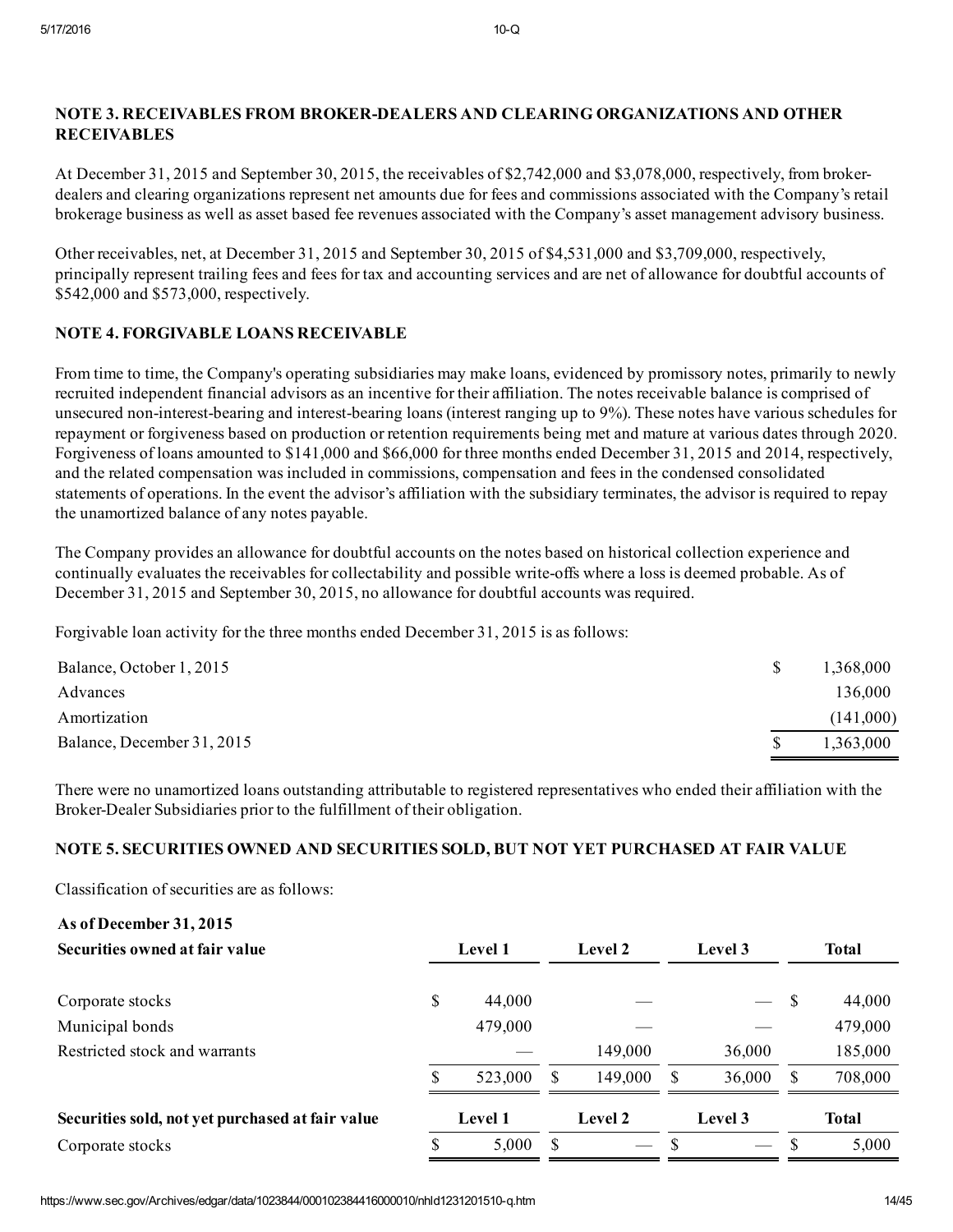9

https://www.sec.gov/Archives/edgar/data/1023844/000102384416000010/nhld1231201510-q.htm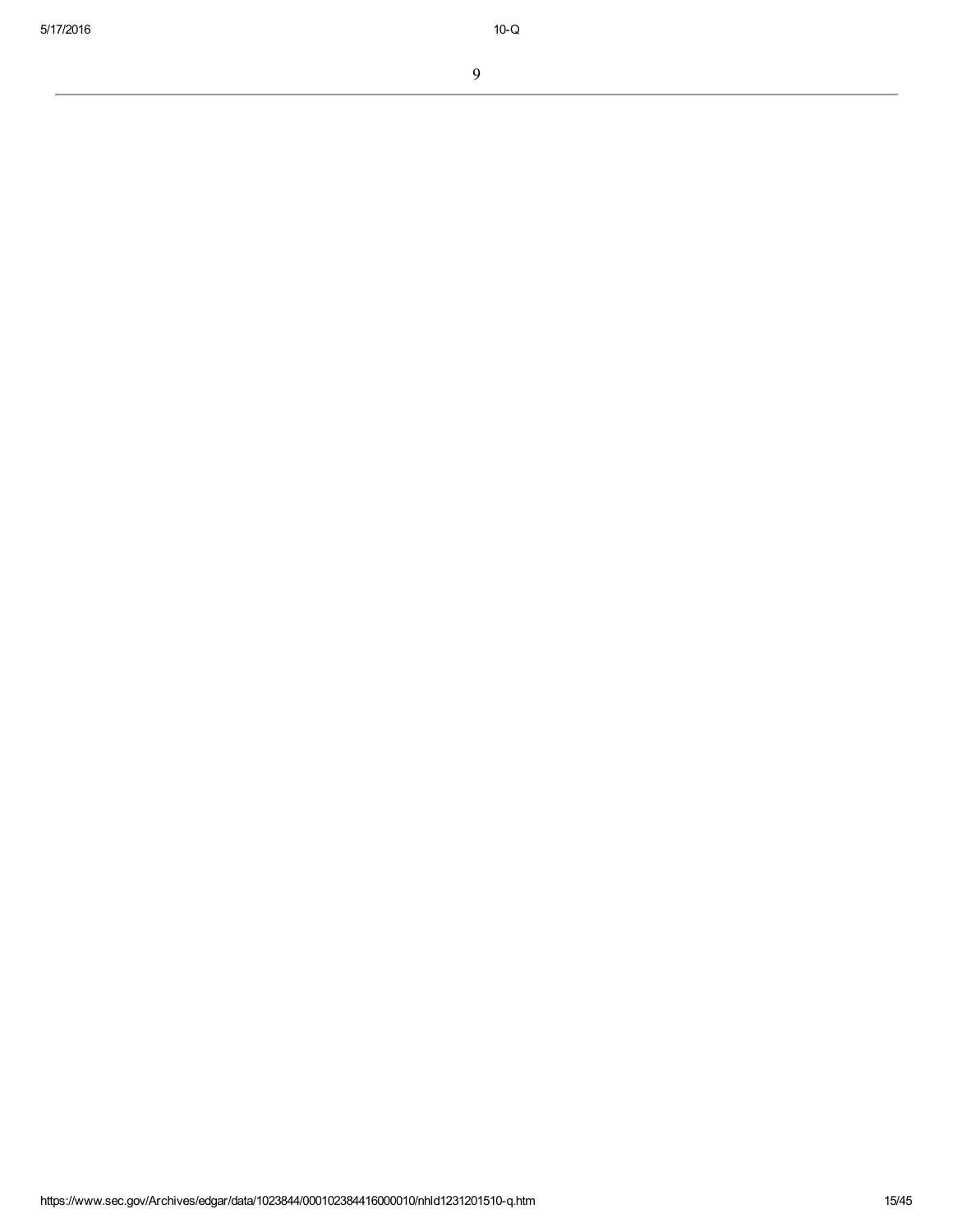# As of September 30, 2015

| Securities owned at fair value                       | <b>Level 1</b> |                | <b>Level 2</b> |                |   | Level 3                        |  | <b>Total</b> |  |
|------------------------------------------------------|----------------|----------------|----------------|----------------|---|--------------------------------|--|--------------|--|
| Corporate stocks                                     | \$             | 44,000         |                |                |   |                                |  | 44,000       |  |
| Municipal bonds                                      |                | 638,000        |                |                |   |                                |  | 638,000      |  |
| Restricted stock                                     |                |                |                | 205,000        |   |                                |  | 205,000      |  |
|                                                      |                | 682,000        | S              | 205,000        | S | $\overbrace{\hspace{25mm}}^{}$ |  | 887,000      |  |
| Securities sold, but not yet purchased at fair value |                | <b>Level 1</b> |                | <b>Level 2</b> |   | Level 3                        |  | <b>Total</b> |  |
| Corporate stocks                                     |                | 32,000         |                |                |   |                                |  | 32,000       |  |

# NOTE 6. FIXED ASSETS

Fixed assets as of December 31, 2015 and September 30, 2015 consist of the following:

|                                                           |   | December 31,<br>2015 |   | September 30,<br>2015 | <b>Estimated Useful</b><br>Lives (In Years) |  |  |
|-----------------------------------------------------------|---|----------------------|---|-----------------------|---------------------------------------------|--|--|
| Equipment                                                 | S | 679,000              | S | 539,000               | 5                                           |  |  |
| Furniture and fixtures                                    |   | 162,000              |   | 162,000               |                                             |  |  |
| Leasehold improvements                                    |   |                      |   |                       | Lesser of useful<br>life or term of         |  |  |
|                                                           |   | 608,000              |   | 598,000               | lease                                       |  |  |
| Capital leases (primarily composed of computer equipment) |   | 453,000              |   | 452,000               | 5                                           |  |  |
|                                                           |   | 1,902,000            |   | 1,751,000             |                                             |  |  |
| Less accumulated depreciation and amortization            |   | (1,146,000)          |   | (1,039,000)           |                                             |  |  |
| Fixed assets $-$ net                                      |   | 756,000              |   | 712,000               |                                             |  |  |

Depreciation and amortization expense associated with fixed assets for the three months ended December 31, 2015 and 2014 was \$107,000 and \$77,000, respectively.

# **NOTE 7 - INTANGIBLE ASSETS**

In February 2015, Gilman acquired certain assets of a tax preparation and accounting business that was deemed to be a business acquisition. The consideration for the transaction consisted of contingent consideration payable in cash having a fair value of \$569,000, for which a liability (included in Accounts payable and other liabilities) was recognized based on the estimated acquisition date fair value of the potential earn-out. The earn-out is based on revenue, as defined in the acquisition agreement, during the 48-month period following the closing up to a maximum of \$640,000. The liability was valued using an income-based approach using unobservable inputs (Level 3) and reflects the Company's own assumptions. The liability will be revalued at each Balance Sheet date with changes therein recorded in earnings. During the three months ended December 31, 2015, the estimated fair value of the liability was increased by \$4,000 which was included in other administrative expenses and decreased by a payment of \$27,000 to the seller. The fair value of the acquired assets was allocated to customer relationships, which will be amortized over seven years.

The following table presents intangible assets, principally acquired in the Company's acquisition of Gilman in October 2013, their carrying amount as of December 31, 2015 and their estimated useful lives:

| Intangible asset       | Fair Value |    | Accumulated<br>Amortization |    | Carrying Value | Estimated<br>Useful Life<br>(years) |
|------------------------|------------|----|-----------------------------|----|----------------|-------------------------------------|
| Customer relationships | 6.969.000  | -S | 1,485,000                   | -S | 5.484.000      | $7-10$                              |

https://www.sec.gov/Archives/edgar/data/1023844/000102384416000010/nhld1231201510-g.htm 16/45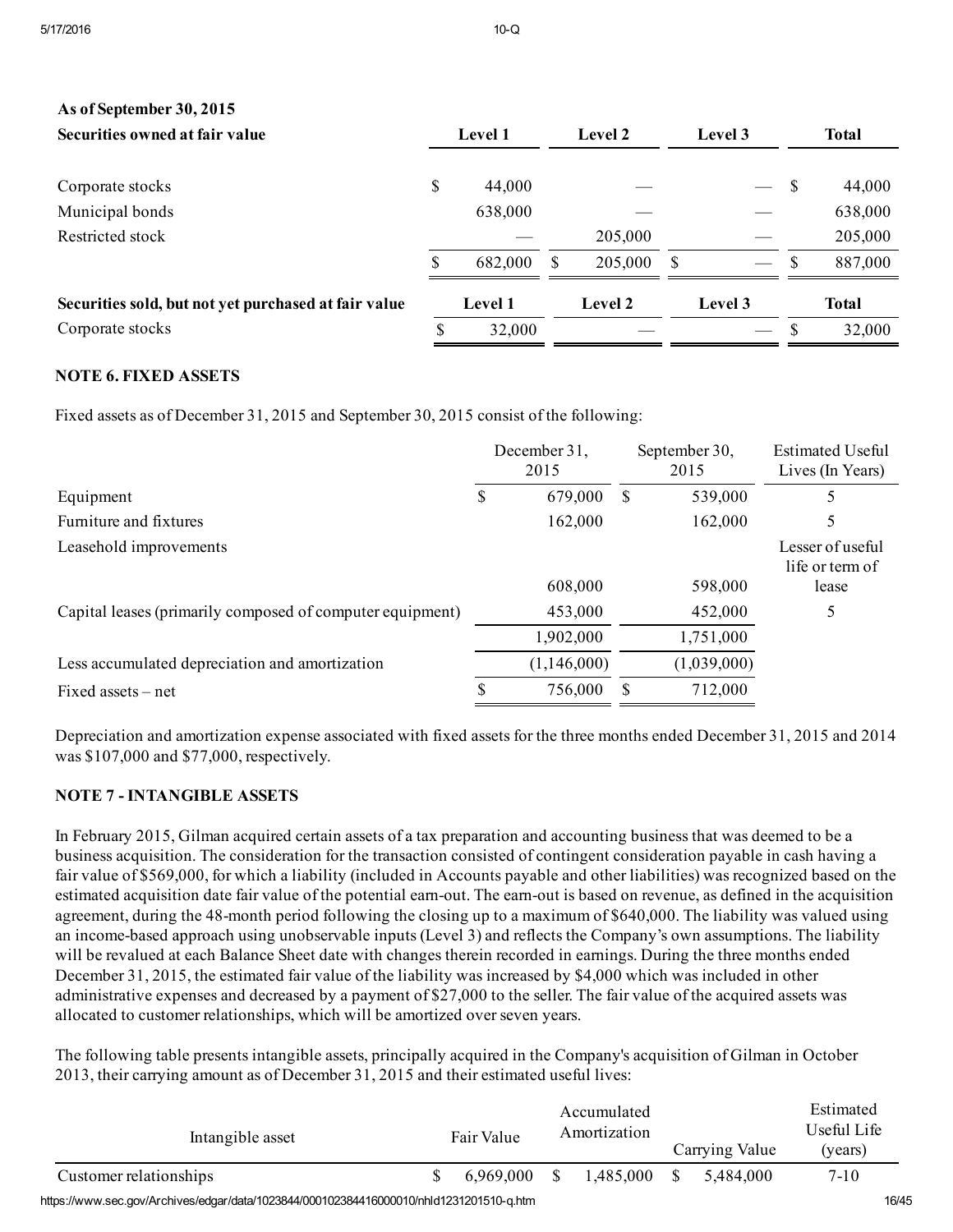| 5/17/2016     | $10 - Q$  |                 |                                 |           |            |
|---------------|-----------|-----------------|---------------------------------|-----------|------------|
| Non-compete   | 296,000   |                 | 296,000                         |           |            |
| <b>Brands</b> | 1,654,000 |                 | $\hspace{0.1mm}-\hspace{0.1mm}$ | 1,654,000 | Indefinite |
|               | 8,919,000 | \$<br>1,781,000 | $\mathbb{S}$                    | 7,138,000 |            |
|               |           |                 |                                 |           |            |

Amortization expense associated with intangible assets for the three months ended December 31, 2015 and 2014 was \$193,000 and \$197,000, respectively.

# 10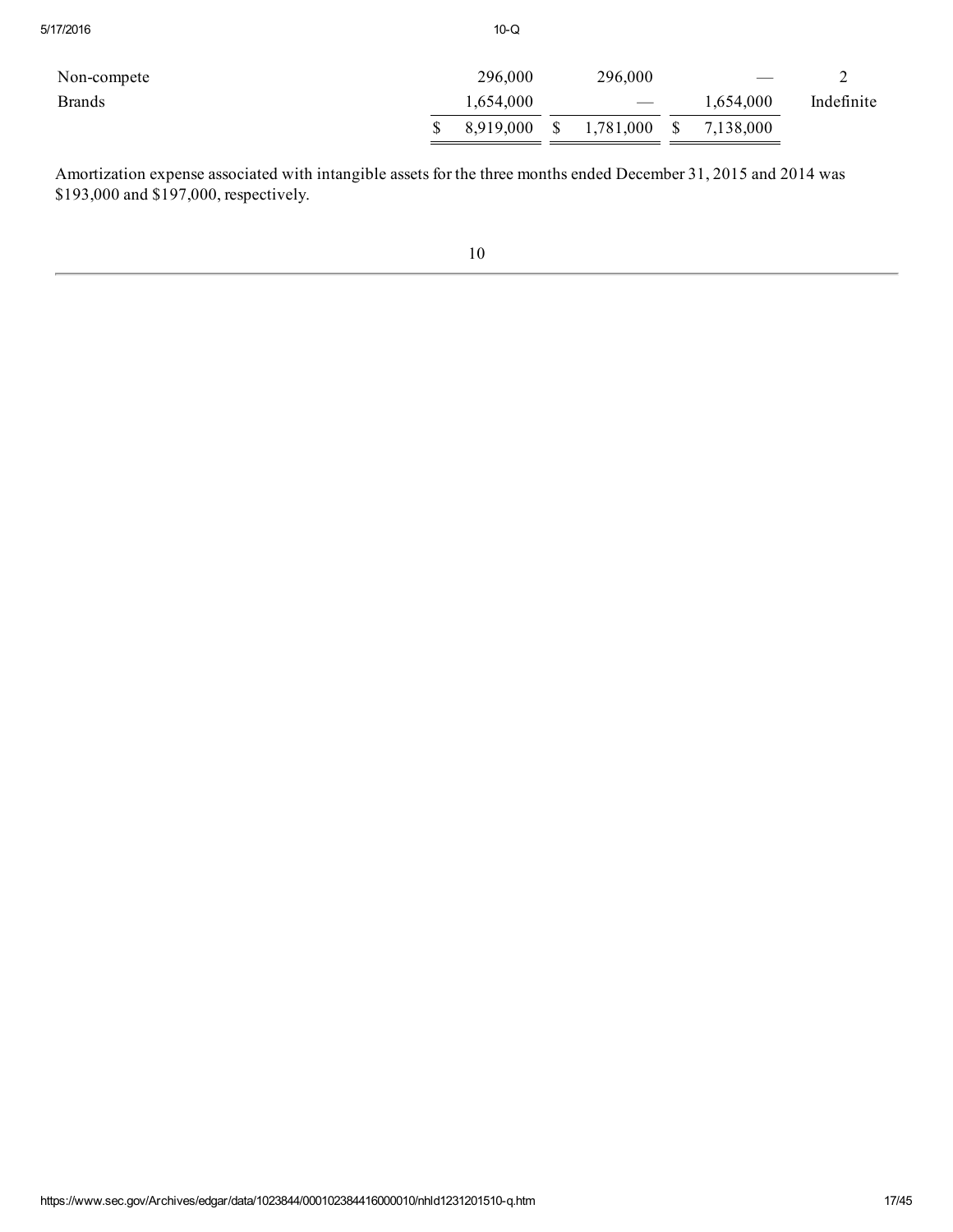| Year ending<br>September 30, |                 |         |
|------------------------------|-----------------|---------|
| 2016                         | \$              | 543,000 |
| 2017                         |                 | 721,000 |
| 2018                         |                 | 721,000 |
| 2019                         |                 | 721,000 |
| 2020                         |                 | 721,000 |
| Thereafter                   | 2,057,000       |         |
| Total                        | 5,484,000<br>\$ |         |

The estimated future amortization expense of the above intangible assets for the next five fiscal years and thereafter is as follows:

# NOTE 8. ACCOUNTS PAYABLE AND ACCRUED EXPENSES

Accounts payable and other accrued expenses as of December 31, 2015 and September 30, 2015 consist of the following:

|                                  | December 31,<br>2015 |           | September 30,<br>2015 |           |
|----------------------------------|----------------------|-----------|-----------------------|-----------|
| Legal                            | \$                   | 559,000   | \$                    | 807,000   |
| Audit                            |                      | 490,000   |                       | 552,000   |
| Telecommunications               |                      | 208,000   |                       | 201,000   |
| Data services                    |                      | 237,000   |                       | 384,000   |
| Regulatory                       |                      | 605,000   |                       | 640,000   |
| Settlements                      |                      | 740,000   |                       | 817,000   |
| Deferred rent                    |                      | 20,000    |                       | 33,000    |
| Contingent consideration payable |                      | 511,000   |                       | 534,000   |
| Other                            |                      | 2,126,000 |                       | 2,634,000 |
| Total                            |                      | 5,496,000 |                       | 6,602,000 |

# NOTE 9. PER SHARE DATA

Basic net (loss) income pershare of common stock attributable to the Company is computed on the basis of the weighted average number of shares of common stock outstanding. Diluted net income per share is computed on the basis of such weighted average number of shares of common stock outstanding plus the dilutive effect of incremental shares of common stock potentially issuable under outstanding options, warrants and unvested restricted stock units utilizing the treasury stock method. A reconciliation of basic and diluted common shares used in the computation of pershare data follows:

|                                                                 | Three Month Period Ended<br>December 31, |            |
|-----------------------------------------------------------------|------------------------------------------|------------|
|                                                                 | 2015                                     | 2014       |
| Basic weighted average shares<br>Effect of dilutive securities: | 12,446,064                               | 12,445,479 |
| Options                                                         |                                          | 25,625     |
| Unvested restricted stock units                                 |                                          | 20,506     |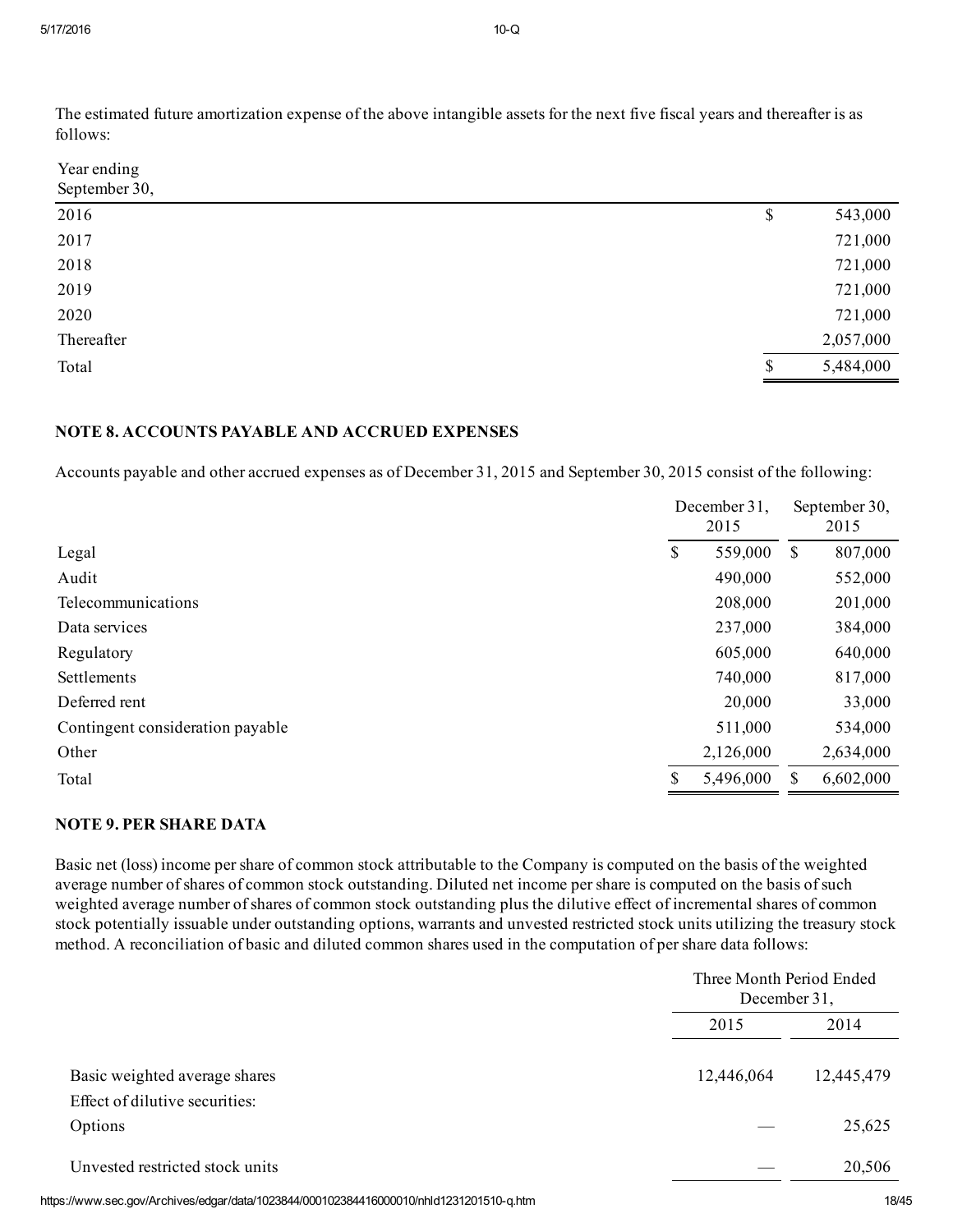The following potential common share equivalents are not included in the above diluted computation because to do so would be anti-dilutive: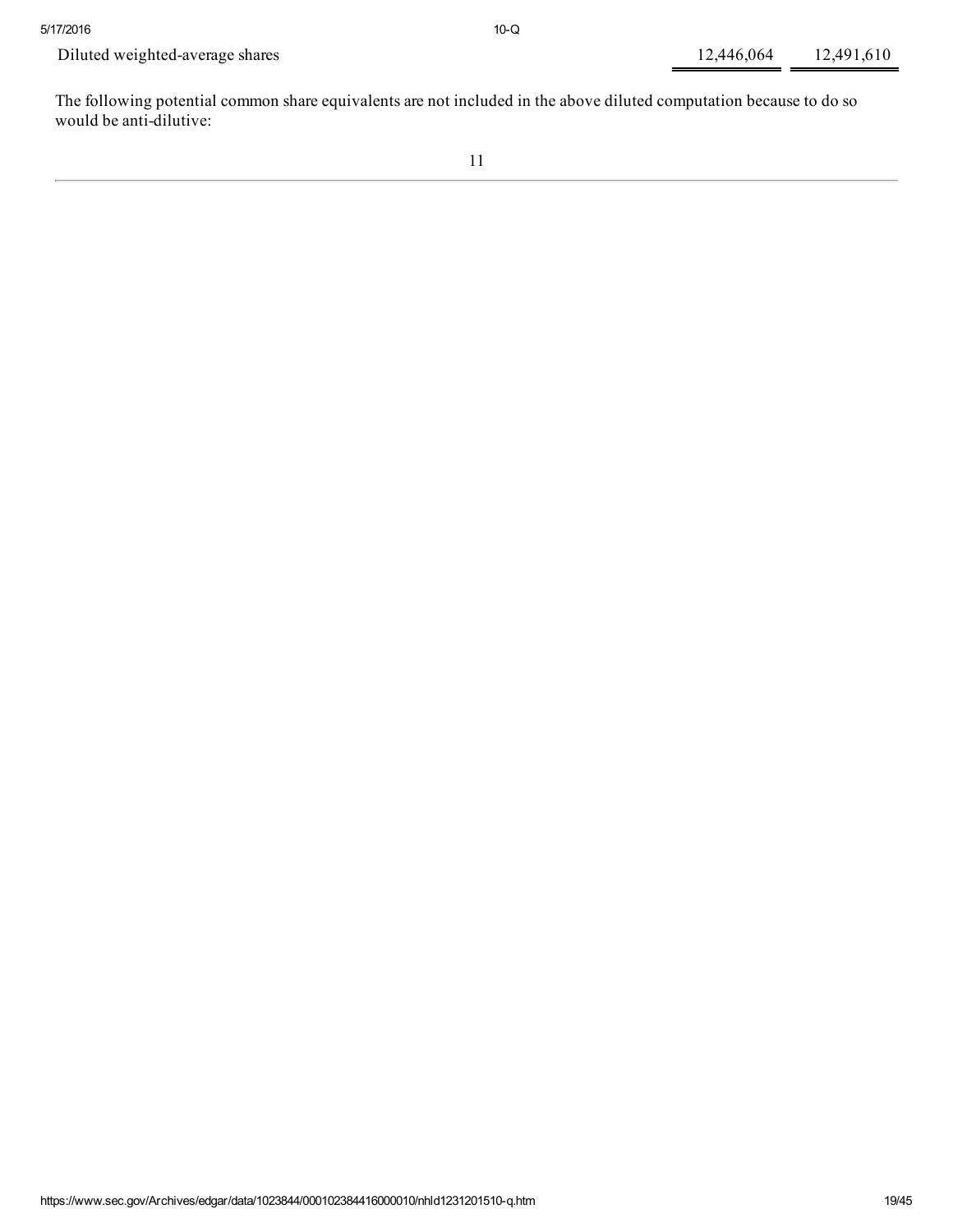| 5/17/2016 | $10 - Q$ |
|-----------|----------|
|           |          |

|          | Three Month Periods Ended<br>December 31, |           |
|----------|-------------------------------------------|-----------|
|          | 2015                                      | 2014      |
| Options  | 1,354,500                                 | 1,128,000 |
| Warrants |                                           | 89,676    |
| Total    | 1,354,500                                 | 1,217,676 |

# NOTE 10. OFF BALANCE SHEET RISK AND CONCENTRATION OF CREDIT RISK

The Company through its subsidiaries is engaged in trading and providing a broad range ofsecurities brokerage and investment services to a diverse group of retail and institutional clientele, as well as corporate finance and investment banking services to corporations and businesses. Counterparties to the Company's business activities include broker-dealers and clearing organizations, banks and other financial institutions. The Clearing brokers are used to process transactions and maintain customer accounts on a fee basis for the Company. Clearing firms extend credit to the Company's clientele secured by cash and securities in the client's account. The Company's exposure to credit risk associated with the non-performance by its customers and counterparties in fulfilling their contractual obligations can be directly impacted by volatile or illiquid trading markets, which may impair the ability of customers and counterparties to satisfy their obligations to the Company. The Company has agreed to indemnify the clearing brokers for losses they incur while extending credit to the Company's clients. It is the Company's policy to review, periodically and as necessary, the credit standing of its customers and counterparties. Amounts due from customers that are considered uncollectible by the clearing broker are charged back to the Company by the clearing broker when such amounts become determinable. Upon notification of a charge back, such amounts, in total or in part, are then either (i) collected from the customers, (ii) charged to the broker initiating the transaction, and/or (iii) charged to operations, based on the particular facts and circumstances.

The Company maintains cash in bank deposits, which, at times, may exceed federally insured limits. In the event of a financial institution's insolvency, the recovery of cash may be limited. The Company has not experienced and does not expect to experience losses on such accounts.

A short sale involves the sale of a security that is not owned in the expectation of purchasing the same security (or a security exchangeable into the same security) at a later date at a lower price. A short sale involves the risk of a theoretically unlimited increase in the market price of the security that would result in a theoretically unlimited loss.

12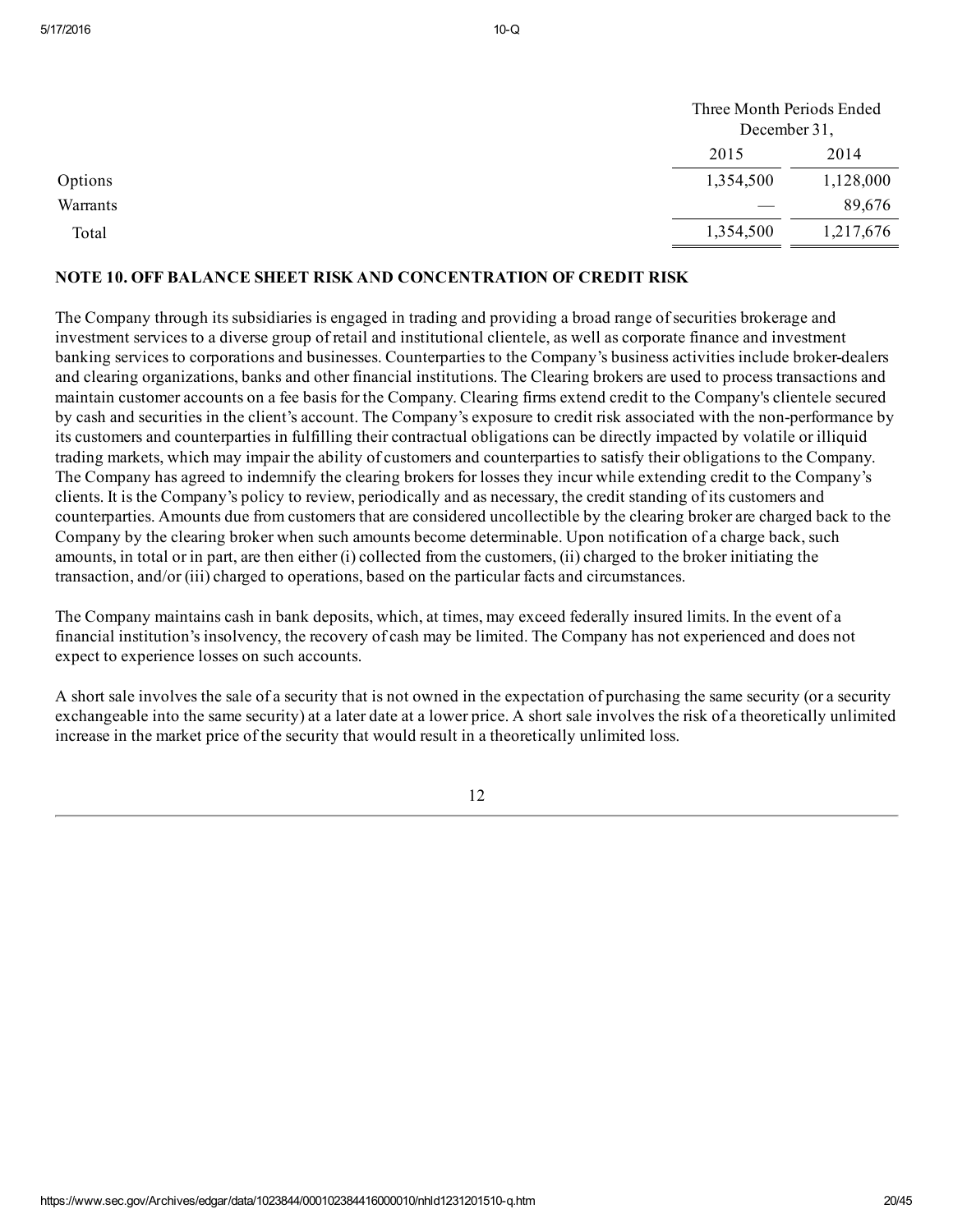# NOTE 11. NEW ACCOUNTING GUIDANCE

In July 2013, the Financial Accounting Standards Board ("FASB") issued ASU 201311, Presentation of an Unrecognized Tax Benefit When a Net Operating Loss Carryforward, a Similar Tax Loss, or a Tax Credit Carryforward Exists. The update requires the netting of unrecognized tax benefits against a deferred tax asset for the loss or other carryforward that would apply in settlement of the uncertain tax positions. The new guidance was effective for the Company beginning October 1, 2014. The adoption did not have any impact on the Company's financial statements.

In April 2014, the FASB issued ASU 2014-8, which changes the requirement for reporting discontinued operations. A disposal of a component of an entity or a group of components of an entity is required to be reported in discontinued operations if the disposal represents a strategic shift that has, or will have, a major effect on an entity's operations and financial results. ASU 201408, which is to be applied prospectively to all new disposals of components and new classifications as held forsale, will become effective in annual periods beginning on or after December 15, 2014 and interim periods within those annual periods with early adoption allowed. The Company adopted ASU 201408 on October 1, 2015 which did not have any impact on its financial statements.

In May 2014, the FASB issued an accounting standard update on revenue recognition. The new guidance creates a single, principlebased model for revenue recognition and expands and improves disclosures about revenue. The new guidance is effective for the Company beginning October 1, 2018, and must be adopted using either a full retrospective approach for all periods presented in the period of adoption or a modified retrospective approach. The Company is currently evaluating the potential impact of this standard on its financial statements.

In June 2014, the FASB issued ASU 2014-12, Compensation-Stock Compensation (Topic 718), which requires that a performance target that affects vesting and that could be achieved after the requisite service period be treated as a performance condition. ASU 2014-12 will become effective for the Company beginning after October 1, 2016 and early adoption is permitted. The Company does not anticipate that the adoption of ASU 2014-12 will have a material impact on its financial statements.

# NOTE 12. COMMITMENTS AND CONTINGENCIES

#### Leases

The Company leases office space in various states expiring at various dates through August 2025, and as of December 31, 2015, is committed under operating leases for future minimum lease payments as follows:

| <b>Fiscal Year</b> | Rental          | Less,<br><b>Sublease</b> |            |           |  |
|--------------------|-----------------|--------------------------|------------|-----------|--|
| <b>Ending</b>      | <b>Expense</b>  | Income                   | <b>Net</b> |           |  |
| 2016               | \$<br>2,522,000 | \$<br>105,000            | \$         | 2,417,000 |  |
| 2017               | 2,555,000       | 84,000                   |            | 2,471,000 |  |
| 2018               | 1,887,000       |                          |            | 1,887,000 |  |
| 2019               | 1,082,000       |                          |            | 1,082,000 |  |
| 2020               | 907,000         |                          |            | 907,000   |  |
| Thereafter         | 852,000         |                          |            | 852,000   |  |
|                    | \$<br>9,805,000 | \$<br>189,000            | \$         | 9,616,000 |  |

The total amount of rent payable under the leases is recognized on a straight line basis over the term of the leases. As of December 31, 2015 and September 30, 2015, the Company has recognized deferred rent payable of \$20,000 and \$33,000, respectively, which is included in "Accounts payable and other liabilities" in the condensed consolidated statements of financial condition. Rental expense under all operating leases for the three months ended December 31, 2015 and December 31, 2014 was \$956,000 and \$996,000 respectively. Sublease income under all operating subleases for the three months ended December 31, 2015 and 2014 was approximately \$36,000 and \$35,000, respectively.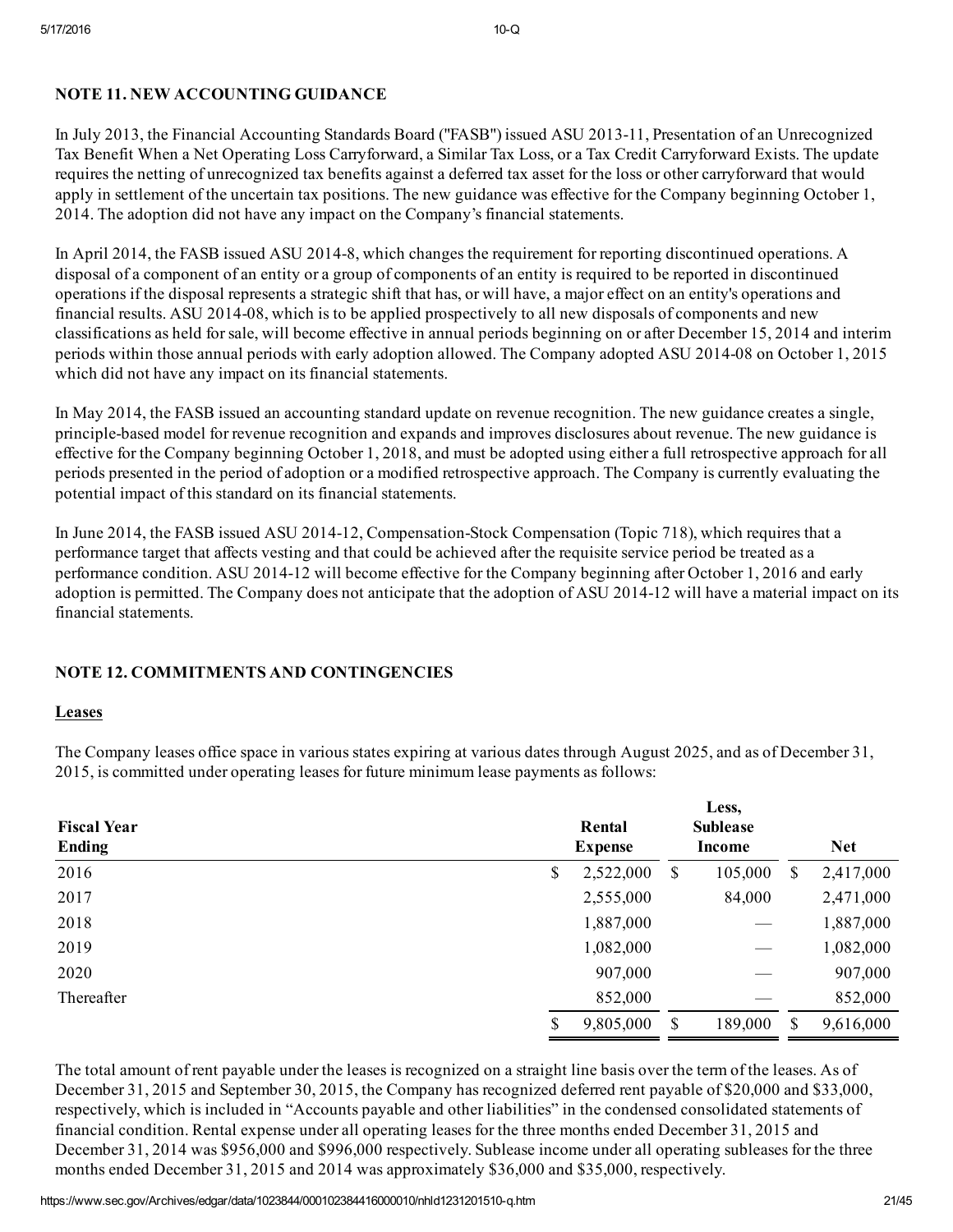As of December 31, 2015, the Company and its subsidiaries had outstanding two letters of credit, which have been issued in the maximum amount of \$218,000 as security for property leases, and which are collateralized by the restricted cash as reflected in the statements of financial condition.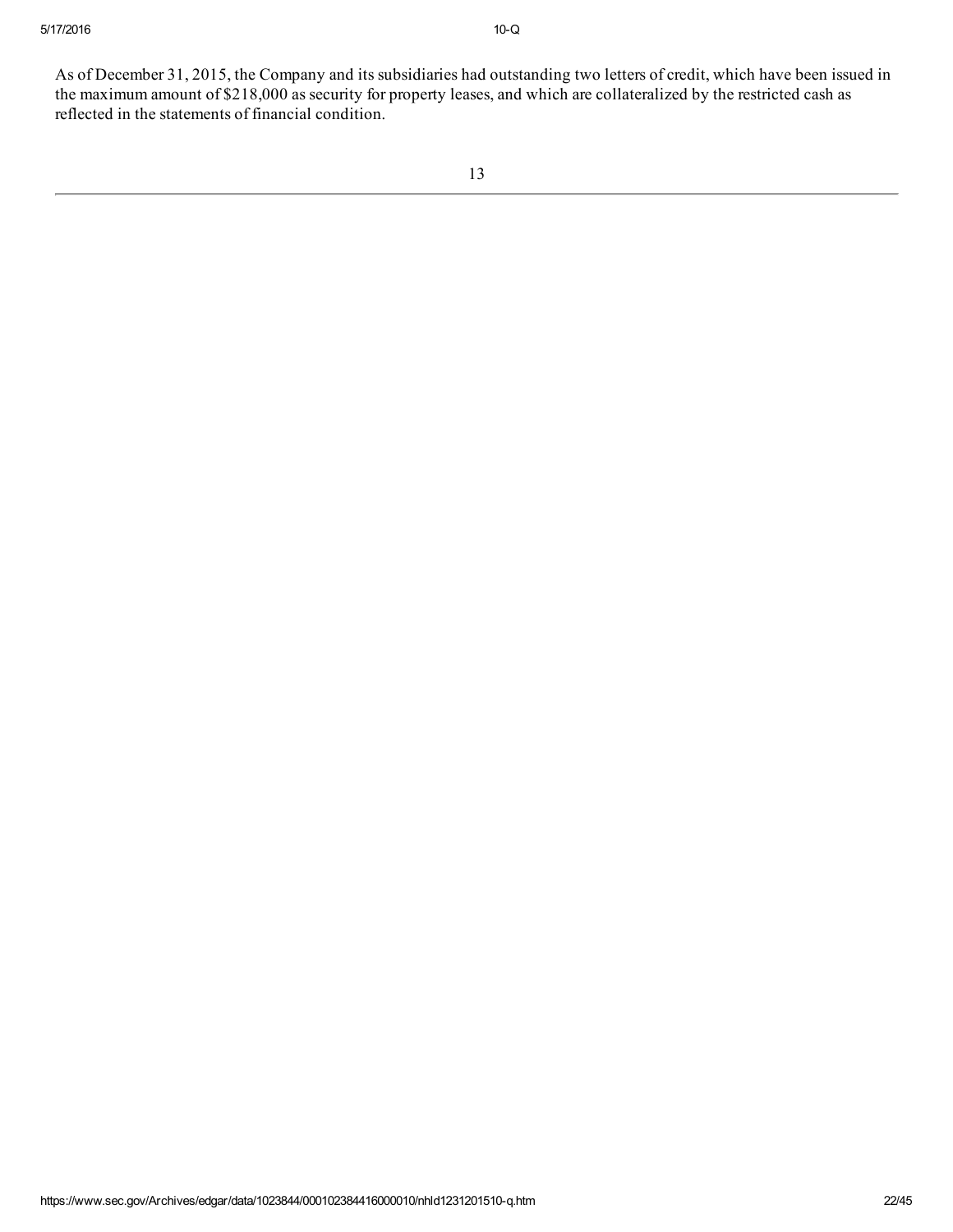# Litigation and Regulatory Matters

The Company and its subsidiaries are defendants or respondents in various pending and threatened arbitrations, administrative proceedings and lawsuits seeking compensatory damages. Several cases have no stated alleged damages. Claim amounts are infrequently indicative of the actual amounts the Company will be liable for, if any. Further, the Company has a history of collecting amounts awarded in these types of matters from its registered representatives that are still affiliated, as well as from those that are no longer affiliated. Many of these claimants also seek, in addition to compensatory damages, punitive or treble damages, and all seek interest, costs and fees. These matters arise in the normal course of business. The Company intends to vigorously defend itself in these actions, and the ultimate outcome of these matters cannot be determined at this time.

Liabilities for potential losses from complaints, legal actions, government investigations and proceedings are established where management believes that it is probable that a liability has been incurred and the amount of loss can be reasonably estimated. In making these decisions, management bases its judgments on its knowledge of the situations, consultations with legal counsel and its historical experience in resolving similar matters. In many lawsuits, arbitrations and regulatory proceedings, it is not possible to determine whether a liability has been incurred or to estimate the amount of that liability until the matter is close to resolution. However, accruals are reviewed regularly and are adjusted to reflect management's estimates of the impact of developments, rulings, advice of counsel and any other information pertinent to a particular matter. Because of the inherent difficulty in predicting the ultimate outcome of legal and regulatory actions, management cannot predict with certainty the eventual loss or range of loss related to such matters. As of December 31, 2015 and September 30, 2015, the Company accrued approximately \$740,000 and 817,000, respectively. These amounts are included in accounts payable and other accrued expenses in the statements of financial condition. Awards ultimately paid, if any, may be covered by our errors and omissions insurance policy. While the Company will vigorously defend itself in these matters, and will assert insurance coverage and indemnification to the maximum extent possible, there can be no assurance that such matters will not have a material adverse impact on our financial position, results of operations or cash flows. The Company has included in "Professional fees" litigation and FINRA related expenses of \$573,000 and 489,000 for the three months ended December 31, 2015 and 2014, respectively.

# NOTE 13. NET CAPITAL REQUIREMENTS

National Securities is subject to the SEC Uniform Net Capital Rule (Rule 15c31) ("the Rule"), which, among other things, requires the maintenance of minimum net capital. At December 31, 2015, National Securities had net capital of \$5,808,027 which was \$5,558,027 in excess of its required net capital of \$250,000. National Securities is exempt from the provisions of the SEC's Rule 15c3-3 since it is an introducing broker-dealer that clears all transactions on a fully disclosed basis and promptly transmits all customer funds and securities to clearing brokers.

vFinance Investments is also subject to the Rule, which, among other things, requires the maintenance of minimum net capital and requires that the ratio of aggregate indebtedness to net capital, both as defined, shall not exceed 15 to 1. At December 31, 2015, vFinance Investments had net capital of \$2,493,789 which was \$1,493,789 in excess of its required net capital of \$1,000,000. vFinance Investments percentage of aggregate indebtedness to net capital was 197.5%. vFinance Investments is exempt from the provisions of the SEC's Rule 15c3-3 since it is an introducing broker-dealer that clears all transactions on a fully disclosed basis and promptly transmits all customer funds and securities to clearing brokers.

Advances, dividend payments and other equity withdrawals from its BrokerDealer Subsidiaries are restricted by the regulations of the SEC, and other regulatory agencies. These regulatory restrictions may limit the amounts that a subsidiary may dividend or advance to the Company.

# NOTE 14. STOCK BASED COMPENSATION

#### Stock Options

Information with respect to stock option activity during the three months ended December 31, 2015 follows: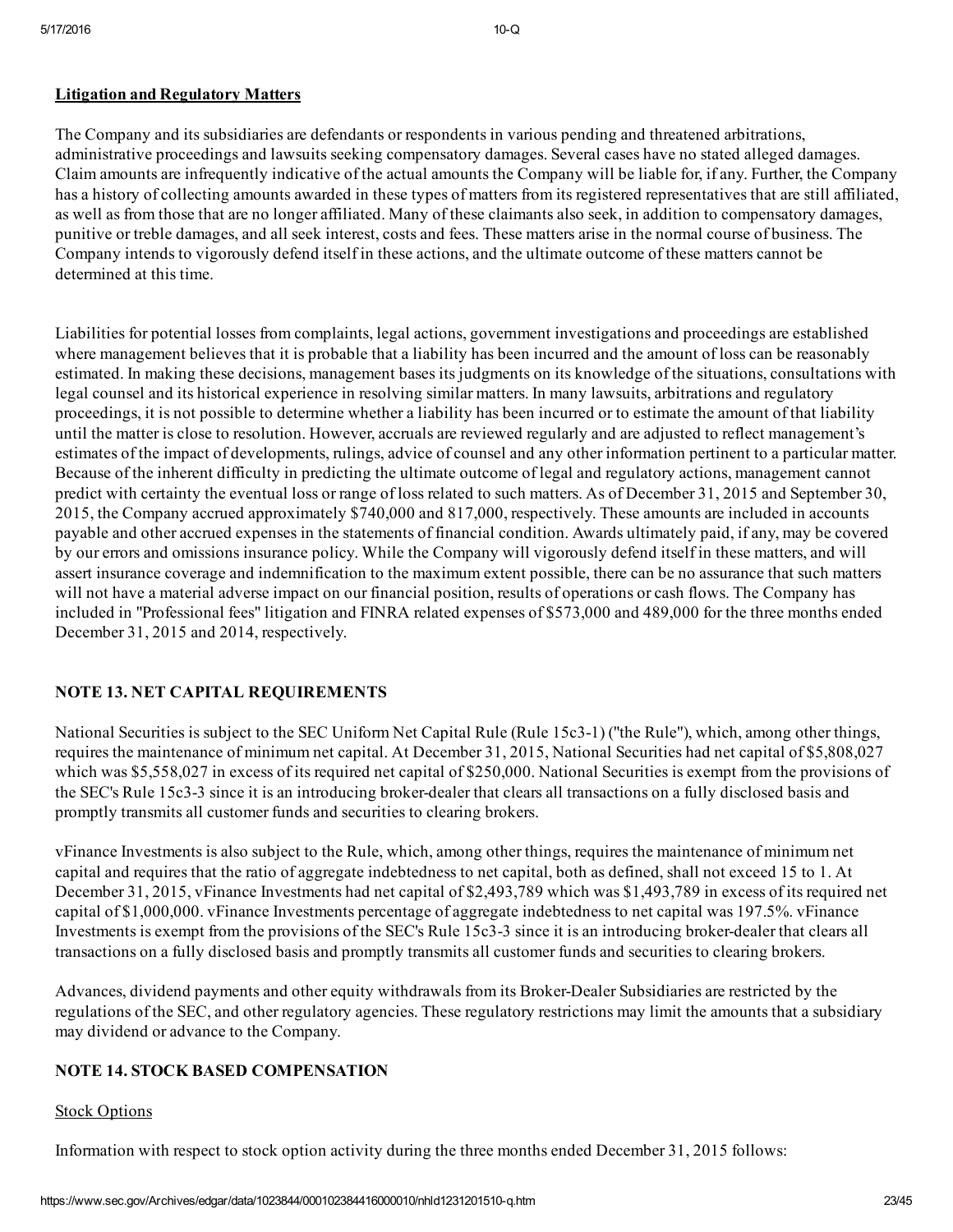https://www.sec.gov/Archives/edgar/data/1023844/000102384416000010/nhld1231201510-q.htm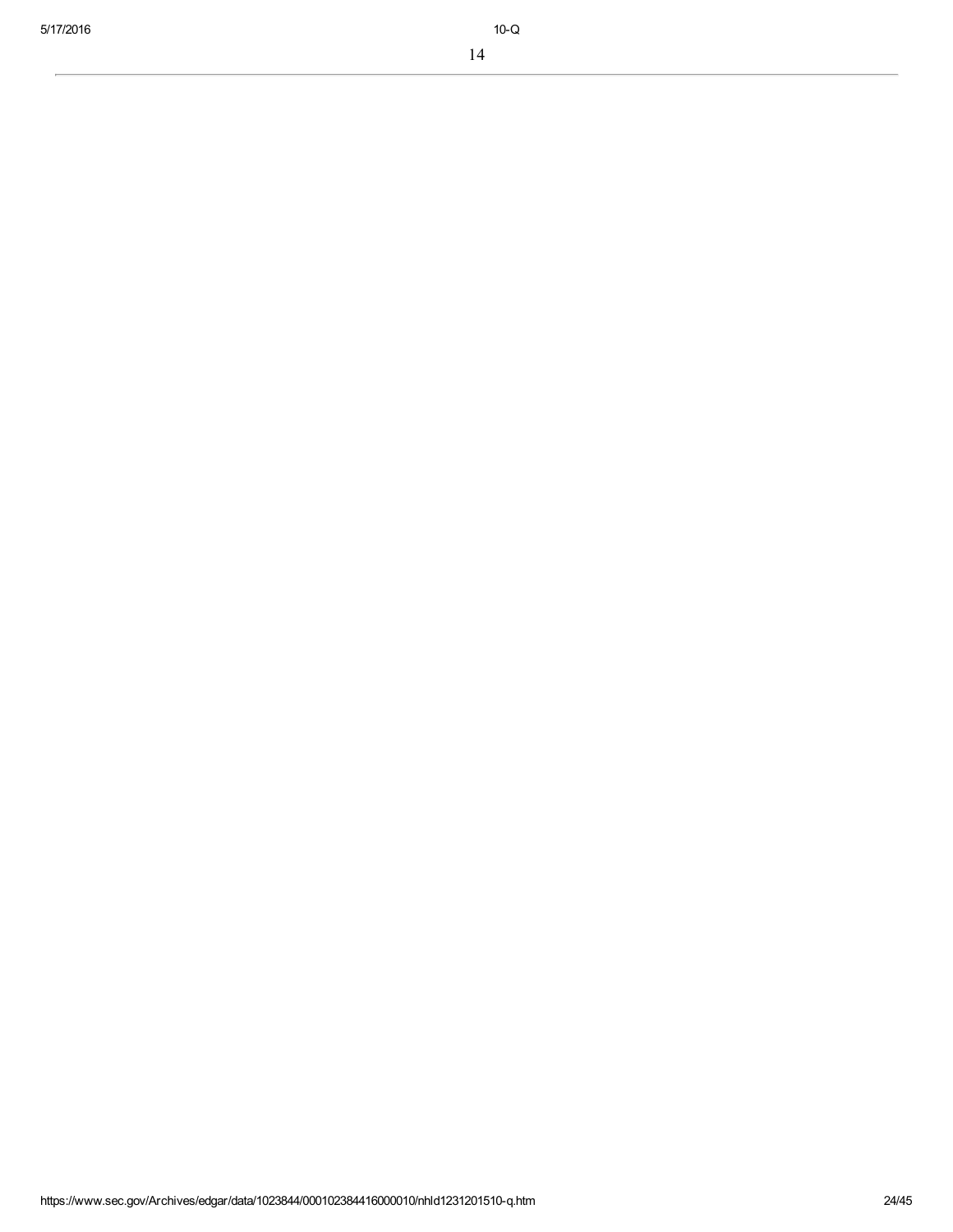|                                                | Options   |    | Weighted<br>Average<br>Exercise<br>Price Per<br>Share |               | Weighted<br>Average<br>Grant-<br>Date Fair<br>Value<br>Per Share | Weighted<br>Average<br>Remaining<br>Contractual<br>term (years) | Aggregate<br>Intrinsic<br>Value |
|------------------------------------------------|-----------|----|-------------------------------------------------------|---------------|------------------------------------------------------------------|-----------------------------------------------------------------|---------------------------------|
| Outstanding at September 30, 2015              | 1,370,000 | \$ | 6.34                                                  | -\$           | 1.14                                                             | $4.12 \text{ }$                                                 |                                 |
| Forfeited or expired                           | (15,500)  | -S | 5.00                                                  | <sup>\$</sup> | 2.30                                                             | $8.04 \text{ }$ \$                                              |                                 |
| Outstanding at December 31, 2015               | 1,354,500 | \$ | 6.35                                                  | - \$          | 1.13                                                             | 3.67 $\sqrt{s}$                                                 |                                 |
| Vested and exercisable at December 31,<br>2015 | 1,232,500 | S  | 6.44                                                  | - \$          | 1.03                                                             | 3.45 $\sqrt{3}$                                                 |                                 |

During the three months ended December 31, 2015 and 2014 the Company recognized compensation expense of \$37,000 and \$168,000, respectively, related to stock options (and restricted stock units in 2014), and at December 31, 2015 had approximately \$100,000 of unamortized compensation costs related to non-vested stock options, which will be recognized by 2017.

# NOTE 15. SHARE REPURCHASE

In August 2015, the Company's Board of Directors authorized the repurchase of up to \$2 million of the Company's common stock. Share repurchases, if any, will be made using a variety of methods, which may include open market purchases, privately negotiated transactions or block trades, or any combination ofsuch methods, in accordance with applicable insider trading and othersecurities laws and regulations. The Company's Board did not stipulate an expiration date for this repurchase and the purchase decisions are at the discretion of the Company's management. During the three months ended December 31, 2015, the Company repurchased 33,933 commons shares at a cost of approximately \$86,000. Since inception, the Company has repurchased 80,576 shares at a total cost of approximately \$231,000. Such shares have been retired.

#### NOTE 16. INCOME TAXES

The Company files a consolidated federal income tax return and certain combined state and local income tax returns with its subsidiaries. Income tax (benefit) expense for the three-month periods ended December 31, 2015 and 2014 is based on the Company's estimated annual effective tax rate.

At December 31, 2015, the Company had a net deferred tax asset of 11,873,000, principally comprised of net operating loss carryforwards. Management believes that is more likely than not that its deferred tax assets will be realized and, accordingly, has not provided a valuation allowance against such amount.

#### NOTE 17. SEGMENT INFORMATION

The Company has two reportable segments. The brokerage and advisory services segment includes brokerdealer and investment advisory services, the sale of insurance products and licensed mortgage brokerage services provided by the Broker-Dealer Subsidiaries, NAM, National Insurance and GC. The tax and accounting services segment includes tax preparation and accounting services provided by Gilman.

The Corporate pre-tax loss consists of certain expenses that have not been allocated to reportable segments.

Segment information for the three months ended December 31, 2015 and 2014 is as follows: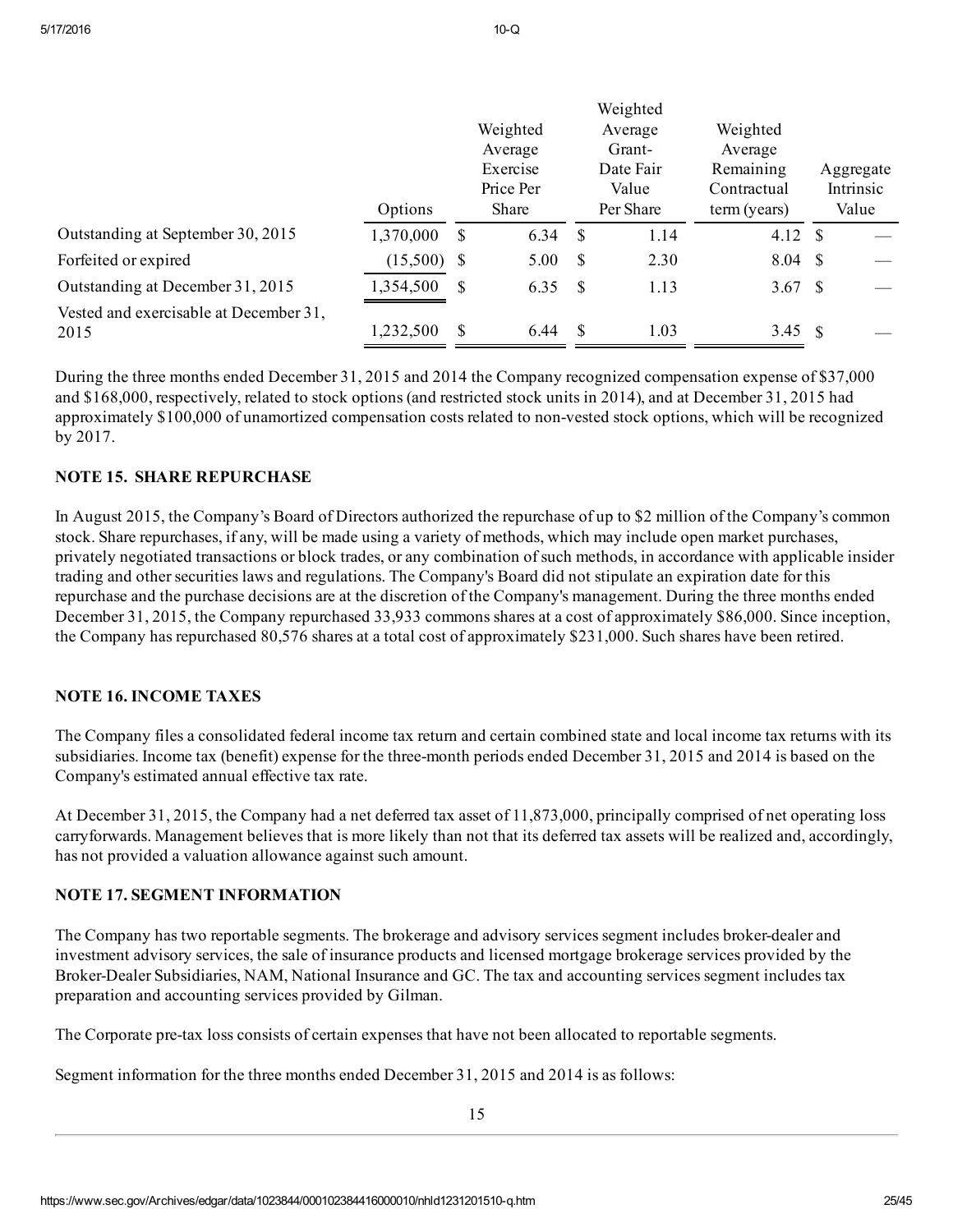|                                 | <b>Brokerage and</b><br><b>Advisory</b><br><b>Services</b> | <b>Tax and</b><br><b>Accounting</b><br><b>Services</b> | Corporate        | <b>Total</b>     |  |
|---------------------------------|------------------------------------------------------------|--------------------------------------------------------|------------------|------------------|--|
| Three Months Ended December 31, |                                                            |                                                        |                  |                  |  |
| 2015                            |                                                            |                                                        |                  |                  |  |
| Revenues                        | \$<br>38,722,000                                           | 900,000<br>$\mathcal{S}$                               | $\mathcal{S}$    | \$<br>39,622,000 |  |
| Pre-tax income (loss)           | 1,023,000                                                  | (1,158,000)                                            | $(509,000)$ (a)  | (644,000)        |  |
| Assets                          | 40,716,000                                                 | 2,929,000                                              | $18,160,000$ (b) | 61,805,000       |  |
| Depreciation and amortization   | 199,000                                                    | 45,000                                                 | 56,000           | 300,000          |  |
| Interest                        | 1,000                                                      |                                                        |                  | 1,000            |  |
| Capital expenditures            | 106,000                                                    | 18,000                                                 | 27,000           | 151,000          |  |
| 2014                            |                                                            |                                                        |                  |                  |  |
| Revenues                        | \$<br>40,442,000                                           | 759,000<br>$\mathbb{S}$                                | $\mathbb{S}$     | \$<br>41,201,000 |  |
| Pre-tax income (loss)           | 1,985,000                                                  | (630,000)                                              | $(840,000)$ (a)  | 515,000          |  |
| Assets                          | 36,696,000                                                 | 6,604,000                                              | $20,082,000$ (b) | 63,382,000       |  |
| Depreciation and amortization   | 110,000                                                    | 7,000                                                  | 157,000          | 274,000          |  |
| Interest                        | 4,000                                                      |                                                        |                  | 4,000            |  |
| Capital expenditures            | 204,000                                                    |                                                        |                  | 204,000          |  |

(a) Consists of expenses not allocated to reportable segments.

(b) Consists principally of deferred tax asset, intangibles and goodwill.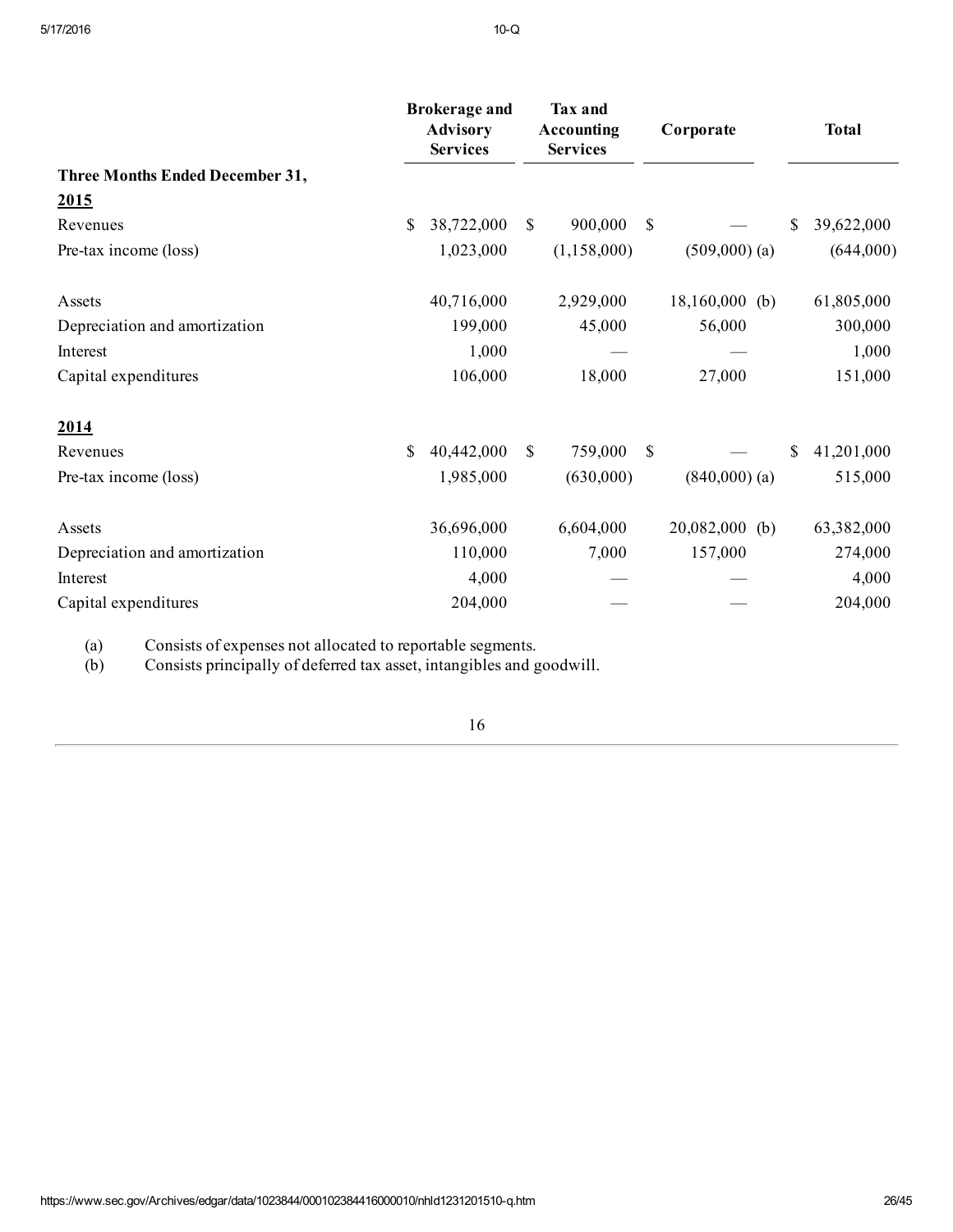# <span id="page-26-0"></span>ITEM 2. MANAGEMENT'S DISCUSSION AND ANALYSIS OF FINANCIAL CONDITION AND RESULTS OF **OPERATIONS**

The Private Securities Litigation Reform Act of 1995 provides a safe harbor for forward-looking statements. This Report may contain certain statements of a forward-looking nature relating to future events or future business performance. Any such statements that refer to the Company's estimated or anticipated future results or other non-historical facts are forwardlooking and reflect the Company's current perspective of existing trends and information. These statements involve risks and uncertainties that cannot be predicted or quantified and, consequently, actual results may differ materially from those expressed or implied by such forward-looking statements. Such risks and uncertainties include, among others, risks and uncertainties detailed in Item 1 above. Any forward-looking statements contained in or incorporated into this Quarterly Report on Form 10Q speak only as of the date of this Report. The Company undertakes no obligation to update publicly any forward-looking statement, whether as a result of new information, future events or otherwise, except as required by law.

# OVERVIEW

We are engaged in independent brokerage and advisory services and asset management services, investment banking, equity research and institutional sales and trading, through the Company's principal subsidiaries, National Securities Corporation ("National Securities or "NSC") and vFinance Investments, Inc. ("vFinance Investments") (collectively "Broker-Dealer Subsidiaries"). We are committed to establishing a significant presence in the financial services industry by meeting the varying investment needs of the Company's retail, corporate and institutional clients. Following the Company's merger with Gilman Ciocia, Inc., a Delaware corporation ("Gilman"), in October 2013, we also provide tax preparation services through Gilman, which is now a wholly-owned subsidiary. In November 2013, following approval from the Financial Industry Regulatory Authority ("FINRA"), National Securities received a transfer of Gilman's Prime Capital Services retail brokers and customer accounts.

Each of the Broker-Dealer Subsidiaries is subject to regulation by, among others, the Securities and Exchange Commission ("SEC"), the FINRA, the Municipal Securities Rulemaking Board ("MSRB") and are members of the Securities Investor Protection Corporation ("SIPC") and the National Futures Association ("NFA"). In addition, each of the Broker-Dealer Subsidiaries is licensed to conduct its brokerage activities in all 50 states, plus the District of Columbia and Puerto Rico and the U.S. Virgin Islands. Gilman is also subject to regulation by, among others, the Internal Revenue Service.

The Company's wholly-owned subsidiary, National Asset Management, Inc., a Washington corporation ("NAM"), is a federally-registered investment adviser providing asset management advisory services to high net worth clients for a fee based upon a percentage of assets managed. In May 2014, the Company completed a transfer to NAM of all the investment advisors and customer assets of Asset & Financial Planning, the registered investment advisor acquired in the Gilman merger.

Gilman provides federal, state and local tax preparation services to individuals, predominantly in the middle and upper income tax brackets and accounting services to small and midsize companies.

As of December 31, 2015, the Company had approximately 1,100 associated personnel serving retail and institutional customers, trading and investment banking clients. In addition to our 31 Company offices located in New York, New Jersey, Florida, Texas, Washington and Illinois branches, the Company has approximately 113 other registered offices, owned and operated by independent owners who maintain all appropriate licenses and are responsible for all office overhead and expenses.

Our registered representatives offer a broad range of investment products and services. These products and services allow us to generate both commissions (from transactions in securities and other investment products) and fee income (for providing investment advisory services, namely managing clients' accounts). The investment products and services offered include but are not limited to stocks, bonds, mutual funds, annuities, insurance, and managed money accounts.

# RECENT DEVELOPMENTS

An excerpt from an 8-K filed by the Company, pertaining to the status of discussions with B. Riley Financial, Inc. and CB Pharma Acquisition Corp. as filed on January 27, 2016 follows: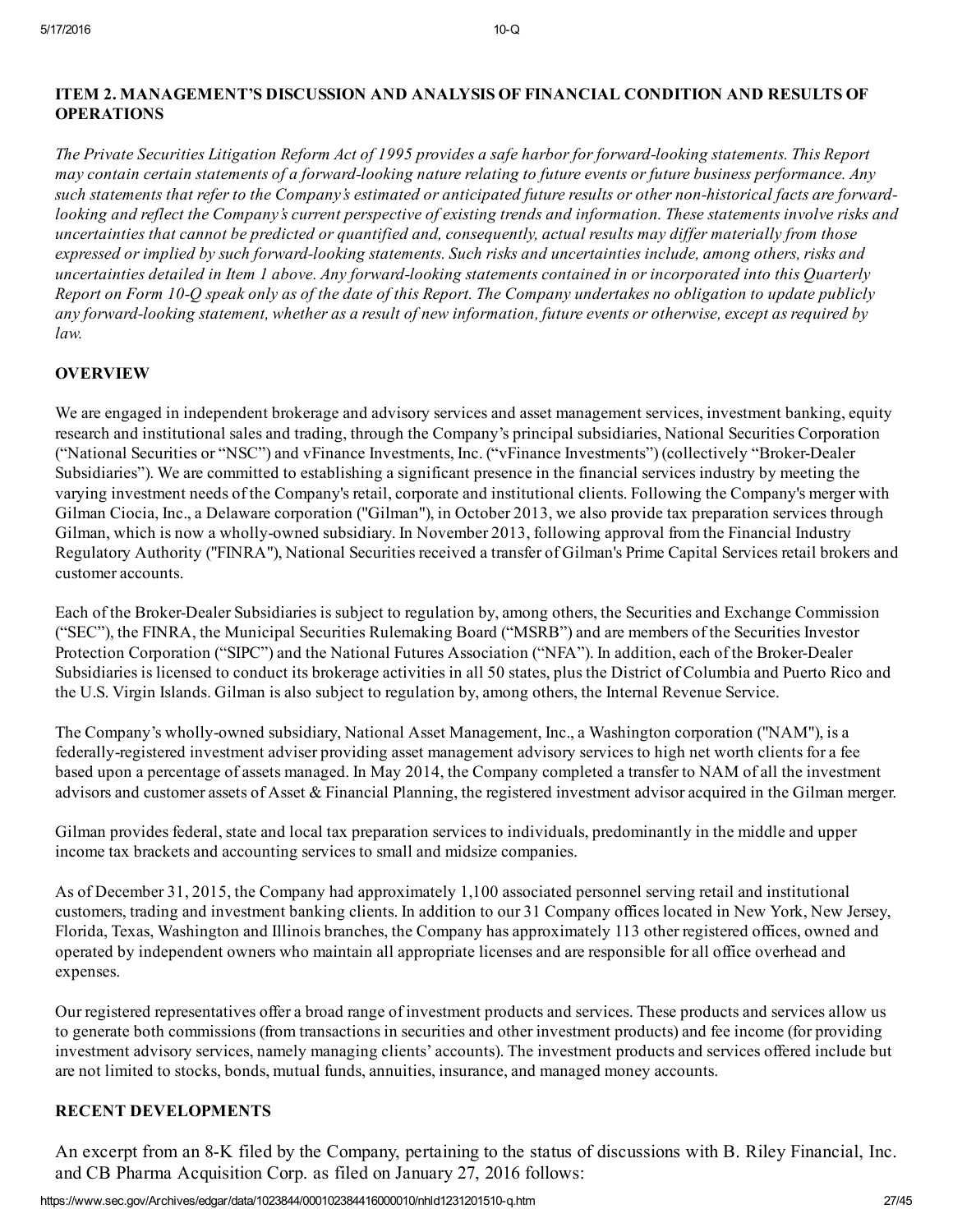On December 27, 2015, the exclusivity agreement with B. Riley Financial, Inc. ("Riley") under its letter of intent expired pursuant to its terms. After the end of the exclusivity period, the Company commenced, and is continuing to hold discussions with, CB Pharma Acquisition Corp. ("CB") with respect to its previously reported non-binding proposal to acquire all of the outstanding shares of common stock of the Company. On January 25, 2016, Riley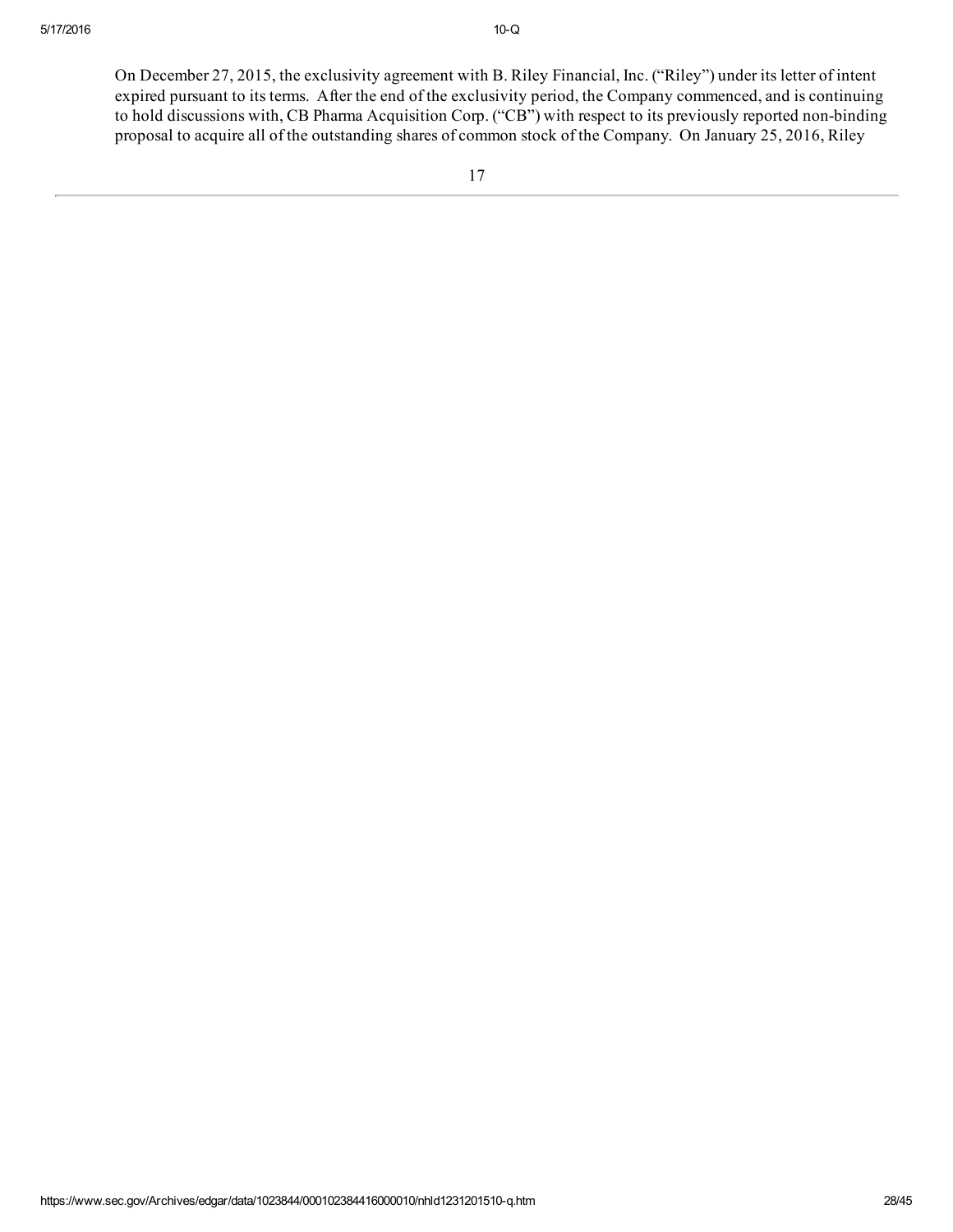notified the Company that it was withdrawing its previously reported acquisition offer and is terminating its discussions with the Company due, in part, to the Company's decision not to grant an additional exclusive time period during which definitive agreements could be negotiated. However, Riley stated it may in the future explore a potential acquisition of the Company and engage in discussions with the Board and Management of the Company regarding such a transaction. The Company did not think it was in the best interests of the Company and its Shareholders to extend the exclusivity period with Riley in order that discussions with CB and other potential interested parties with respect to strategic opportunities could be held without any further restrictions.

During the three months ended December 31, 2015, the Company repurchased 33,933 common shares at a cost of approximately \$86,000. Since inception, the Company has repurchased 80,576 shares at a total cost of approximately \$231,000. Such shares have been retired. In August 2015, the Company's Board of Directors authorized the repurchase of up to \$2 million of the Company's common stock. Share repurchases will be made using a variety of methods, which may include open market purchases, privately negotiated transactions or block trades, or any combination of such methods, in accordance with applicable insider trading and other securities laws and regulations. The Company's Board did not stipulate an expiration date for this repurchase and the purchase decisions are at the discretion of the Company's management.

# RESULTS OF OPERATIONS

# Three Months Ended December 31, 2015 Compared to Three Months Ended December 31, 2014

#### Summary

The environment in which we operate remains challenging. The Company's first quarter of fiscal year 2016 resulted in a decrease in revenues and operating expenses of 4% and 1%, respectively, resulting in a decrease in pre-tax margin of approximately 225% versus the same quarter of the prior year. Commissions and trading revenues continued to suffer from market uncertainty, and therefore lighter client activity. Investment Advisory declined on lower market values and therefore lower management fees. Conversely, our Investment Banking and Tax Preparation & Accounting businesses both posted strong first quarters. As previously disclosed, we added to our Investment Banking team during the first quarter of fiscal year 2016 which resulted in the expansion of our industry coverage. We remain encouraged by the continuing recovery of Alternative Investment sales and increasing participation by our registered representatives in insurance product sales.

Operating expenses declined 1% during the first quarter of fiscal year 2016. An increase in settlement expenses compared to the prior year quarter combined with higher transaction costs within certain business segments resulted in a disproportionate decrease in costs versus revenues.

As a result of these factors, the Company reported a net loss of \$453,000 and a net income of \$294,000 for the quarters ended December 31, 2015 and 2014, respectively.

#### **Revenues**

|                                     |            | Three Months Ended December |                     |         |
|-------------------------------------|------------|-----------------------------|---------------------|---------|
|                                     |            | 31,                         | Increase (Decrease) |         |
|                                     | 2015       | 2014                        | Amount              | Percent |
| Commissions                         | 22,995,000 | 24,416,000<br>S.            | (1,421,000)<br>S    | $(6)\%$ |
| Net dealer inventory gains          | 2,544,000  | 3,439,000                   | (895,000)           | (26)    |
| Investment banking                  | 6,117,000  | 5,122,000                   | 995,000             | 19      |
| Investment advisory                 | 3,660,000  | 3,825,000                   | (165,000)           | (4)     |
| Interest and dividends              | 918,000    | 831,000                     | 87,000              | 10      |
| Transfer fees and clearing services | 2,372,000  | 2,715,000                   | (343,000)           | (13)    |
| Tax preparation and accounting      | 900,000    | 759,000                     | 141,000             | 19      |
| Other                               | 116,000    | 94,000                      | 22,000              | 23      |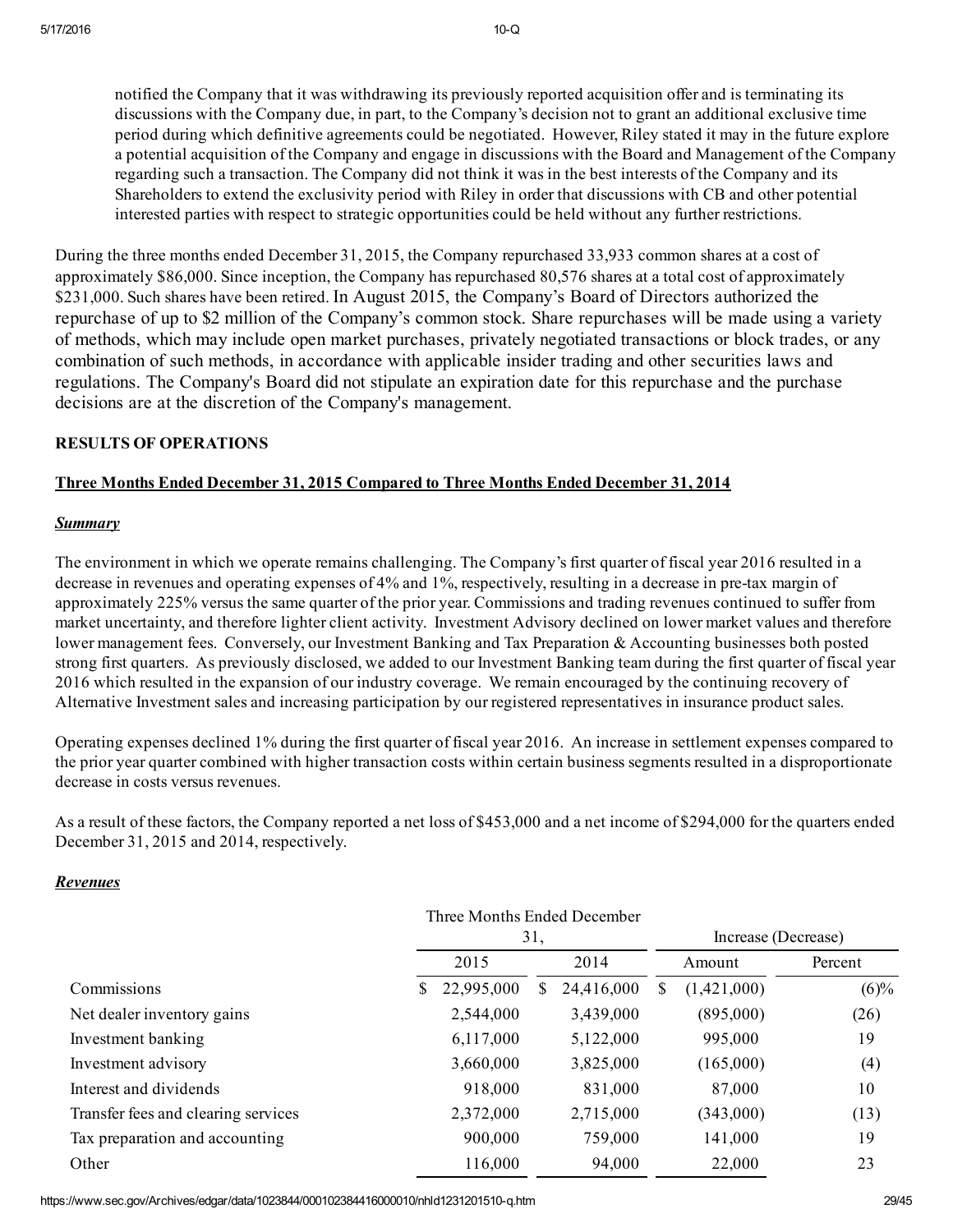| 5/17/2016             | $10 - Q$ |  |                                                    |      |  |
|-----------------------|----------|--|----------------------------------------------------|------|--|
| <b>Total Revenues</b> |          |  | $$39,622,000 \quad $41,201,000 \quad $(1,579,000)$ | (4)% |  |

Total revenues decreased \$1,579,000, or 4%, in the first quarter of fiscal year 2016 to \$39,622,000, from \$41,201,000 in the first quarter of fiscal year 2015. As noted in the summary above and in the preceding table, strength in Investment Banking and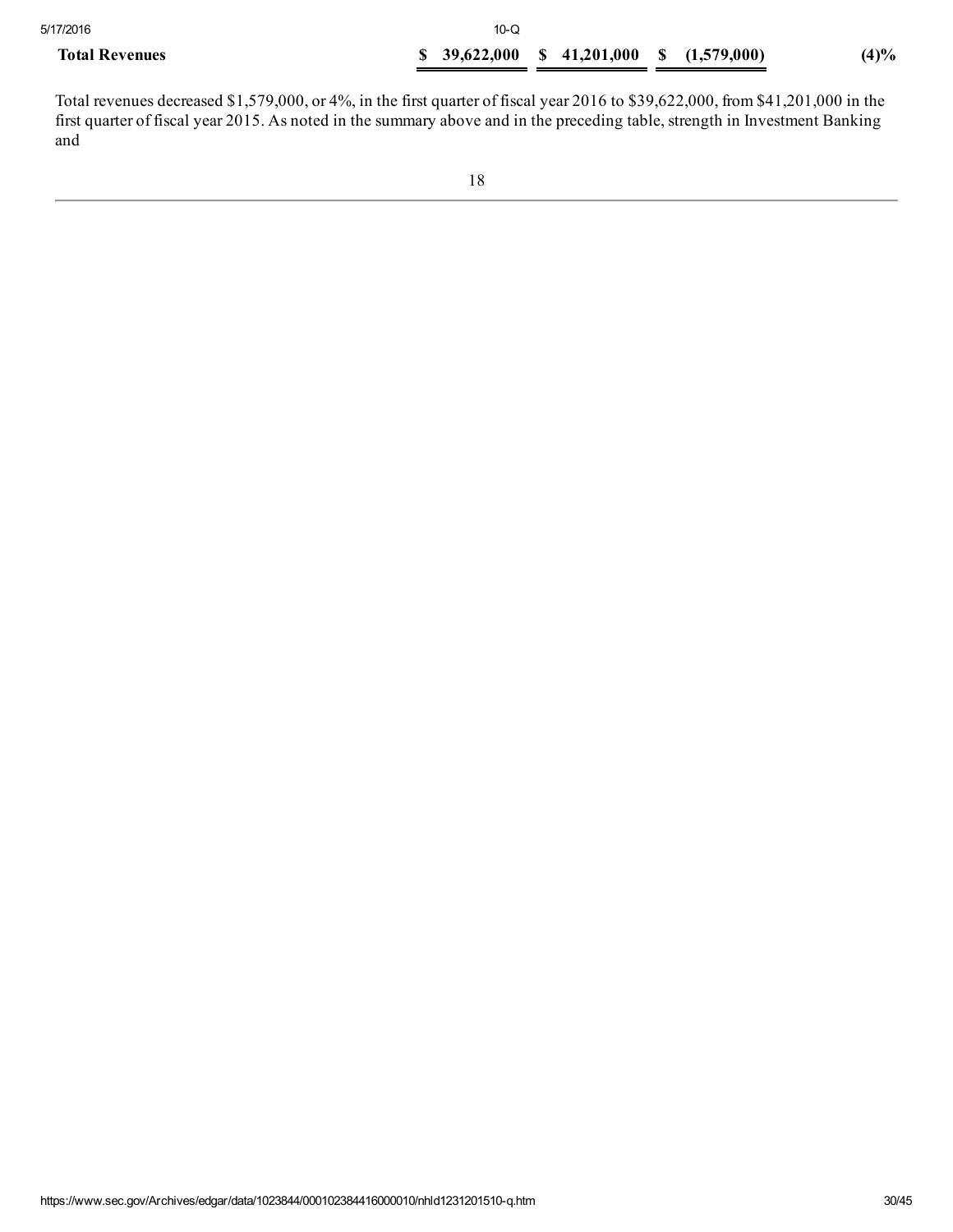Tax Preparation and Accounting was offset by weaker performance in our Commissions and Net dealer inventory gains businesses. Transfer Fees and Clearing Services are highly correlative with our Commissions business.

Commissions decreased \$1,421,000, or 6%, to \$22,995,000 in the current quarter from \$24,416,000 during the first quarter of fiscal year 2015. Retail commissions decreased as a result of a choppy and volatile market compounded by typical holiday season trade volumes. Issues including steep oil price declines, China's slowing growth concerns, the first Federal reserve interest rate increase in nearly ten years and continued rate increase uncertainty have all contributed to this difficult market and declining sales volumes. Alternative investment product sales in the quarter were the strongest since the fourth quarter of fiscal year 2014.

Net dealer inventory gains, consisting primarily of proprietary trading, market making, and customer trade facilitation, and include activities in equities, municipal and corporate debt and treasury bonds, declined 26% in the current quarter versus the first quarter of fiscal 2015. Revenue decreased \$895,000 to \$2,544,000, from \$3,439,000 during the first quarter of fiscal year 2016. This business continues to suffer from comparisons to fiscal 2015. Volumes and spreads have remained at more traditional levels in fiscal 2016. Trading in treasury securities continued to suffer due to continuing low interest rates and Fed rate hike uncertainty despite the recent increase.

Investment banking fees increased \$995,000, or 19%, to \$6,117,000 in the current quarter from \$5,122,000 during the first quarter of fiscal year 2015. A strong deal pipeline with solid offerings and execution in the current quarter helped surpass what was also a strong first quarter last year.

Investment advisory fees decreased \$165,000, or 4%, to \$3,660,000 in the current quarter from \$3,825,000 in the first quarter of fiscal year 2015. Management remains focused on adding new assets and registered investment advisors to our NAM platform and remain comfortable that ourservice offering and business model is competitive. Recent market events, however, have had a negative impact on asset values and therefore total assets under management, reducing our billable asset base.

Interest and dividend income increased by \$87,000, or 10%, to \$918,000 in the current quarter from \$831,000 in the first quarter of fiscal year 2015. This increase is primarily attributable to slightly higher customer margin and free cash balances during the quarter.

Transfer fees and clearing services decreased \$343,000, or 13%, to \$2,372,000 in the current quarter from \$2,715,000 in first quarter of fiscal year 2015. This decrease is directly associated with the decline in Commission revenue and is primarily due to fewer retail transactions processed during the period.

Tax preparation and accounting fees increased \$141,000, or 19%, to \$900,000 in the current quarter from \$759,000 in the first quarter of fiscal year 2015. This is primarily due to the acquisition of a tax practice in February 2015, which contributed to revenues in the first fiscal quarter of 2016, but not in the same quarter in the prior year.

Other revenue increased \$22,000, or 23%, to \$116,000 in the current quarter from \$94,000 during the first quarter of fiscal year 2015.

# **Operating Expenses**

In comparison with the 4% decrease in total revenues, operating expenses decreased by \$420,000, or 1%, to \$40,266,000 in the current quarter compared to \$40,686,000 in the same quarter of fiscal year 2015. The decrease in expenses is primarily as a result of the decrease in commissions revenue. However most expense categories declined or immaterially increased versus the prior year quarter, with the exception of other administrative costs which was negatively impacted by higher costs associated with legal settlements in the current fiscal quarter versus the same quarter last year. Additionally, costs were incurred during the quarter due to the discussions and negotiations in connection with potential transactions with B. Riley Financial, Inc. and CB Pharma Acquisition Corp.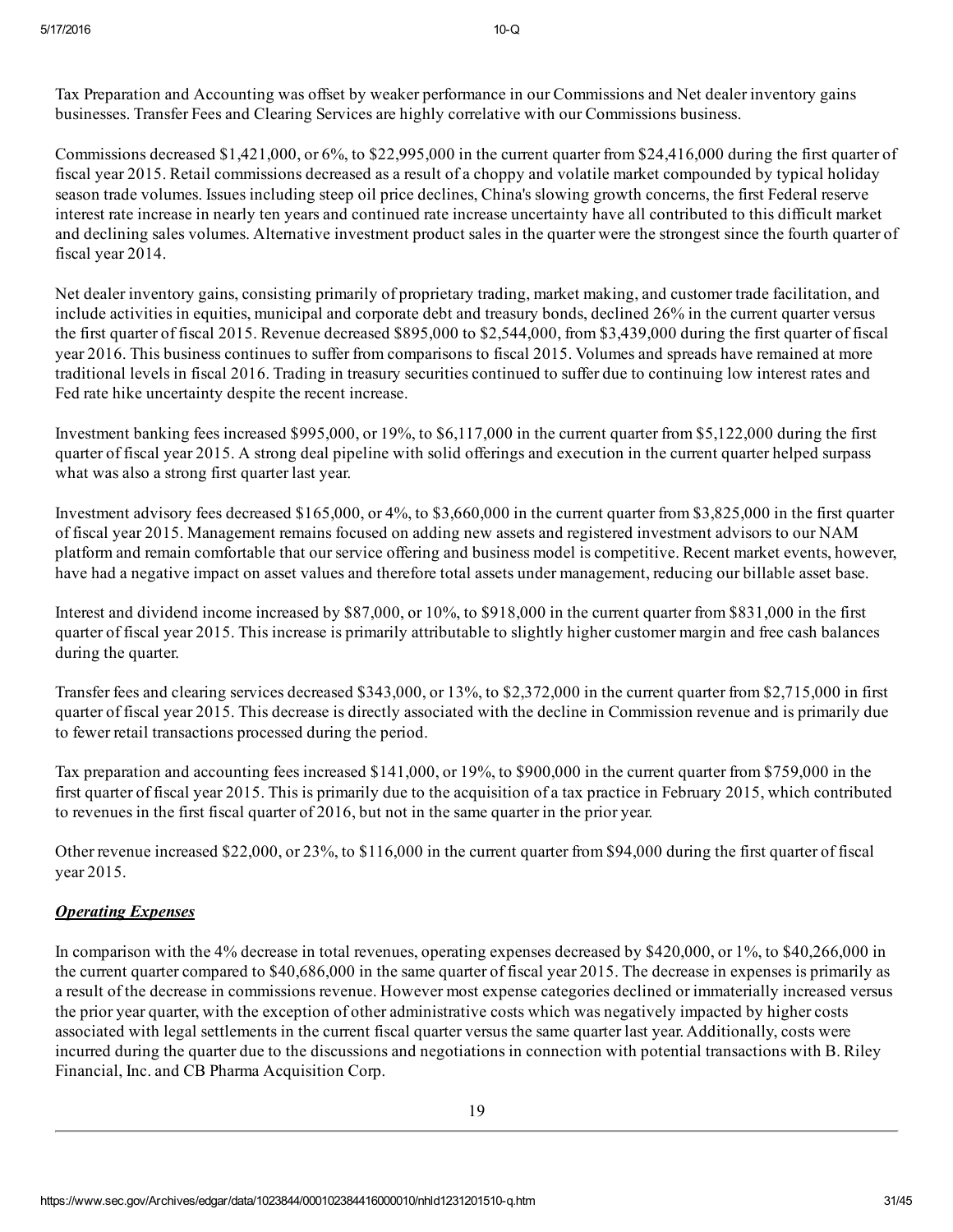|                                    |                  | 31,              | Increase (Decrease) |         |  |  |
|------------------------------------|------------------|------------------|---------------------|---------|--|--|
|                                    | 2015             | 2014             | Amount              | Percent |  |  |
| Commissions, compensation and fees | 34,710,000<br>S. | 35,288,000<br>S. | (578,000)<br>S      | $(2)\%$ |  |  |
| Clearing fees                      | 763,000          | 601,000          | 162,000             | 27      |  |  |
| Communications                     | 833,000          | 996,000          | (163,000)           | (16)    |  |  |
| Occupancy                          | 935,000          | 985,000          | (50,000)            | (5)     |  |  |
| License and registration           | 357,000          | 318,000          | 39,000              | 12      |  |  |
| Professional fees                  | 799,000          | 841,000          | (42,000)            | (5)     |  |  |
| Interest                           | 1,000            | 4,000            | (3,000)             | (75)    |  |  |
| Depreciation and amortization      | 300,000          | 274,000          | 26,000              | 9       |  |  |
| Other administrative expenses      | 1,568,000        | 1,379,000        | 189,000             | 14      |  |  |
| <b>Total Operating Expenses</b>    | 40,266,000       | 40,686,000       | (420,000)<br>S      | (1)%    |  |  |

Three Months Ended December

Commissions, compensation, and fees, which includes expenses based on commission revenue earned, net dealer inventory gains and investment banking revenues, as well as compensation to our nonbroker employees, decreased by \$578,000, or 2%, to \$34,710,000 in the current quarter from \$35,288,000 for the first quarter of fiscal year 2015. This decrease is highly attributable to the decrease in revenues. Commission expense also includes the amortization of forgivable loans to registered representatives aggregating \$141,000 and \$66,000 for the first quarter of fiscal years 2016 and 2015, respectively. These amounts fluctuate based upon the amounts of forgivable loans outstanding and the time period for which the registered representatives have agreed to be affiliated with National Securities. Employee compensation also includes the amortization of the fair value associated with stock based compensation of \$37,000 and \$168,000 for the three months ended December 31, 2015 and 2014, respectively.

Clearing fees increased \$162,000, or 27%, to \$763,000 in the current quarter from \$601,000 in the first quarter of fiscal year 2015. This increase is due in part to a rebate we received in the first fiscal quarter of 2015, with no comparable credit in 2016. In addition to this rebate, charge backs to our registered representatives and amortization of deferred clearing credits were lower in the first quarter of fiscal 2016.

Communications expenses decreased by \$163,000, or 16%, to \$833,000 in the current quarter from \$996,000 in the first quarter of fiscal year 2015. This decrease is primarily due to the continued evaluation and renegotiation of the numerous telecommunications contracts.

Occupancy expenses decreased \$50,000, or 5%, to \$935,000 in the current quarter from \$985,000 in the first quarter of fiscal year 2015. This decrease is primarily due to the continuous review and consolidation of offices where appropriate, reducing the cost persquare foot and the total square footage of office space rented by the Company.

License and registration expenses increased by \$39,000, or 12%, to \$357,000 in the current quarter from \$318,000 in the first quarter of fiscal 2015. This increase is due to higher fees incurred in the registration of new registered representatives and annual renewal of existing registered representatives during the first fiscal quarter of 2016 as compared to the same quarter last year.

Professional fees decreased by \$42,000, or 5% to \$799,000 in the current quarter from \$841,000 in the first quarter of fiscal year 2015. This decrease is primarily a result of the Company having collected a larger percentage of legal costs associated with arbitrations from it registered representatives in the first fiscal quarter of 2016 as compared to the same quarter last year.

Interest expense decreased by 3,000, or 75%, to \$1,000 in the current quarter from \$4,000 in the first quarter of fiscal year 2015.

Depreciation and amortization expenses increased by \$26,000, or 9% to \$300,000 in the current quarter from \$274,000 in the first quarter of fiscal year 2015.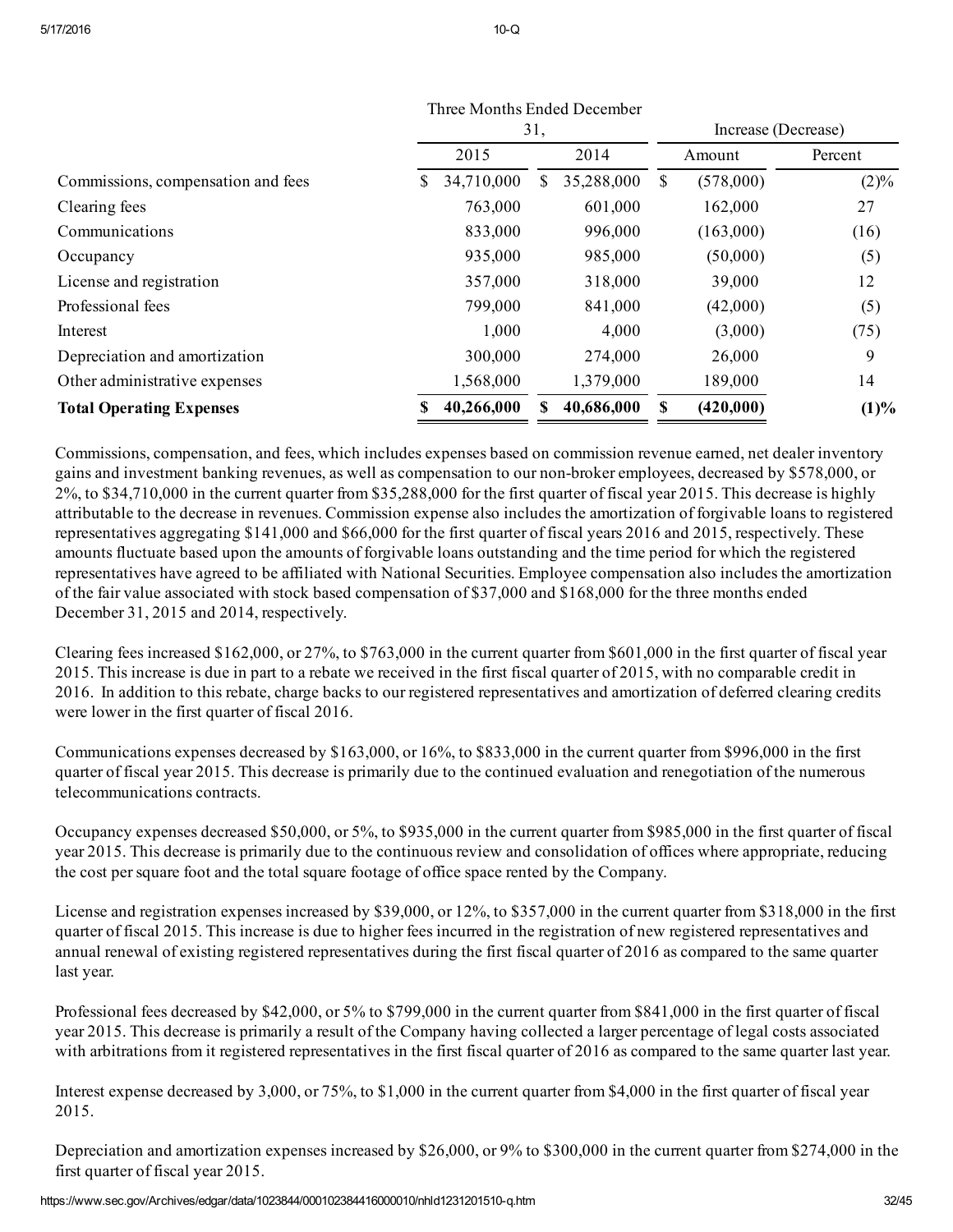Other administrative expenses increased \$189,000, or 14%, to \$1,568,000 in the current quarter from \$1,379,000 in the first quarter of fiscal year 2015. This increase is primarily attributable to higher settlements expenses recorded in the current fiscal quarter as compared to the same quarter last year.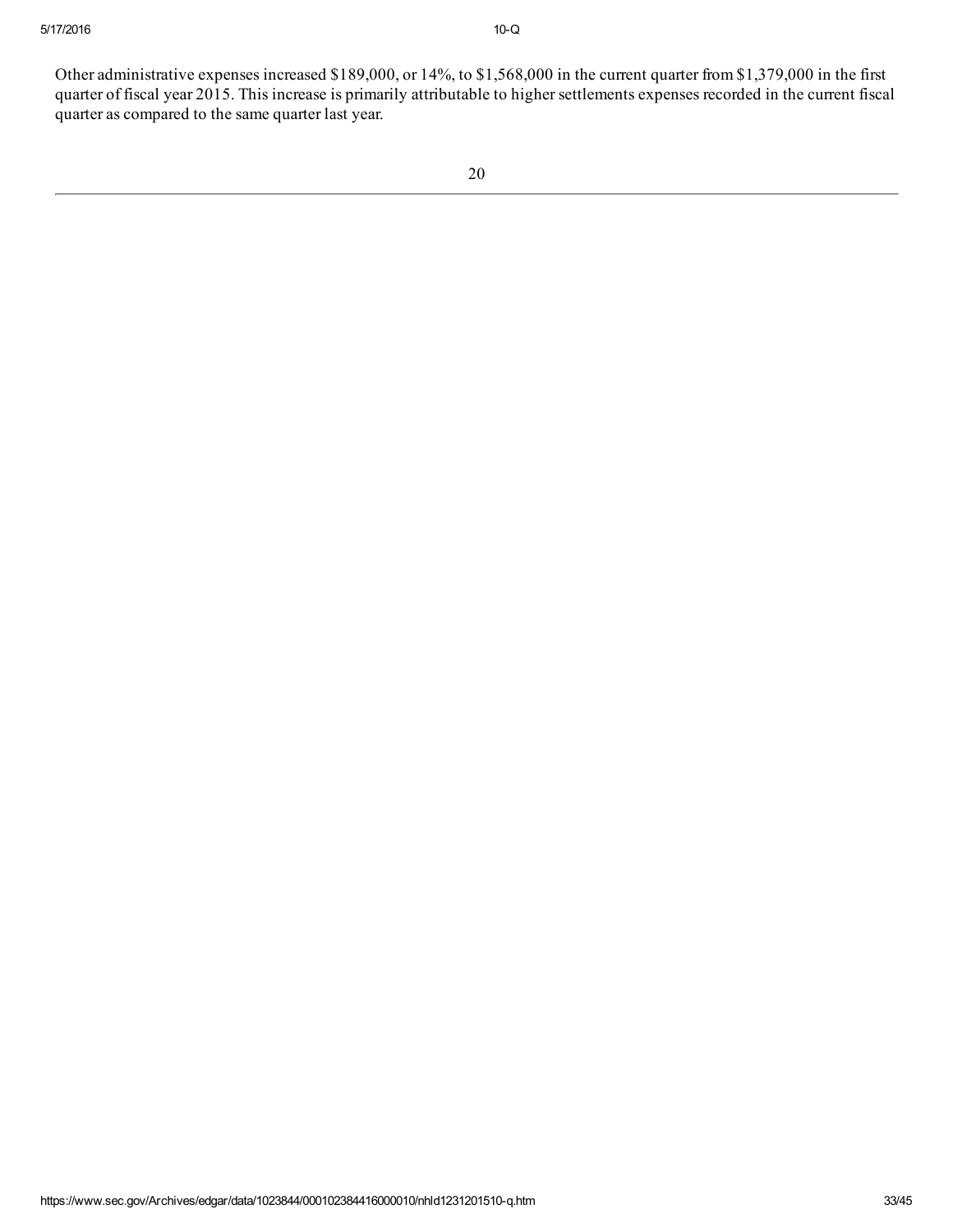# NON-G.A.A.P. INFORMATION

Management considers earnings before interest, taxes, depreciation and amortization, or EBITDA, as adjusted, an important indicator in evaluating our business on a consistent basis across various periods. Due to the significance of non-recurring items, EBITDA, as adjusted, enables our Board of Directors and management to monitor and evaluate our business on a consistent basis. We use EBITDA, as adjusted, as a primary measure, among others, to analyze and evaluate financial and strategic planning decisions regarding future operating investments and potential acquisitions. We believe that EBITDA, as adjusted, eliminates items that are not part of our core operations, such as interest expense and amortization expense associated with intangible assets, or items that do not involve a cash outlay, such as stockrelated compensation. EBITDA, as adjusted should be considered in addition to, rather than as a substitute for, pre-tax income, net income and cash flows from operating activities.

For the three months ended December 31, 2015 and 2014, EBITDA, as adjusted, was \$(165,000) and \$1,027,000, respectively. This decrease of \$1,192,000, or 116%, primarily resulted from a decrease in revenues and the resulting lower gross margin.

The following table presents a reconciliation of EBITDA, as adjusted, to net (loss) income as reported in accordance with generally accepted accounting principles, or GAAP:

|                                |    | Three Months Ended<br>December 31, |           |  |
|--------------------------------|----|------------------------------------|-----------|--|
|                                |    | 2015                               | 2014      |  |
| Net (loss) income, as reported | \$ | $(453,000)$ \$                     | 294,000   |  |
| Interest expense               |    | 1,000                              | 4,000     |  |
| Income tax (benefit) expense   |    | (191,000)                          | 221,000   |  |
| Depreciation                   |    | 107,000                            | 77,000    |  |
| Amortization                   |    | 193,000                            | 197,000   |  |
| <b>EBITDA</b>                  |    | (343,000)                          | 793,000   |  |
| Non-cash compensation expense  |    | 37,000                             | 168,000   |  |
| Forgivable loan amortization   |    | 141,000                            | 66,000    |  |
| EBITDA, as adjusted            | S  | (165,000)                          | 1,027,000 |  |

EBITDA, adjusted for forgivable loan amortization and non-cash compensation expense, is a key metric we use in evaluating our business. EBITDA is considered a nonGAAP financial measure as defined by Regulation G, promulgated by the SEC.

#### Liquidity and Capital Resources

|                                                                                   | Ending Balance at<br>December 31, |              | Average Balance during<br>first three months of |              |
|-----------------------------------------------------------------------------------|-----------------------------------|--------------|-------------------------------------------------|--------------|
|                                                                                   | 2015                              | 2014         | 2015                                            | 2014         |
| Cash                                                                              | \$22,260,000                      | \$21,802,000 | \$23,451,000                                    | \$23,134,000 |
| Receivables from broker-dealers and clearing organizations                        | 2,742,000                         | 3,407,000    | 2,910,000                                       | 4,196,000    |
| Securities owned                                                                  | 708,000                           | 1,421,000    | 798,000                                         | 1,241,000    |
| Accrued Commissions and payroll payable, accounts<br>payable and accrued expenses | 15,842,000                        | 16,846,000   | 16,344,000                                      | 17,155,000   |

We maintain a reasonably high level of liquidity on our balance sheet. At both, December 31, 2015 and 2014, 42% of our total assets consisted of cash, securities owned and receivables from clearing brokers and other brokerdealers and others. The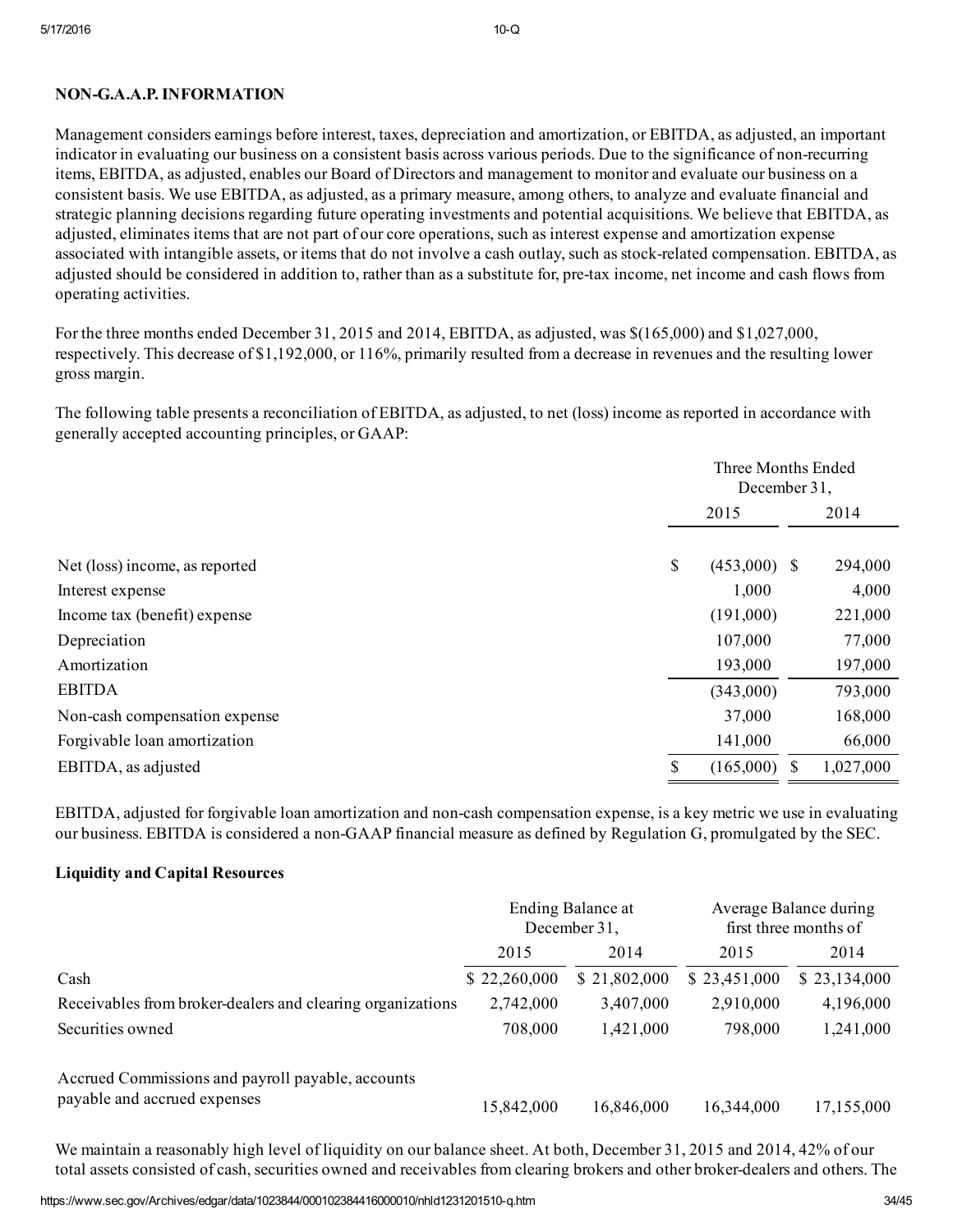#### 5/17/2016 10Q

level of cash used in each asset class is subject to fluctuation based on market volatility, revenue production and trading activity in the marketplace.

National Securities is subject to the SEC Uniform Net Capital Rule (Rule 15c3-1) (the "Rule"), which, among other things, requires the maintenance of minimum net capital. At December 31, 2015, National Securities had net capital of \$5,808,027 which was \$5,558,027 in excess of its required net capital of \$250,000. National Securities is exempt from the provisions of the SEC's Rule 15c3-3 since it is an introducing broker-dealer that clears all transactions on a fully disclosed basis and promptly transmits all customer funds and securities to clearing brokers.

21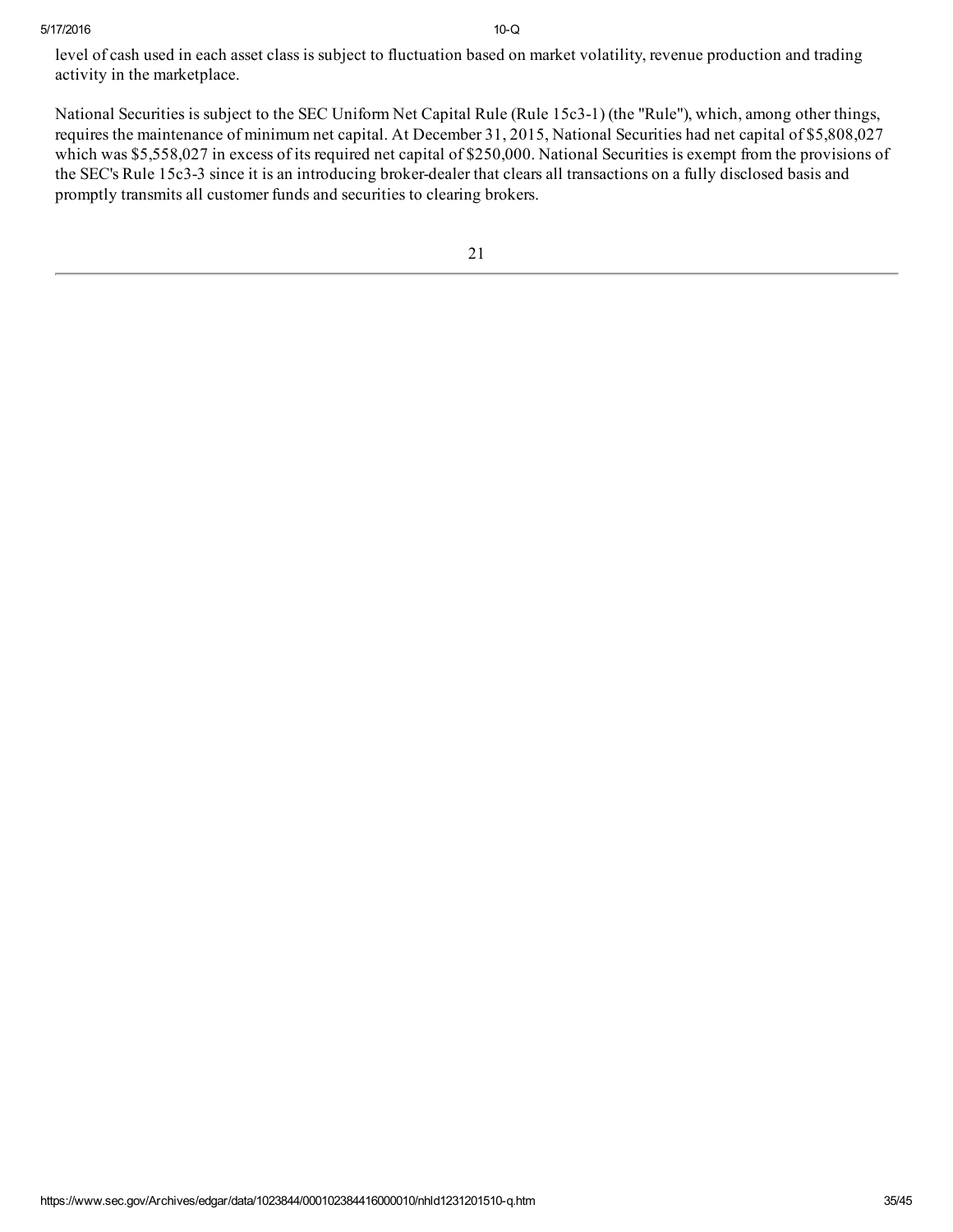vFinance Investments is also subject to the Rule, which, among other things, requires the maintenance of minimum net capital and requires that the ratio of aggregate indebtedness to net capital, both as defined, shall not exceed 15 to 1. At December 31, 2015, vFinance Investments had net capital of \$2,493,789 which was \$1,493,789 in excess of its required net capital of \$1,000,000. vFinance Investments percentage of aggregate indebtedness to net capital was 197.5%. vFinance Investments is exempt from the provisions of the SEC's Rule 15c3-3 since it is an introducing broker-dealer that clears all transactions on a fully disclosed basis and promptly transmits all customer funds and securities to clearing brokers.

Advances, dividend payments and other equity withdrawals from its BrokerDealer Subsidiaries are restricted by the regulations of the SEC, and other regulatory agencies. These regulatory restrictions may limit the amounts that a subsidiary may dividend or advance to the Company.

During the first three months of fiscal 2016 and fiscal year 2015, the BrokerDealer Subsidiaries were in compliance with the rules governing dividend payments and other equity withdrawals.

The Company extends unsecured credit in the normal course of business to its registered representatives. The determination of the appropriate amount of the reserve for uncollectible accounts is based upon a review of the amount of credit extended, the length of time each receivable has been outstanding, and the specific individual registered representatives from whom the receivables are due.

We do not have any material commitments for capital expenditures. We routinely purchase computer equipment and technology to maintain or enhance the productivity of our employees and such capital expenditures amounted to \$151,000 and \$204,000 during the first three months of fiscal 2016 and 2015, respectively.

|                                                                    | Three months ended<br>December 31, |                |   |             |
|--------------------------------------------------------------------|------------------------------------|----------------|---|-------------|
|                                                                    |                                    | 2015           |   | 2014        |
| Cash flows from operating activities                               |                                    |                |   |             |
| Net (loss) income                                                  | \$                                 | $(453,000)$ \$ |   | 294,000     |
| Non-cash adjustments                                               |                                    |                |   |             |
| Depreciation and amortization                                      |                                    | 300,000        |   | 274,000     |
| Stock based compensation                                           |                                    | 37,000         |   | 168,000     |
| Deferred tax expense                                               |                                    | (211,000)      |   | 172,000     |
| Other                                                              |                                    | 61,000         |   | 96,000      |
| Changes in assets and liabilities                                  |                                    |                |   |             |
| Receivables from clearing organizations, broker-dealers and others |                                    | 336,000        |   | 1,578,000   |
| Securities owned, at fair value                                    |                                    | 179,000        |   | (360,000)   |
| Accounts payable and accrued expenses and other liabilities        |                                    | (999,000)      |   | (4,019,000) |
| Prepaid expenses                                                   |                                    | (452,000)      |   | (647,000)   |
| Other                                                              |                                    | (943,000)      |   | (15,000)    |
| Net cash used in operating activities                              |                                    | (2,145,000)    |   | (2,459,000) |
| Cash flows from investing and financing activities                 |                                    |                |   |             |
| Purchase of fixed assets                                           |                                    | (151,000)      |   | (204,000)   |
| Repurchase of shares of common stock                               |                                    | (86,000)       |   |             |
| Net cash used in investing and financing activities                |                                    | (237,000)      |   | (204,000)   |
| Net decrease in cash                                               |                                    | (2,382,000)    | S | (2,663,000) |
|                                                                    |                                    |                |   |             |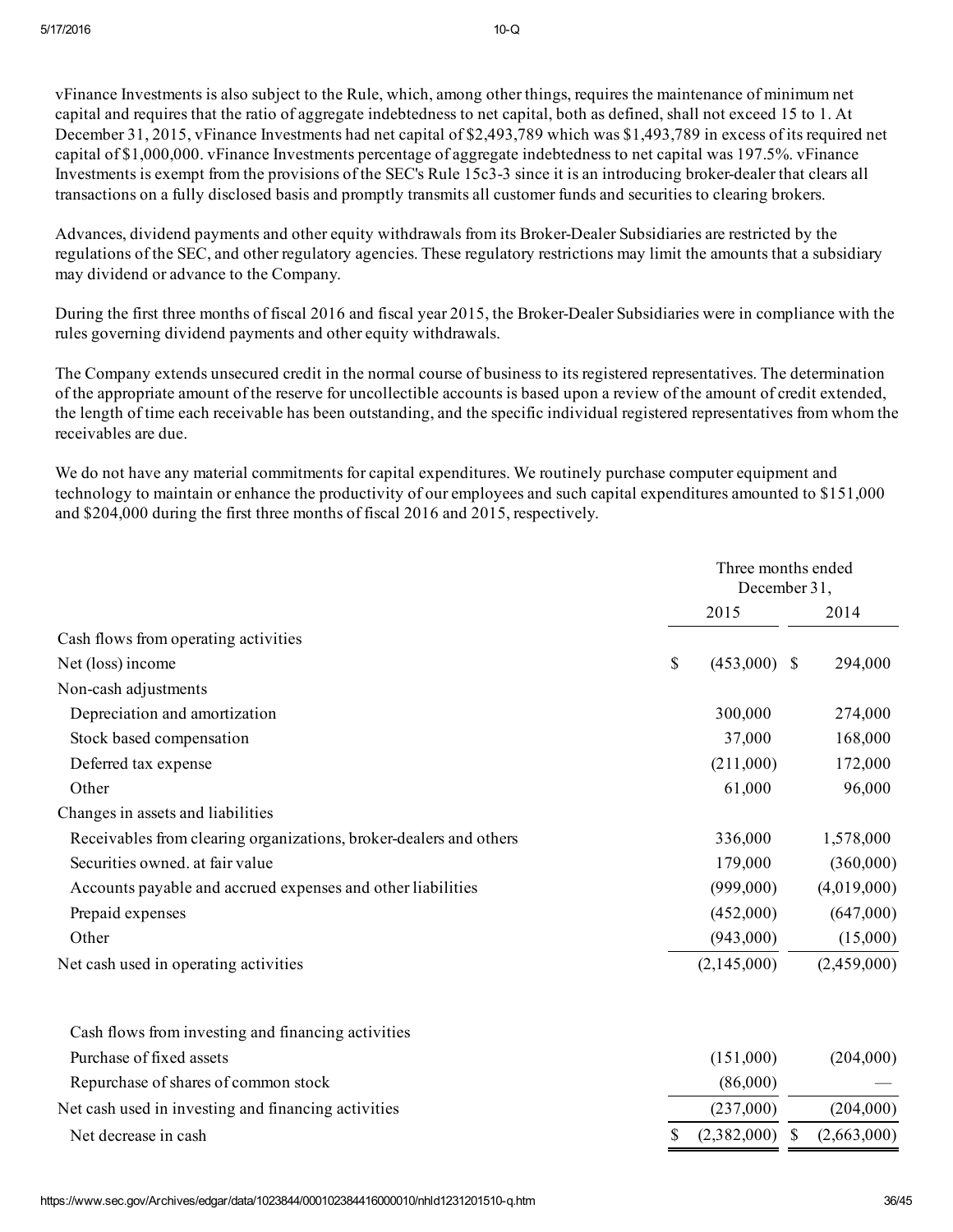5/17/2016 10Q

Three months ended December 31, 2015

The decrease in receivables from clearing organizations, broker-dealers and others at December 31, 2015 as compared to December 31, 2014 is primarily due to the lower revenues in the month of December 2015 as compared to December 2014. These receivables are typically received within 30 days of the close of the month. The increase in forgivable loans in fiscal 2015 as compared 2014 is a result of an increase in loans associated with the engagement of new registered representatives. The decrease in accounts payable, accrued expenses and other liabilities at December 31, 2015 as compared to December 31, 2014 is primarily due to the reduction in commissions payable resulting from lower revenues at December 31, 2015 as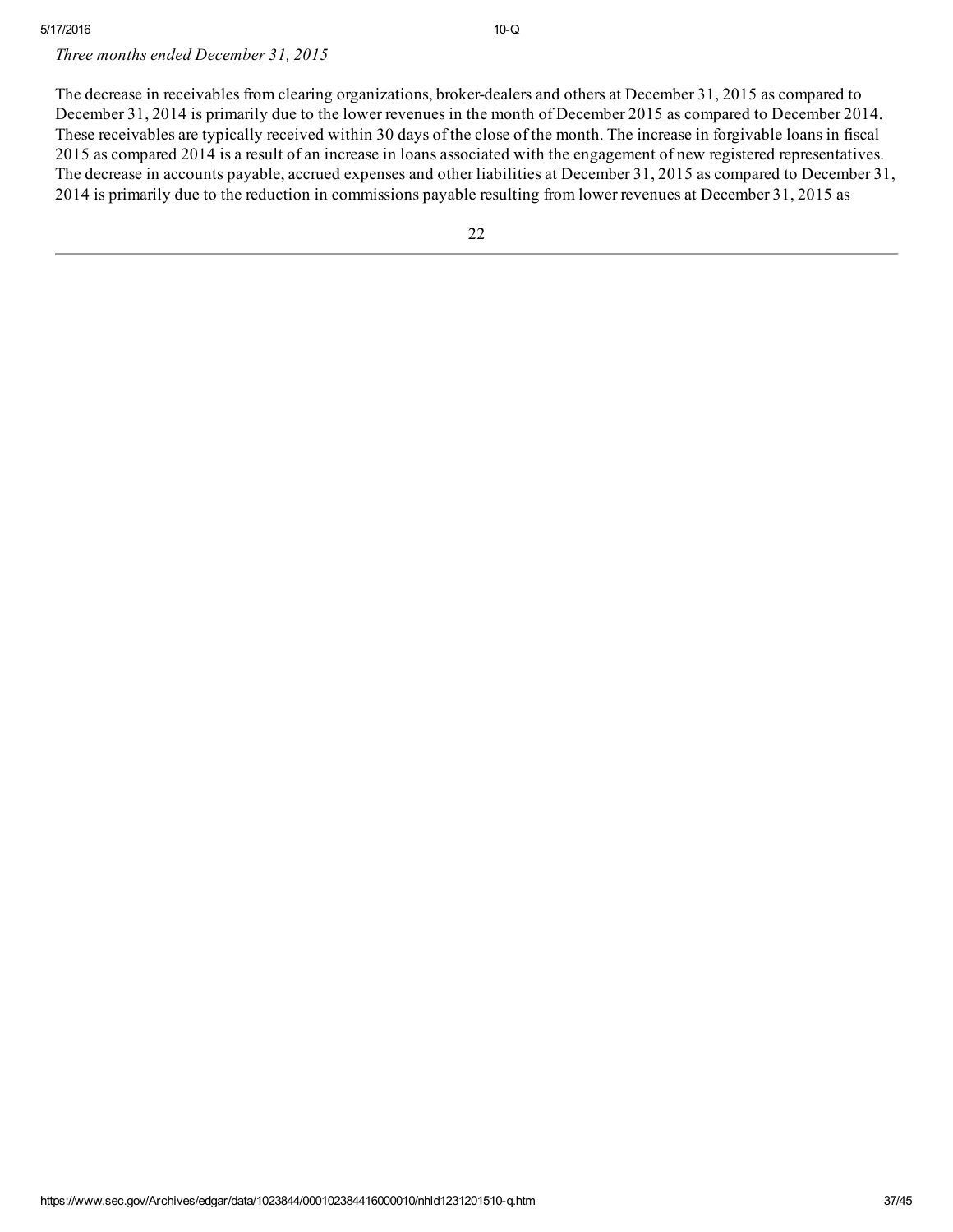## compared to December 31, 2014.

Cash used in investing activities during fiscal year 2016 is attributable to cash used to acquire fixed assets, primarily consisting of computer equipment.

Cash used in financing activities during fiscal year 2016 consists of the repurchase of the Company's common stock.

# Three months ended December 31, 2014

The decrease in receivables from clearing organizations, broker-dealers and others during the first three months of fiscal 2015 is primarily due to the lower revenue performance in the commissions earned during the last month of a given quarter as compared to the same month of the previous year. These receivables are typically received within 30 days of the close of the month.

The decrease in accounts payable, accrued expenses and other liabilities is primarily due to timing differences in payments of commissions and other payables which may vary depending when they are earned during the respective quarters. Additionally, we paid approximately \$1,085,000 in income taxes in December 2014 which were included in accounts payable and accrued expenses and other liabilities.

# OFF-BALANCE SHEET ARRANGEMENTS

We do not have any off-balance sheet arrangements that have or are reasonably likely to have a material current or future effect on our financial condition, changes in financial condition, revenues or expenses, results of operations, liquidity, capital expenditures or capital resources.

# <span id="page-37-0"></span>ITEM 3. QUANTITATIVE AND QUALITATIVE DISCLOSURES ABOUT MARKET RISK

# Market Risk

The Company's primary market risk arises from the fact that it engages in proprietary trading and makes markets in equity securities. Accordingly, the Company may be required to maintain certain amounts of inventories in order to facilitate customer order flow. The Company may incur losses as a result of price movements in these inventories due to changes in interest rates, foreign exchange rates, equity prices and other political factors. The Company is not subject to direct market risk due to changes in foreign exchange rates. However, the Company is subject to market risk as a result of changes in interest rates and equity prices, which are affected by global economic conditions. The Company manages its exposure to market risk by limiting its net long orshort positions. Trading and inventory accounts are monitored daily by management and the Company has instituted position limits.

Credit risk represents the amount of accounting loss the Company could incur if counterparties to its proprietary transactions fail to perform and the value of any collateral proves inadequate. Although credit risk relating to various financing activities is reduced by the industry practice of obtaining and maintaining collateral, the Company maintains more stringent requirements to further reduce its exposure. The Company monitors its exposure to counterparty risk on a daily basis by using credit exposure information and monitoring collateral values. The Company maintains a credit committee, which reviews margin requirements for large or concentrated accounts and sets higher requirements or requires a reduction of either the level of margin debt or investment in high-risk securities or, in some cases, requiring the transfer of the account to another brokerdealer.

The Company monitors its market and credit risks daily through internal control procedures designed to identify and evaluate the various risks to which the Company is exposed. There can be no assurance, however, that the Company's risk management procedures and internal controls will prevent losses from occurring as a result of such risks.

The following table shows the quoted market values of marketable securities we owned ("long") and securities we sold but have not yet purchased ("short"), as of December 31, 2015: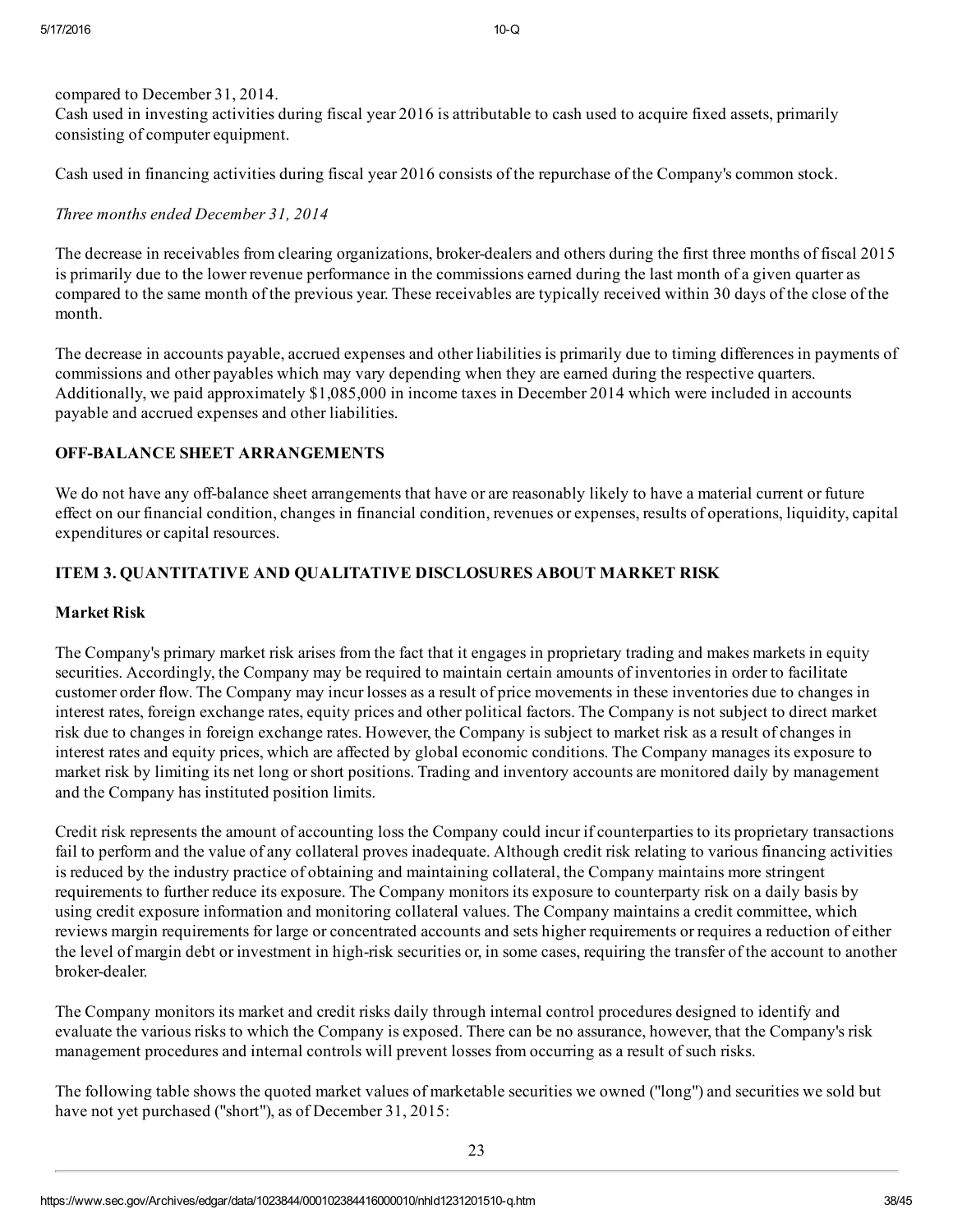|                               | Securities<br>owned |         |    | Securities<br>sold, but<br>not yet<br>purchased |  |
|-------------------------------|---------------------|---------|----|-------------------------------------------------|--|
| Corporate stocks              | S                   | 44,000  | \$ | 5,000                                           |  |
| Municipal bonds               |                     | 479,000 |    |                                                 |  |
| Restricted stock and warrants |                     | 185,000 |    |                                                 |  |
| Total                         |                     | 708,000 | \$ | 5,000                                           |  |
|                               |                     |         |    |                                                 |  |

#### Operational Risk

Operational risk generally refers to the risk of loss resulting from our operations, including, but not limited to, improper or unauthorized execution and processing of transactions, deficiencies in our technology or financial operating systems and inadequacies or breaches in our control processes. We operate in a dynamic market and are reliant on the ability of our employees and systems to process a large number of transactions. These risks are less direct and quantifiable than credit and market risk, but managing them is critical, particularly in a rapidly changing environment with increasing transaction volumes. In the event of a breakdown or improper operation of systems or improper action by employees, we could suffer financial loss, regulatory sanctions and damage to our reputation. Business continuity plans exist for critical systems, and redundancies are built into the systems as deemed appropriate. In order to mitigate and control operational risk, we have developed and continue to enhance specific policies and procedures that are designed to identify and manage operational risk at appropriate levels throughout our organization and within various departments. These control mechanisms attempt to ensure that operational policies and procedures are being followed and that our employees operate within established corporate policies and limits.

#### Risk Management

We have established various committees of the Board of Directors to manage the risks associated with our business. Our Audit Committee was established for the primary purpose of overseeing (i) the integrity of our unaudited and audited condensed consolidated financial statements, (ii) our compliance with legal and regulatory requirements that may impact our unaudited condensed consolidated financial statements or financial operations, (iii) the independent auditor's qualifications and independence and (iv) the performance of our independent auditor and internal audit function.

In addition, we have written policies and procedures that govern the conduct of business by our employees and our relationship with our clients. Our client policies address the extension of credit for client accounts, data and physical security, compliance with industry regulation and codes of ethics to govern employee conduct among other matters.

# <span id="page-38-0"></span>ITEM 4. CONTROLS AND PROCEDURES

#### Evaluation of disclosure controls and procedures.

Disclosure controls and procedures are our controls and other procedures that are designed to ensure that information required to be disclosed by us in the reports that we file or submit under the Securities Exchange Act of 1934, as amended (the "Exchange Act"), are recorded, processed, summarized and reported, within the time periods specified in the SEC's rules and forms. Disclosure controls and procedures include, without limitation, controls and procedures designed to ensure that information required to be disclosed by us in the reports that we file orsubmit under the Exchange Act, is accumulated and communicated to our management, including our Principal Executive Officer and Principal Financial Officer, as appropriate to allow timely decisions regarding disclosure.

Based on our evaluation of disclosure controls and procedures (as defined in the Exchange Act Rules  $13a-15(e)$  and  $15d-15(e)$  $15(e)$ ) required by the Exchange Act Rules  $13a-15(b)$  or  $15d-15(b)$ , our Principal Executive Officer and Principal Financial Officer have concluded that, as of the end of the period covered by this Report, our disclosure controls and procedures were adequate and effective to ensure that material information relating to us and our consolidated subsidiaries would be made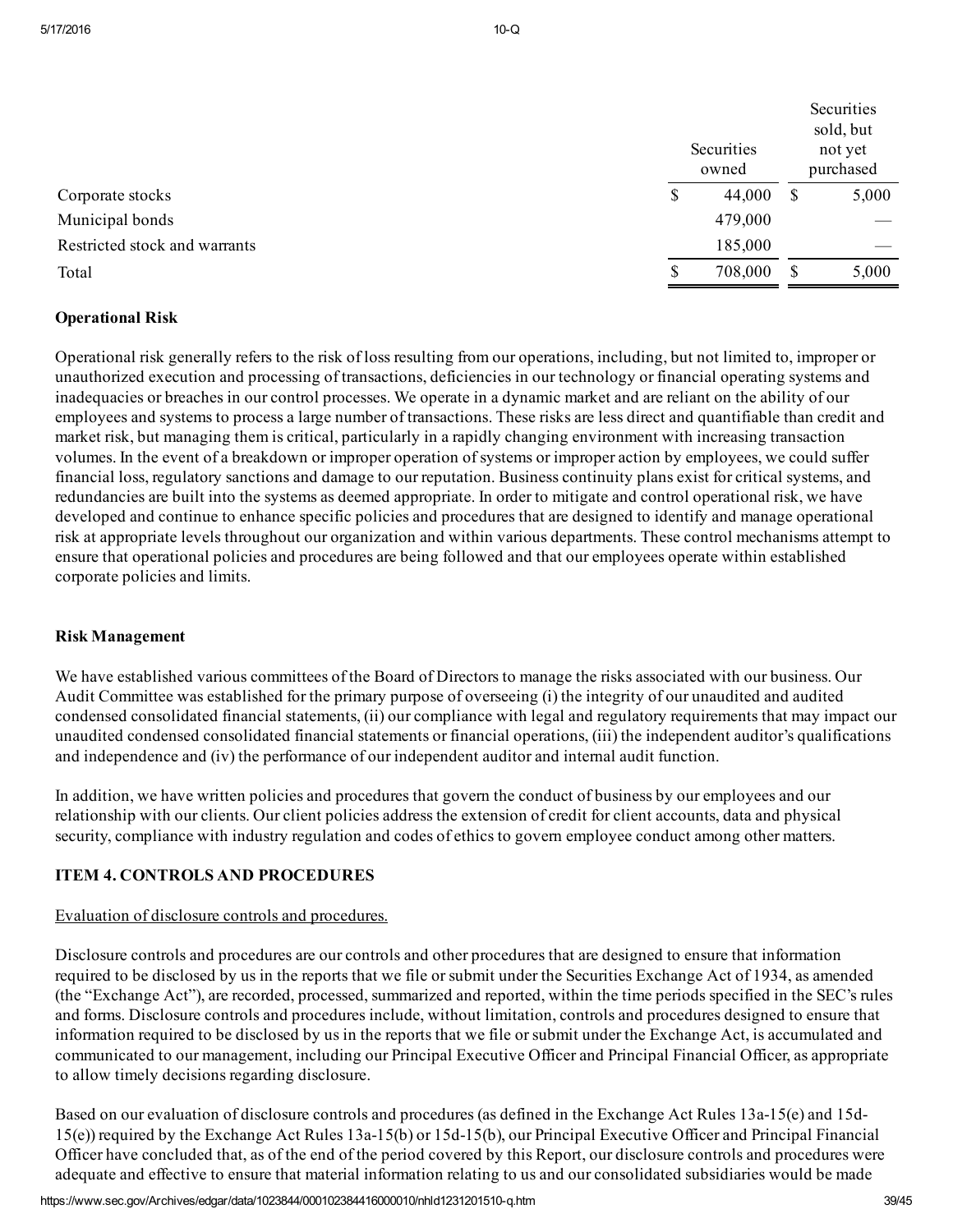known to them by others within those entities.

# Changes in internal controls.

There were no changes in our internal control over financial reporting during the quarter ended December 31, 2015, that have materially affected, or are reasonably likely to materially affect, our internal control over financial reporting.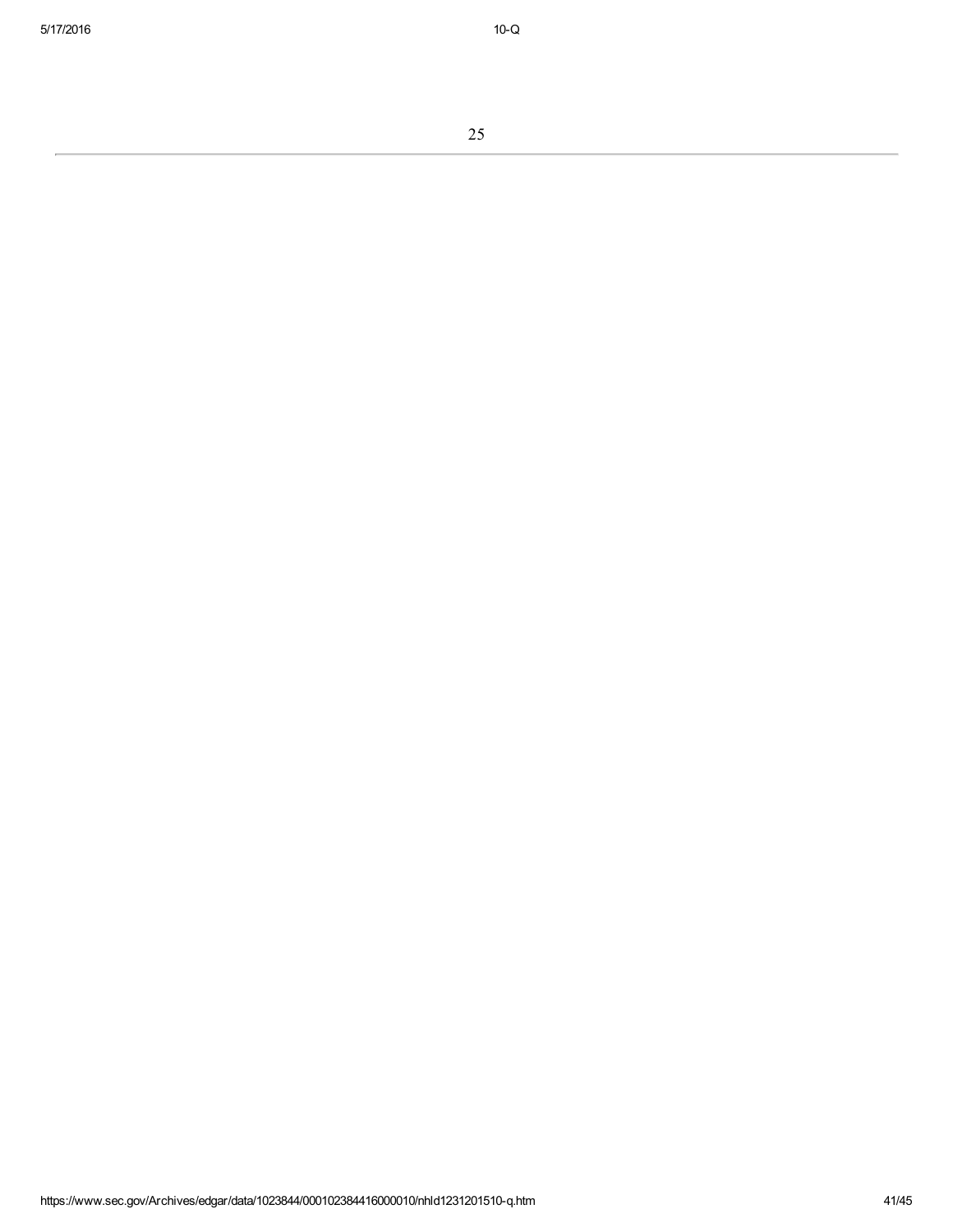# PART II – OTHER INFORMATION

# <span id="page-41-0"></span>ITEM 1. LEGAL PROCEEDINGS

The Company and its subsidiaries are defendants or respondents in various pending and threatened arbitrations, administrative proceedings and lawsuits seeking compensatory damages. Several cases have no stated alleged damages. Claim amounts are infrequently indicative of the actual amounts the Company will be liable for, if any. Further, the Company has a history of collecting amounts awarded in these types of matters from its registered representatives that are still affiliated, as well as from those that are no longer affiliated. Many of these claimants also seek, in addition to compensatory damages, punitive or treble damages, and all seek interest, costs and fees. These matters arise in the normal course of business. The Company intends to vigorously defend itself in these actions, and the ultimate outcome of these matters cannot be determined at this time.

Liabilities for potential losses from complaints, legal actions, government investigations and proceedings are established where management believes that it is probable that a liability has been incurred and the amount of loss can be reasonably estimated. In making these decisions, management bases its judgments on its knowledge of the situations, consultations with legal counsel and its historical experience in resolving similar matters. In many lawsuits, arbitrations and regulatory proceedings, it is not possible to determine whether a liability has been incurred or to estimate the amount of that liability until the matter is close to resolution. However, accruals are reviewed regularly and are adjusted to reflect management's estimates of the impact of developments, rulings, advice of counsel and any other information pertinent to a particular matter. Because of the inherent difficulty in predicting the ultimate outcome of legal and regulatory actions, management cannot predict with certainty the eventual loss or range of loss related to such matters. As of December 31, 2015 and 2014, the Company accrued approximately \$740,000 and 817,000, respectively. These amounts are included in accounts payable and other accrued expenses in the statements of financial condition. Awards ultimately paid, if any, may be covered by our errors and omissions insurance policy. While the Company will vigorously defend itself in these matters, and will assert insurance coverage and indemnification to the maximum extent possible, there can be no assurance that such matters will not have a material adverse impact on our financial position, results of operations or cash flows.

# <span id="page-41-1"></span>ITEM 1A. RISK FACTORS

There are no material changes from the risk factors previously disclosed in our Annual Report on Form 10-K for the fiscal year ended September 30, 2015.

# <span id="page-41-2"></span>ITEM 2. UNREGISTERED SALES OF EQUITY SECURITIES AND USE OF PROCEEDS

#### Issuer Purchases of Equity Securities

In August 2015, the Company's Board of Directors authorized the repurchase of up to \$2 million of the Company's common stock. Share repurchases, if any, will be made using a variety of methods, which may include open market purchases, privately negotiated transactions or block trades, or any combination ofsuch methods, in accordance with applicable insider trading and othersecurities laws and regulations. The Company's Board did not stipulate an expiration date for this repurchase and the purchase decisions are at the discretion of the Company's management.

|                                      |              |                | Total Number of     | Approximate Dollar   |
|--------------------------------------|--------------|----------------|---------------------|----------------------|
|                                      |              |                | Shares Purchased as | Value of Shares That |
|                                      | Total Number |                | Part of Publicly    | May Be Purchased     |
|                                      | of Shares    | Average Price  | Announced Plans or  | Under the Plans or   |
| Period                               | Purchased    | Paid Per Share | Programs            | Programs             |
| October 1, 2015 - October 31, 2015   | 33,933 \$    | 2.51           | 80,576 \$           | 1,769,000            |
| November 1, 2015 - November 30,      |              |                |                     |                      |
| 2015                                 | $-$ \$       |                | 80,576 \$           | 1,769,000            |
| December 1, 2015 - December 31, 2015 | $-$ \$       |                | 80,576 \$           | 1,769,000            |
| Total                                | 33,933 \$    | 2.51           | 80,576 \$           | 1,769,000            |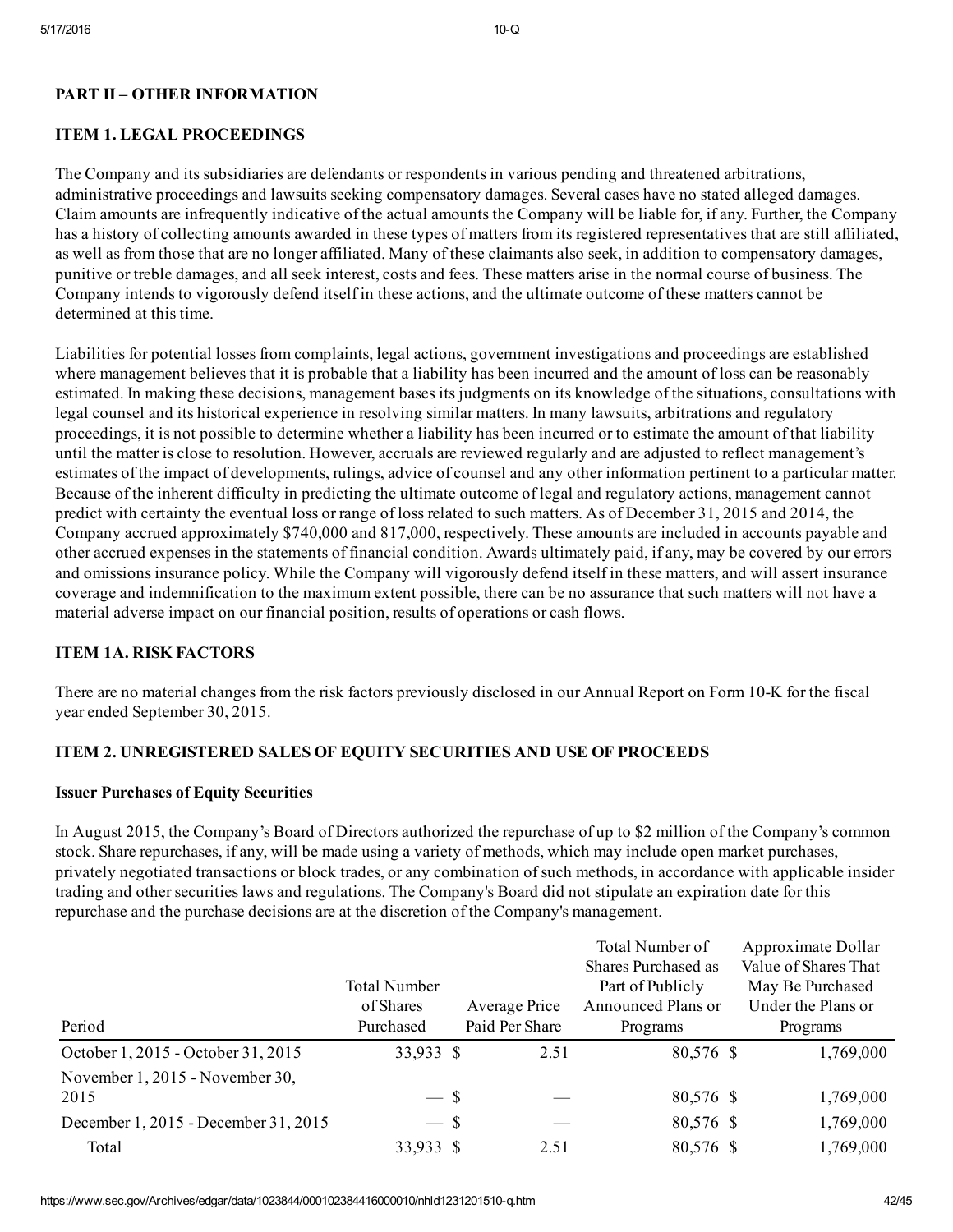# <span id="page-42-0"></span>ITEM 3. DEFAULTS UPON SENIOR SECURITIES

None.

# <span id="page-42-1"></span>ITEM 4. MINE SAFETY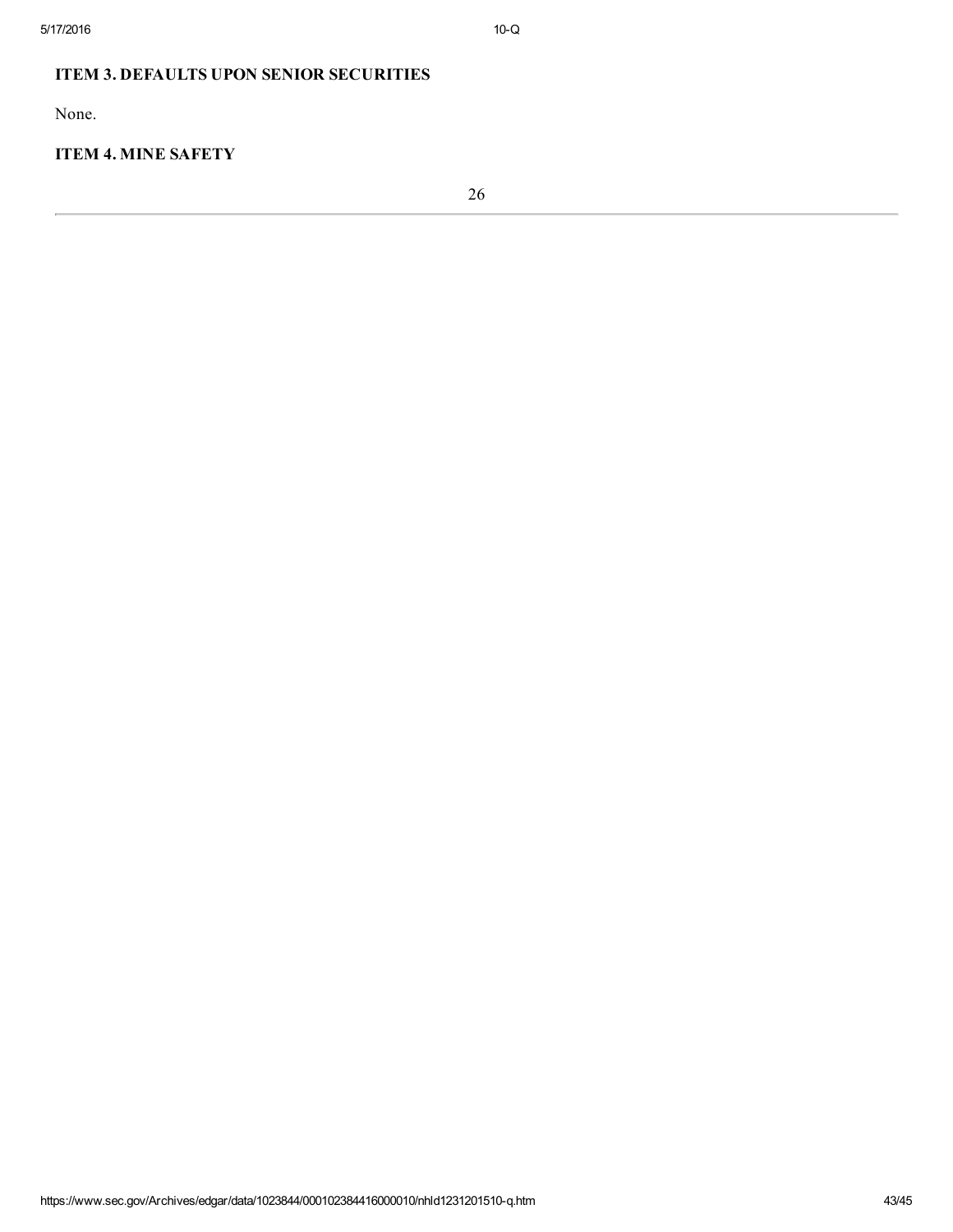Not applicable

# <span id="page-43-0"></span>ITEM 5. OTHER INFORMATION

None.

# <span id="page-43-1"></span>ITEM 6. EXHIBITS

- 31.1 Principal Executive Officer's Certificate pursuant to Section 302 of the Sarbanes-Oxley Act of 2002.
- 31.2 Principal Financial Officer's Certificate pursuant to Section 302 of the Sarbanes-Oxley Act of 2002.
- 32.1 Principal Executive Officer's Certificate pursuant to Section 906 of the Sarbanes-Oxley Act of 2002.
- 32.2 Principal Financial Officer's Certificate pursuant to Section 906 of the Sarbanes-Oxley Act of 2002.
- 101.INS\*\* XBRL Instance
- 101.SCH\*\* XBRL Taxonomy Extension Schema
- 101.CAL\*\* XBRL Taxonomy Extension Calculation
- 101.DEF\*\* XBRL Taxonomy Extension Definition
- 101.LAB\*\* XBRL Taxonomy Extension Labels
- 101.PRE\*\* XBRL Taxonomy Extension Presentation
- \*\* XBRL information is furnished and not filed or a part of a registration statement or prospectus for purposes of sections 11 or 12 of the Securities Act of 1933, as amended, is deemed not filed for purposes ofsection 18 of the Securities Exchange Act of 1934, as amended, and otherwise is not subject to liability under these sections.

27